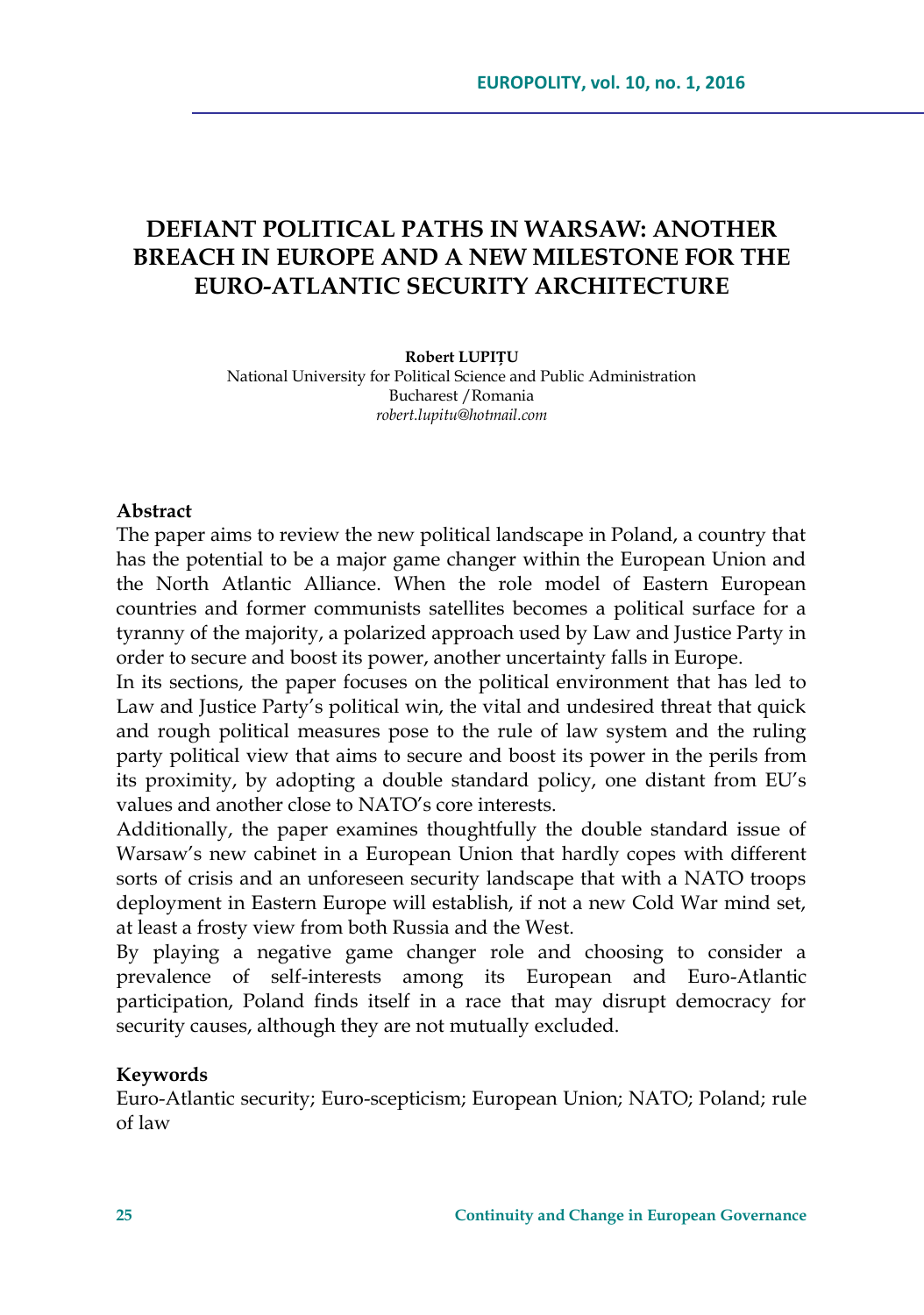### **1. INTRODUCTION**

When Poland negotiated its membership in the European Union a legend has been flowing in Brussels those years: for every accession chapter, from justice, freedom and security to judiciary and fundamental rights and from economic and monetary policy to foreign, security, and defence policy, the Polish government had in its negotiation team a specialist in history that always argued in their dialogues with the EU that Europe has to repair the moral and historical prejudice for the Polish statehood obliteration during the Second World War.

Twelve years since Poland is a member of the European Union have passed and, in the same time, seventeen since it belongs to the long-standing multilateral and collective defence alliance – NATO. Being the sixth member country of the EU, both by demographic and seize outlooks, with a major role in the decision making process in the Council, having a former prime-minister as the president of the European Council and shaping and rising the European Neighbourhood Policy tool that has heated Russians views – the Eastern Partnership – Poland plays a vital part of the European construction. In the same time, defining itself as the new shield between the Transatlantic security architecture and the Russian non-*status quo* behaviour, Warsaw has transfigured as a pillar for NATO's continuous adaptation and security provider role which will be once more enabled at the Alliance's Summit in July 2016, hosted in Warsaw.

This is a short sketch of the Polish current status within both NATO and the EU, two organizations that were the expression of national desideratum for USSR former satellites from Central and Eastern Europe. Thus, after eight years in opposition, PiS (Law and Justice Party – the right wing and ultra-conservative political faction in Poland) won the parliamentary elections in October 2015, rising enormous concerns in Brussels because its governmental and legislation actions deemed to secure political power, but also to break the rule of law settlement. Moreover, this result came after PiS presidential candidate, Andrzej Duda defeated former president Bronislaw Komorowski in a two rounds presidential elections.

Therefore, when the role model of Eastern European countries and former communists satellites becomes a political surface for a tyranny of the majority, a polarized approach used by PiS (Law and Justice Party) in order to secure and boost its power, another uncertainty falls in Europe, one that deserves both overview and peculiar analysis. Quick and rough political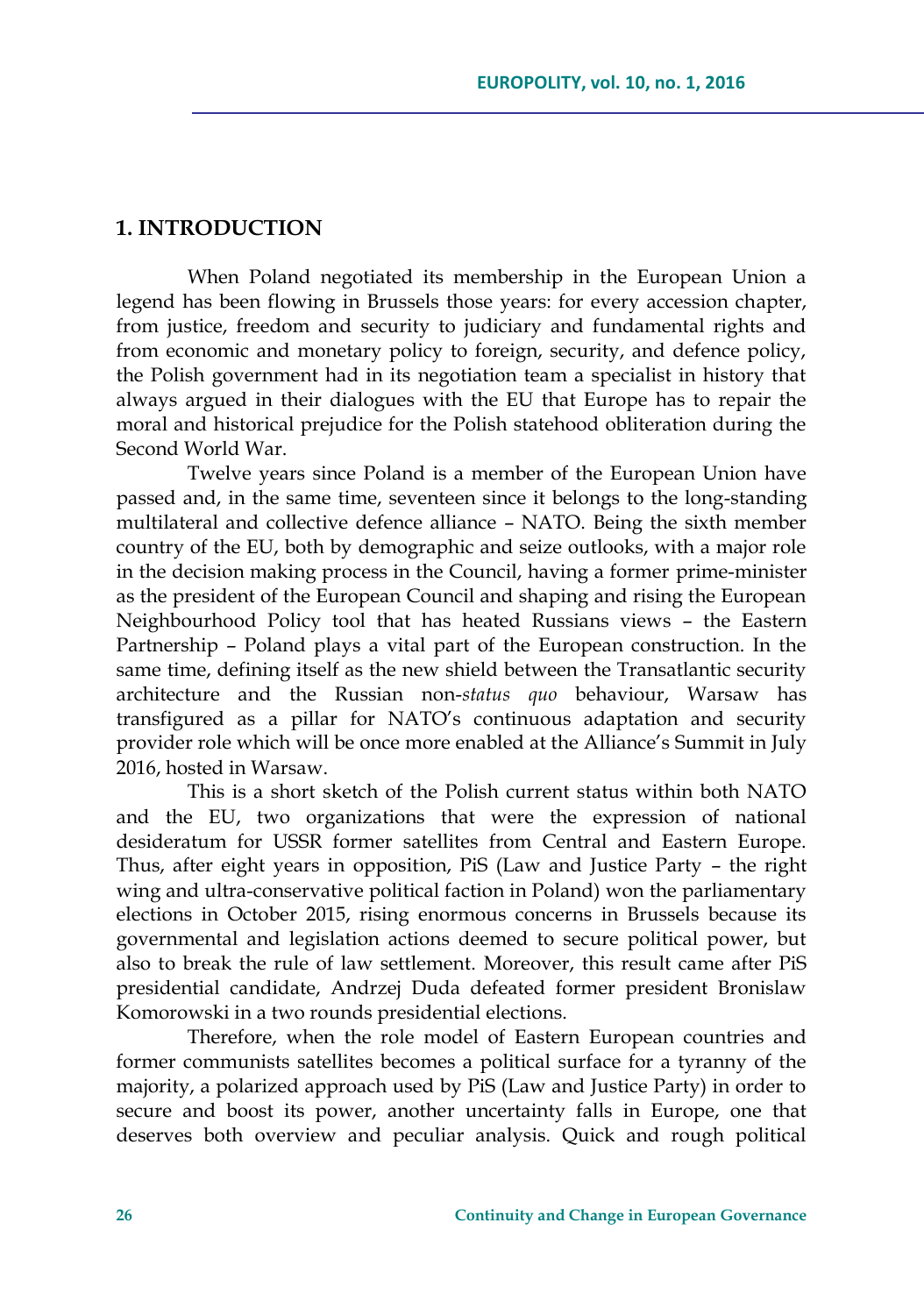measures that endanger the rule of law status were taken since last November, posing a vital and undesired threat in an European Union that hardly copes with different sorts of crises. In contrast, playing by an Euro-Atlantic security book that foresees the unthinkable two decades ago – deployment of NATO troops in Eastern Europe – establishes a new era for the Pan-European security environment and for the Transatlantic-Russian relations. Nevertheless, when the most significant forms of cooperation in Europe – NATO and the European Union – enter an age of interconnection, of essential cooperation (NATO 2016) and firmly agreeing that they do not go one against each other, the defiant paths chosen by the member country that will host the NATO Summit demands a closely understanding in terms of political orientation, strategic thinking, geopolitical and security ramifications.

By undermining a challenged European Union and its core values, but linking its political goals with the North-Atlantic Alliance objectives and adaptation, Warsaw follows defiant paths, one that could produce unexpected aftermaths for Poland's strategic establishment.

#### **2. METHODOLOGY**

In this paper, as briefly presented in the opening section below, I review Poland's political behavior and approach among the EU and NATO since the ultra-conservative party – Law and Justice – came into power by two important elections: presidential and legislative ones. In this regard, the methodology I intend to use will reflect critical and constructive consciousness (Vlăsceanu and Zamfir 1993, 353), but will also represent a composite between theoretical and empirical landscapes.

Considering that we assist at a regional and international level to ongoing crises and meltdown of security and *status quo* set ups, Poland plays in this article a central role, even pivotal. First of all, Warsaw is involved in both NATO and the EU as an important member, a fact that shapes this paper's structure from theoretical notions to empirical situations. Second, the PiS cabinet early policies and postures reveal a *quid pro quo* tactics, an approach that will play a significant part in the following paper.

Although focusing on cross-cutting methods, data interpretation and case study method (Chelcea 2001, 49), in this paper I intend to insert some prospective evolutions of the Polish political play, one that diminishes EU's provisions by adopting controversial laws that endanger the constitutional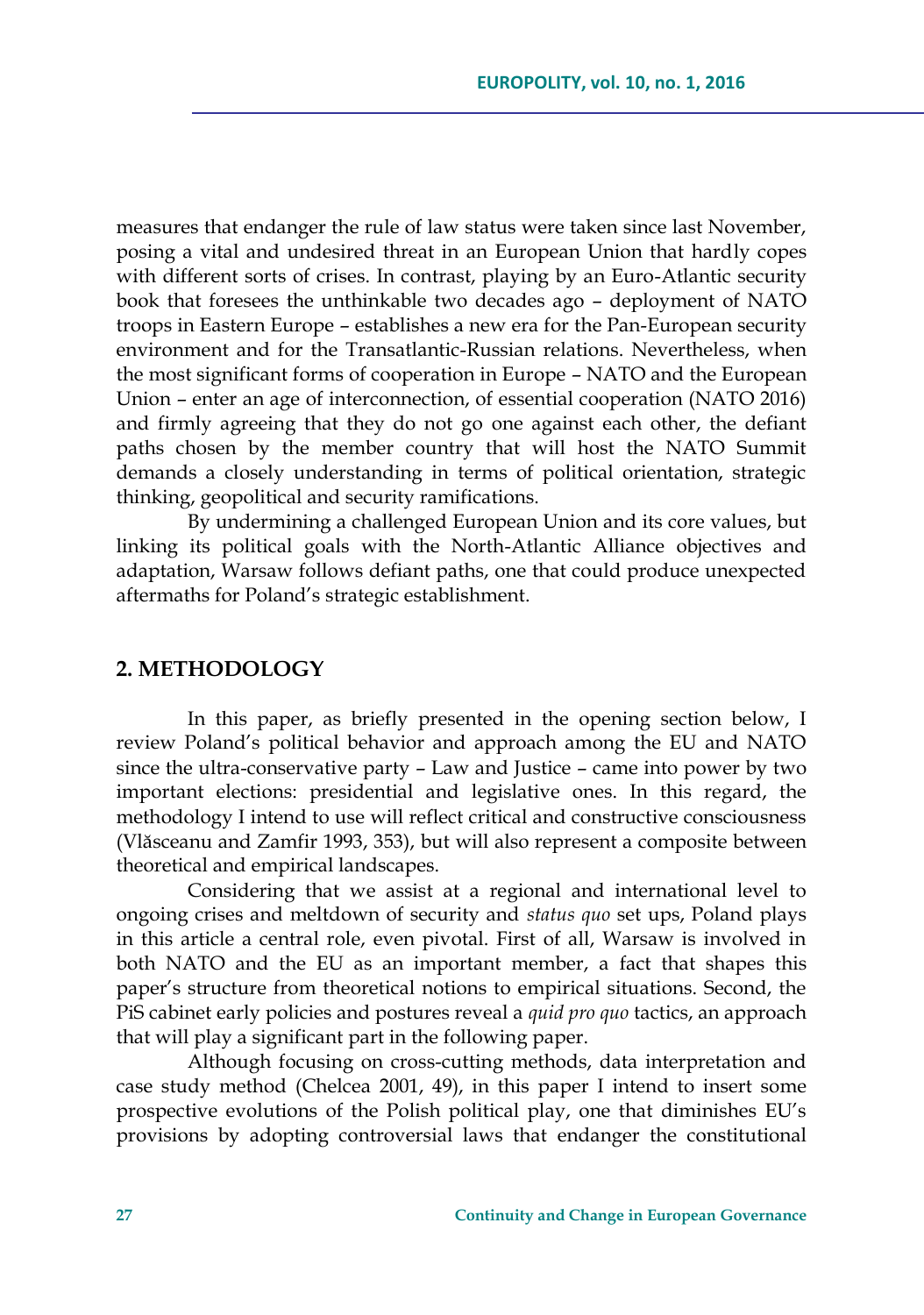order, but supports NATO enhancement participation in the Eastern flank, for to counter the Russian threat that led to the outbreak of the Ukrainian crisis. A methodology for analyzing ongoing situations and determining prospective views for short-term periods focuses on trends, evolutions and major risks within a given context (Chifu, Nantoi and Getmanchuk 2015, 15). Together with the classic methods firstly mentioned, a prospective outlook is a necessary tool in a research where a NATO and EU member state, well known for its Western oriented tendency, adopts divergent positions and chooses defiant paths for its future.

Following a theoretical background that will encompass an EU integration version and a security one, the methods revealed will contribute in a multi-level analysis with two case studies chapters, each one designed to understand and to clarify Poland's new positioning among the European framework and the Euro-Atlantic community, in a time when both EU and NATO develop a strongly common sense and jointly engage to work against mutual dangers and according to their shared views (NATO 2015a).

Finally, on the strength of the upcoming NATO Warsaw Summit (8-9 July 2016), we have a powerful argument for which Poland must not be lured by a double standard policy towards its multilateral commitments that will close this paper in a foresight for the most essential strategic reunion of Transatlantic leaders since the adoption of the Strategic Concept in 2010.

### **3. THEORIES MATCHING IN CLASH OF IDEAS: LESS EUROPE VS. MORE SECURITY**

In the last years we have been experiencing what I prefer to call "old threats with new tools", where the Russian Federation represents a refashioned threat with fresh hybrid approaches, with fast-growing instability in EU's and NATO's neighborhood and with series of crises from Crimea to Aleppo or from Eastern Europe to the Middle East. An insecurity curve has been developing on the Eastern and Southern external borders of the European Union and NATO and, even more, it led to an internalization of security issues. But as NATO has managed to cope with all the challenges it faced from the dawn of the Ukrainian crisis, the European Union founds itself in a momentum of replacement: the current migrant and refugee crisis has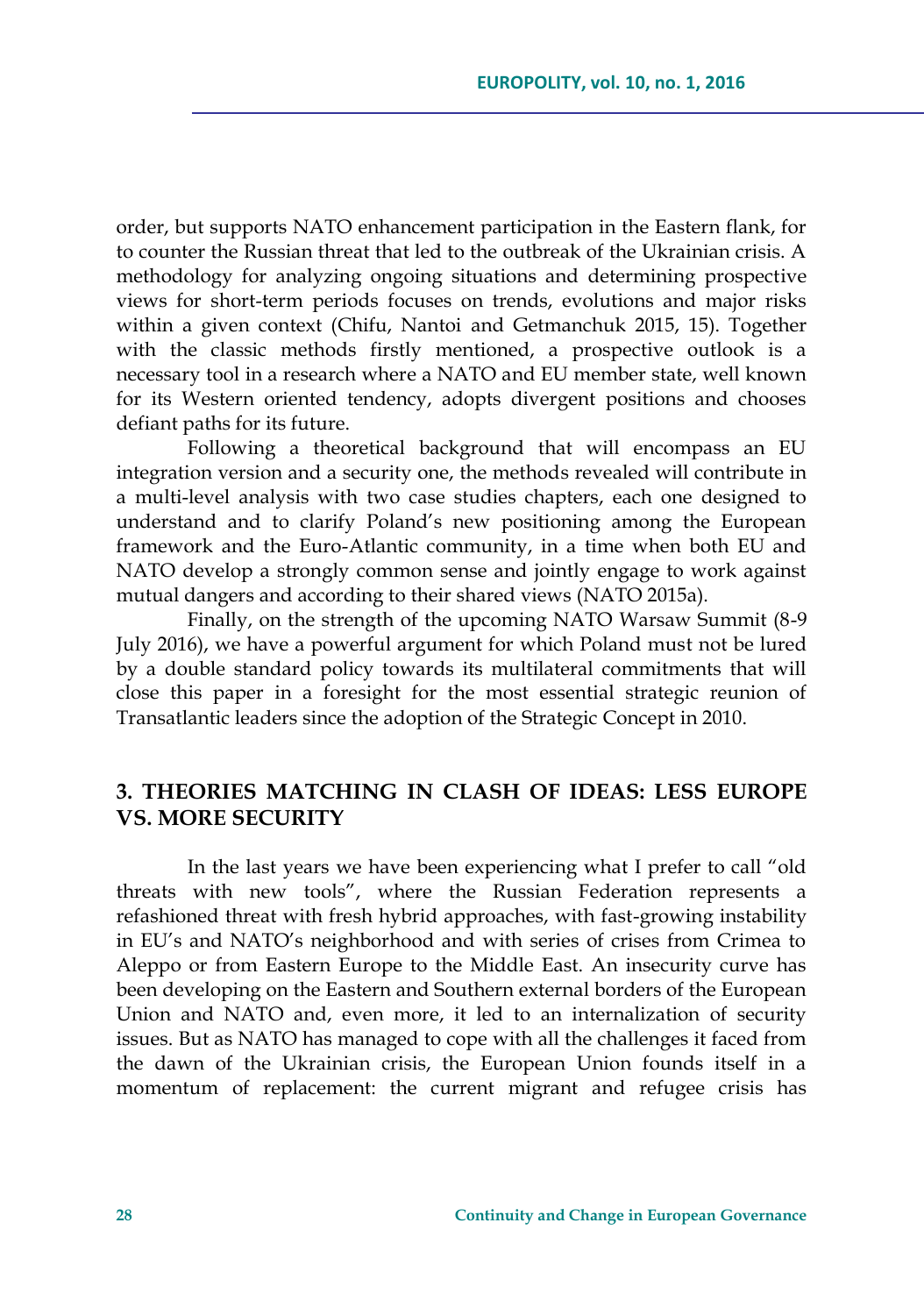substituted solidarity with distrust and European confidence with national hubris.

A pioneer for the Euro-Atlantic road and the European Union integration within Central and Eastern Europe states, Poland is resetting its governmental action, becoming a more oriented-state in Transatlantic and strategic affairs with geopolitical roots in order to balance threats and interests that oppose the Euro-Atlantic and the European environments, while is declining the former center-right government position towards EU affairs and is building its political power by triggering an undesired but potentially judiciary crisis in one of the most important EU countries, a pattern of stability and strength until recently.

Therefore, Poland's appointed cabinet in late 2015 is actually issuing an ideological intersection between European Studies and International Relations that arises from its separate political approach with NATO and the EU. In order to understand this wording we should regard on several key facts. When the candidate supported by PiS, Andrzej Duda, came into the presidential office (August 2015), he focused in turning on a NATO's higher interest in the Eastern dimension of the European security. Actually, in his first speech as President<sup>1</sup>, Duda vowed for demanding new security guarantees from the Alliance (The Guardian 2015). Such a strong political position, one year before the Warsaw NATO Summit, was due to send two strong signals: Poland was assuming a regional leadership within the Alliance's balance of interests to keep a *status quo* situation (Schweller 1994, 80) between NATO member countries and the old new threat, Russia; continuously perceiving Moscow as a revisionist threat, Warsaw aims to transform NATO enhanced presence in the region as a factor of balance against the threat coming from the East (Walt 2008, 43).

<sup>1</sup> "We shall serve the Home Country equally in national and in international space. (…) We managed to gain our freedom, we acceded NATO, and we are members of the European Union (…). Polish foreign policy, which should not be exposed to any revolutionary changes since foreign policy does not like revolutions but it needs an adjustment. (…) This way, we should also care for cohesion of the European Union so that in the process of developing this cohesion also our own interests would be taken into account. This way, we should build the unity of the North Atlantic Alliance and guard it carefully since it is crucially important to Poland", extract from Polish President, Andrzej Duda, opening speech, in which the leader from Warsaw highlighted a paradigm change on Poland's future political position within the European and Euro-Atlantic affairs. Full text available at: [http://www.president.pl/en/news/art,7,address-by-the-president](http://www.president.pl/en/news/art,7,address-by-the-president-of-the-republic-of-poland-mr-andrzej-duda-before-the-national-assembly.html)[of-the-republic-of-poland-mr-andrzej-duda-before-the-national-assembly.html.](http://www.president.pl/en/news/art,7,address-by-the-president-of-the-republic-of-poland-mr-andrzej-duda-before-the-national-assembly.html)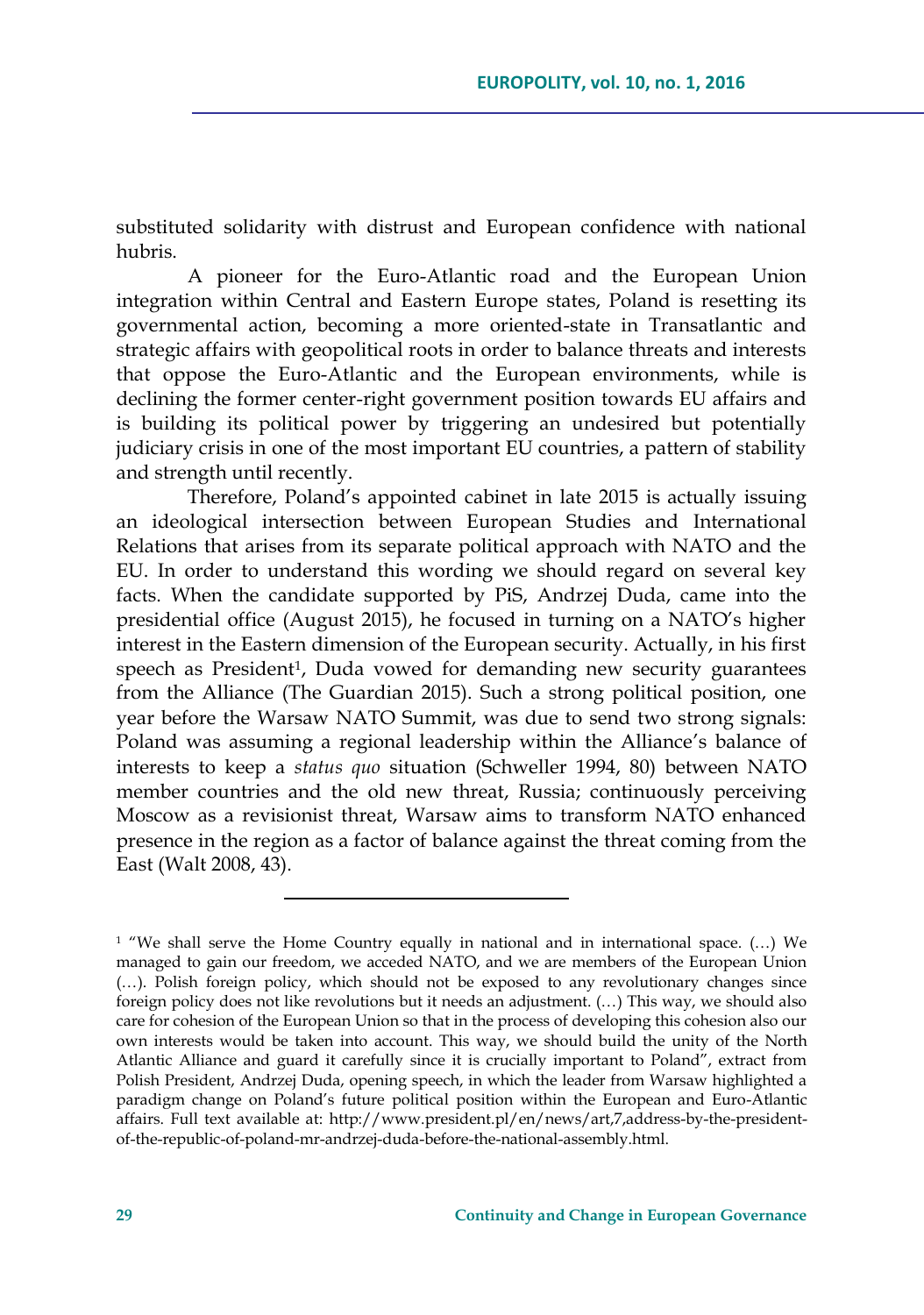Fast-forwarding a few months, the government from Warsaw that was appointed in October 2015 came with different views and perspectives towards its international and regional commitments. Regarding NATO, the PiS cabinet entirely supports the President and sends powerful urges through Polish proposals for new strategic reassurances after the 2016 Summit. With respect to the European Union, the cabinet headed by Beata Szydlo has refused step by step to stick with the previous government position. When President Duda engaged himself with the task to promote Polish own goals within the EU (The Guardian 2015), the government office adopted a reluctant standpoint to the refugee crisis and migration flows, a month after the former Civic Platform (PO) cabinet voted for mandatory quotas at the Justice and Home Affairs Council of the European Union for the relocation of 120.000 refugees from Italy and Greece (Council Decision 2015). In parallel, the Polish government followed a path of political power consolidation by proposing and adopting together with the Parliament and the President disputed laws and unconventional acts for a rule of law country and a member of the European Union, namely the Constitutional Court appointments, the controversial media law or the law that restores the Minister of Justice power over prosecutors, being at the same time the chief prosecutor of Poland.

With this new sort of handling state affairs and European provisions, Poland has swept from more common, reasonable and pro-EU methods to an intergovernmental approach, one that in a time of crises gives incentives to an Europe of states, not an Europe of people and an united one. Also, it is a breach and a setback for EU's normative power. I presume this as a match of theories when at a security level we have a state that recognizes the importance of being a member of the North-Atlantic Alliance with all its notional consequences of political realism and balancing, but in the same time pledges to speak up the Poles national preferences (Moravcsik 1993a) and invokes non-intervention in state affairs (European Parliament 2016a), claiming that the political decision taken by PiS cabinet is a matter of internal politics concern and appealing thereby to a more intergovernmental approach regarding the supranational involvement of the EU.

A suitability theory is entailed by the joint academic field for both realistic views of the International Relations and Security Studies and intergovernmental concepts within the European Integration.

The intergovernmental approach of the European construction rises from the realism theory of IR and is comprised through the same theoretical structure (Ion 2013, 48): the state is the basic and primary analysis unit within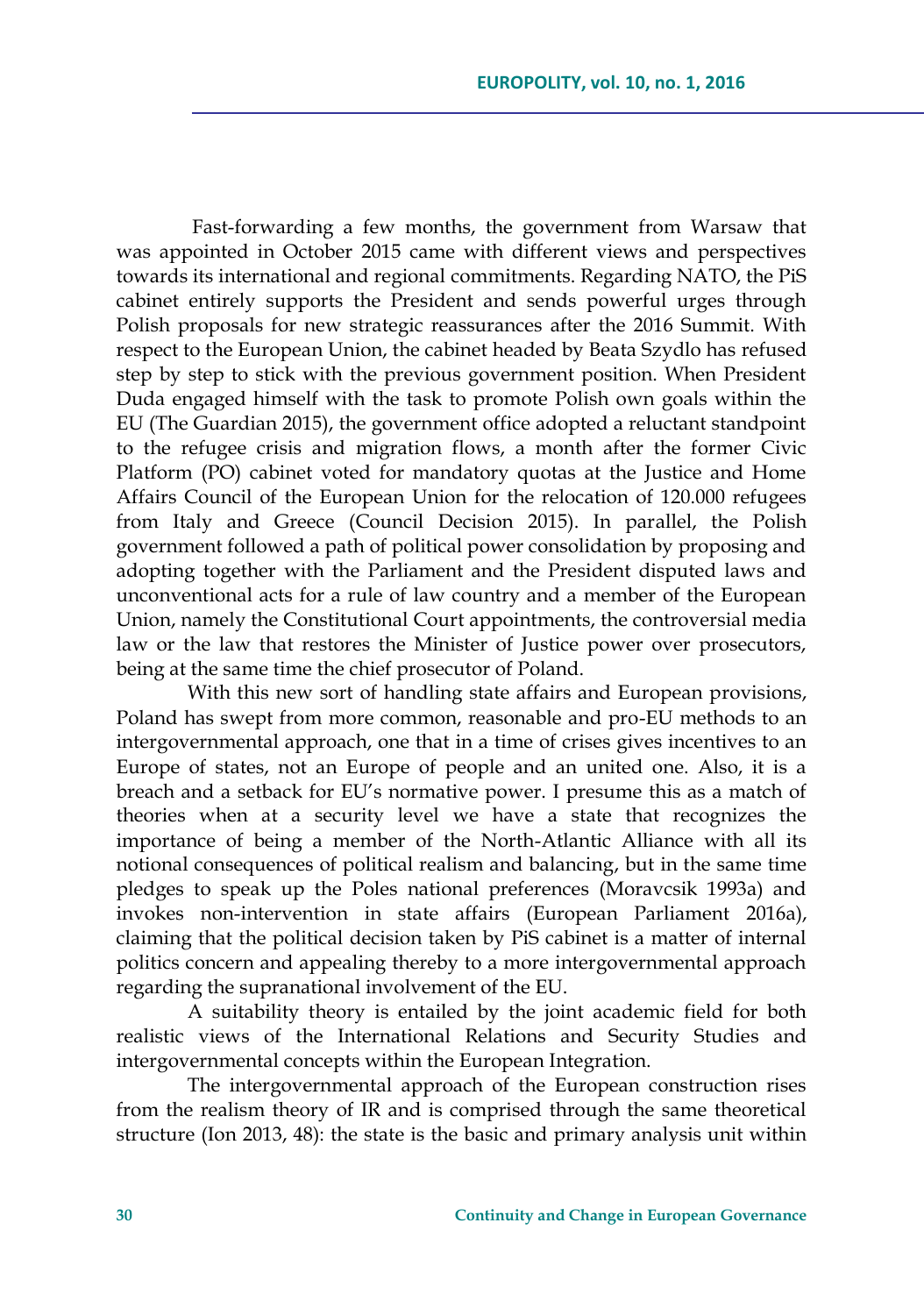the entire process and the element of cooperation finds itself a place within states interaction only if it doesn't harm sovereignty and self-interest of the state. Among the European Union, the intergovernmental theory is a reply of the nation-state against the sovereignty transfer from the national chancelleries to the European level (Wallace, Pollack and Young 2011, 16). In the liberal version of intergovernmentalism, Andrew Moravcsik releases a pattern of three phases: 1) each member state is free to define its national preferences, 2) all member states negotiate their requirements in an intergovernmental set up (the Councils), 3) a rational choice model through which member countries decide whether to cooperate and authorize the Commission and other institutions to act or decide or deny their commitments (Moravcsik 1998).

In the case of Poland and its current position in the EU we record a major change of perspectives: the national preferences among the refugee and migration crises were quickly adapted to the PiS cabinet political views, while the controversial legislative decisions that I will develop further consist to a large extent in a rational choice through which Warsaw ignores European rule of law values in favor of adapting legislation and institutions for its own political power building. In the same European outlook that distinguishes the intergovernmental pattern is the fact that PiS is a right wing, ultraconservative and Euro-sceptic political party, auspicious elements for a country to defy the so-called "Brussels decisions", even if we all know that every member state takes part in those acts.

As for an IR and security view, both balance of threats and balance of interests are beneath the theoretical spectrum of realism. In his explanation for alliance formation, Stephen Walt issues the idea that states become partners in order to balance against threats<sup>1</sup> , not against power itself (Walt 2008), a structural view in the backdrop of the classical balance of power. In the same line argument, classical realism regards alliances as a function that operates between states in a multipolar world (Morgenthau 2013, 175). Also, fighting against a threat or soften one is a plausible reason for taking part within an

<sup>1</sup> Alhtough in 1945 the United States were the most powerful actor in the world, the United Kingdom and France have decided to ally with the US in order to counter-balance the main threat – USSR. The balance of power logic would have presumed an alliance of the French and Britains with Moscow; see Stephen M. Walt, "Alliance Formation and the Balance of World Power", International Security, Vol. 9, nr. 4, Spring, 1985, p. 3. This explanation covers also the decisive role played by the ideological factor in alliance formation and Poland's behavior against a fiercely threat represented by Russia.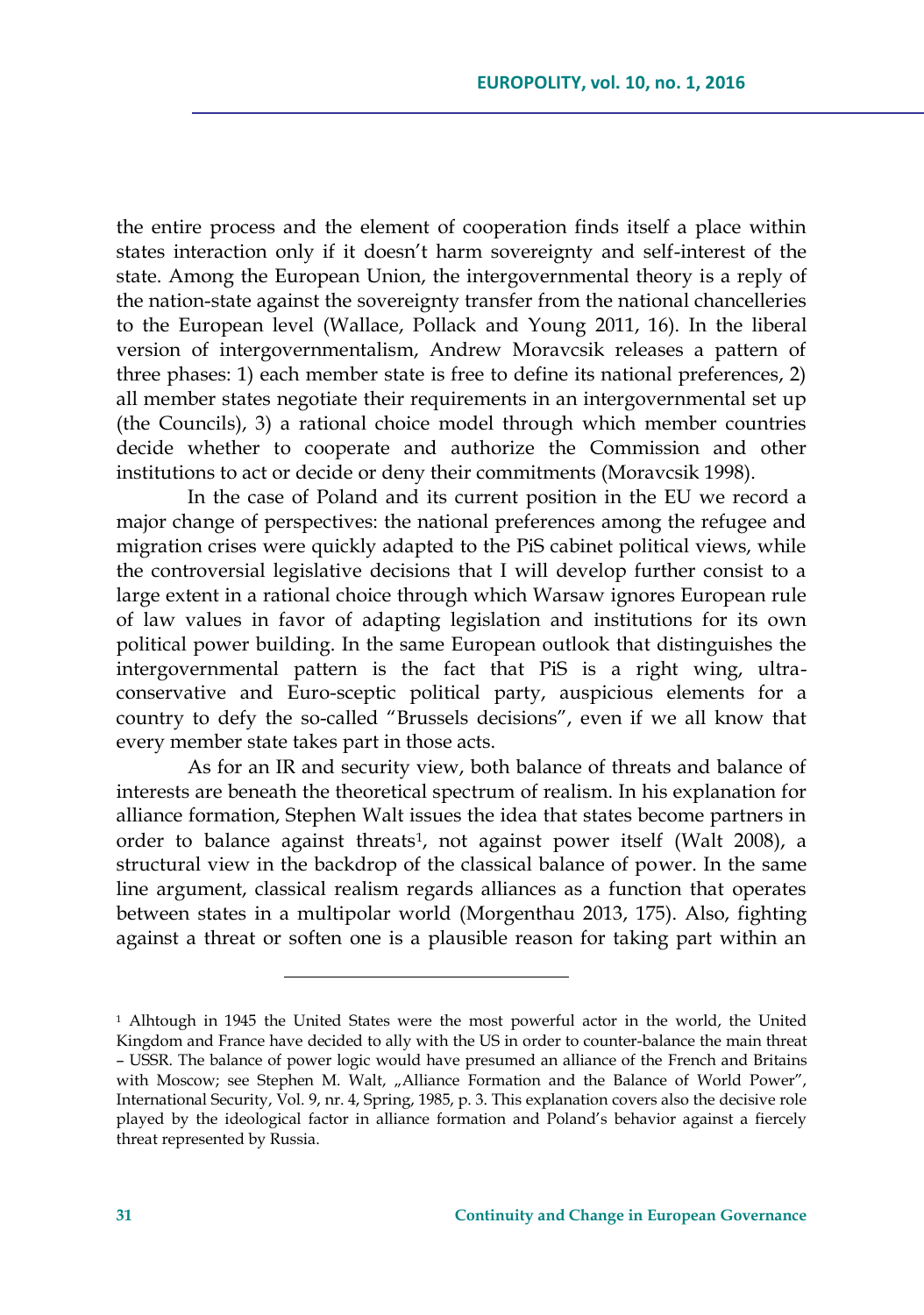Alliance (Schroeder 1976). In the same IR and security dimension, the balance of interests configures a method of providing a state level answer in which pro *status quo* actors have the purpose of maximizing security, not power (Schweller 1994, 76). Also, from a security perspective both alliances and alignment patterns are shaped by the compatibility of their political objectives (Schweller 1998, 22). Indeed, the balance of interest offers different typologies of analysis, but accordingly to this paper aims the chosen type regards Poland and NATO's concerns towards an assertive Russia, as the Secretary General, Jens Stoltenberg, often pronounces it.

But from the security and foreign policy outlook, the PiS cabinet is not reluctant at all. Warsaw has been a resilient ally within NATO since the beginning of the Ukrainian crisis and Russia's international norms infringement. Much more, as we will notice in the pages below, Law and Justice Party granted a particular thought on the election campaign towards security issues and hosting North-Atlantic troops and capabilities for to ensure a strategic climate of safeness within the Eastern region of NATO. Actually, by balancing against Russian threat and preserving the Euro-Atlantic interests defined by the Treaty of Washington, the Strategic Concept and the reassurances measures taken at the Wales Summit, Poland describes itself as Transatlantic oriented regional power.

In comparison with its European Union membership and intergovernmental attitude, the matching theory concisely presented above identifies a political-designed clash between less Europe and more security. The first signifies the availability of the Polish government to distance itself from different Euro-decisions and values according to the conservative narrative of the ruling party creating a breach that I will analyze forwards. The second is more complex because it involves the conception of state survival security as the absence of threats and the absence of fear (Wolfers 1952, 485), and therefore implies a political inclination for Euro-Atlantic engagement.

Last but not least, the conceptual dimension of this paper receives onward another two viewpoints for a less Europe attitude: Euro-scepticism and illiberal democracy. On the first standpoint, the European political and academic debate have shaped two types of EU-scepticism, as in matters of IR power: hard and soft (Taggart and Szczerbiak 2001, 7). Hard Euro-scepticism is perceived as the deepest form of anti-Europeanism that is against the very existence of the European Union and it strongly opposes the idea of being a member that is bound by the EU framework. On the other hand, soft Euroscepticism is the balance point between the traditional ideologies (Social-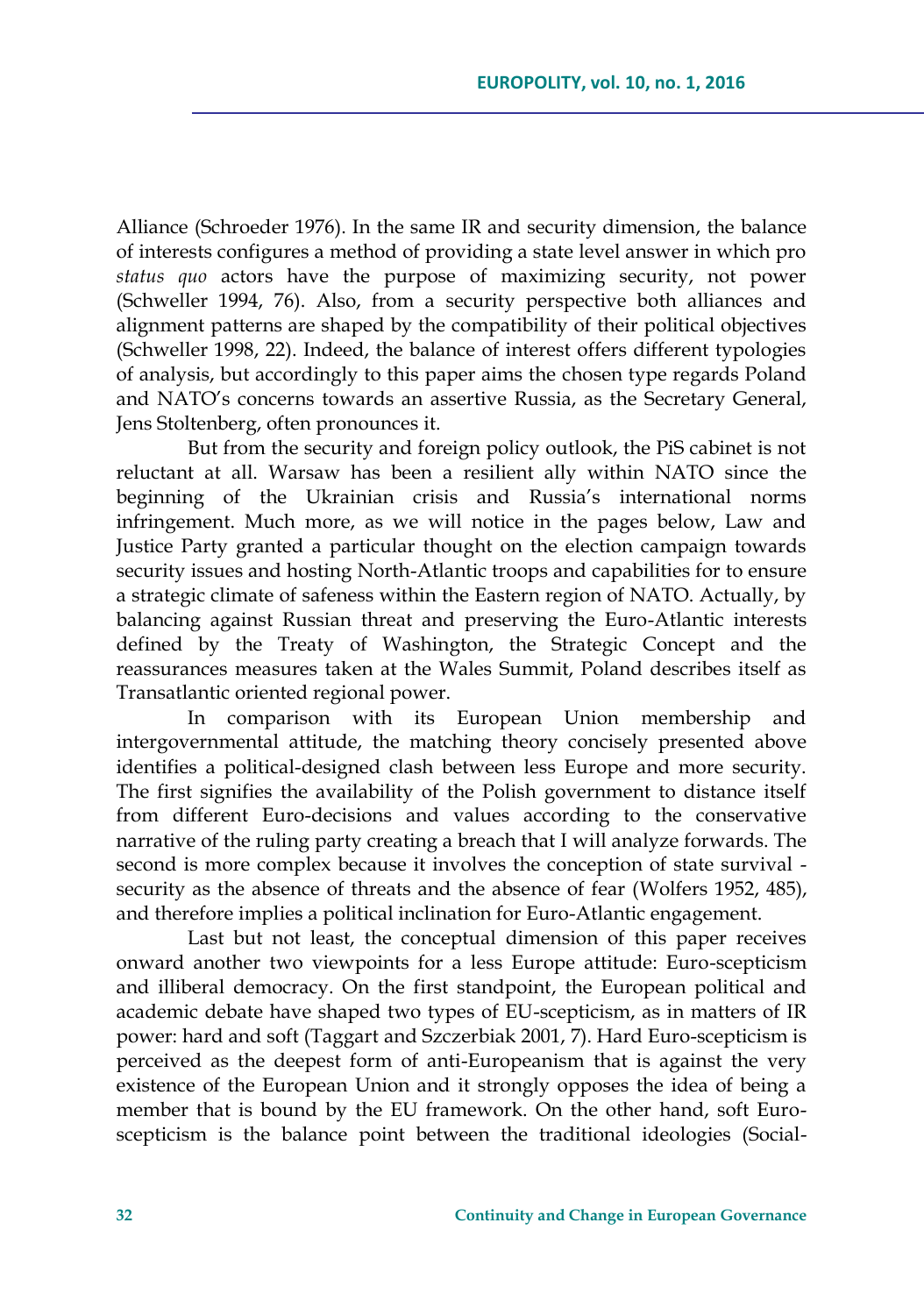democracy, Liberalism, Christian-democrats) and the extreme wings of political ideas (far-left and far-left). In an EU system with three components: the core, the semi-periphery and the periphery the roles are designed as followed: moderate, Euro-optimistic and traditional forces (the core), soft Euro-scepticism factions (semi-periphery) and Hard-scepticism thinking and parties (the periphery). Under this conceptual lens, Poland's decisional landscape has displaced the pro-European behaviour with a soft Euro-sceptic approach, one that emphasizes the support for being an EU member, but with a higher reluctance in regard with some EU-based rules, policies and a crystallized European establishment that is in opposition with the national state.

For several years now, the build up of a new political argument circulates at the highest decisional level: the illiberal democracy, another conceptual lens that envisages an explanation for the boiling situation in some European states with strong geographical, historical and geopolitical connections. The rising of this less approached political thinking<sup>1</sup> in nowadays Europe has its origin in the speech of Hungary's Prime Minister, Viktor Orbán, delivered at a summer school for the Hungarian ethnic minority in Romania<sup>2</sup> in July 2014. The new realities of the power scene in Warsaw (e.g. consolidation of the political majority, adoption of favorable laws for the ruling party) certainly stress the link between Euro-scepticism and the disregarded illiberal democracy tendency that has emerged from the Visegrad Group (V4) area, the first Central-Eastern European regional bloc that was granted the opportunity of entering the European Union and NATO after the end of the Cold War and with Poland as a front runner.

<sup>1</sup> The terminology of *illiberal democracy* was firstly used by Fareed Zakaria in a 1997 column in *Foreign Affairs*, as a response for the increased process of limiting peoples freedom and the projection of centralized regimes characterized by shifting from a open society to a more-closed one. See more at [https://www.foreignaffairs.com/articles/1997-11-01/rise-illiberal-democracy.](https://www.foreignaffairs.com/articles/1997-11-01/rise-illiberal-democracy)

<sup>&</sup>lt;sup>2</sup> "And so in this sense the new state that we are constructing in Hungary is an illiberal state, a non-liberal state. It does not reject the fundamental principles of liberalism such as freedom, and I could list a few more, but it does not make this ideology the central element of state organization, but instead includes a different, special, national approach", extract from Viktor Orbán's speech at the 25th Bálványos Summer Free University and Student Camp, (Băile Tușnad, Romania, July 26, 2014). Full text available at [http://www.kormany.hu/en/the-prime-minister/the-prime-minister](http://www.kormany.hu/en/the-prime-minister/the-prime-minister-s-speeches/prime-minister-viktor-orban-s-speech-at-the-25th-balvanyos-summer-free-university-and-student-camp)[s-speeches/prime-minister-viktor-orban-s-speech-at-the-25th-balvanyos-summer-free-university](http://www.kormany.hu/en/the-prime-minister/the-prime-minister-s-speeches/prime-minister-viktor-orban-s-speech-at-the-25th-balvanyos-summer-free-university-and-student-camp)[and-student-camp.](http://www.kormany.hu/en/the-prime-minister/the-prime-minister-s-speeches/prime-minister-viktor-orban-s-speech-at-the-25th-balvanyos-summer-free-university-and-student-camp)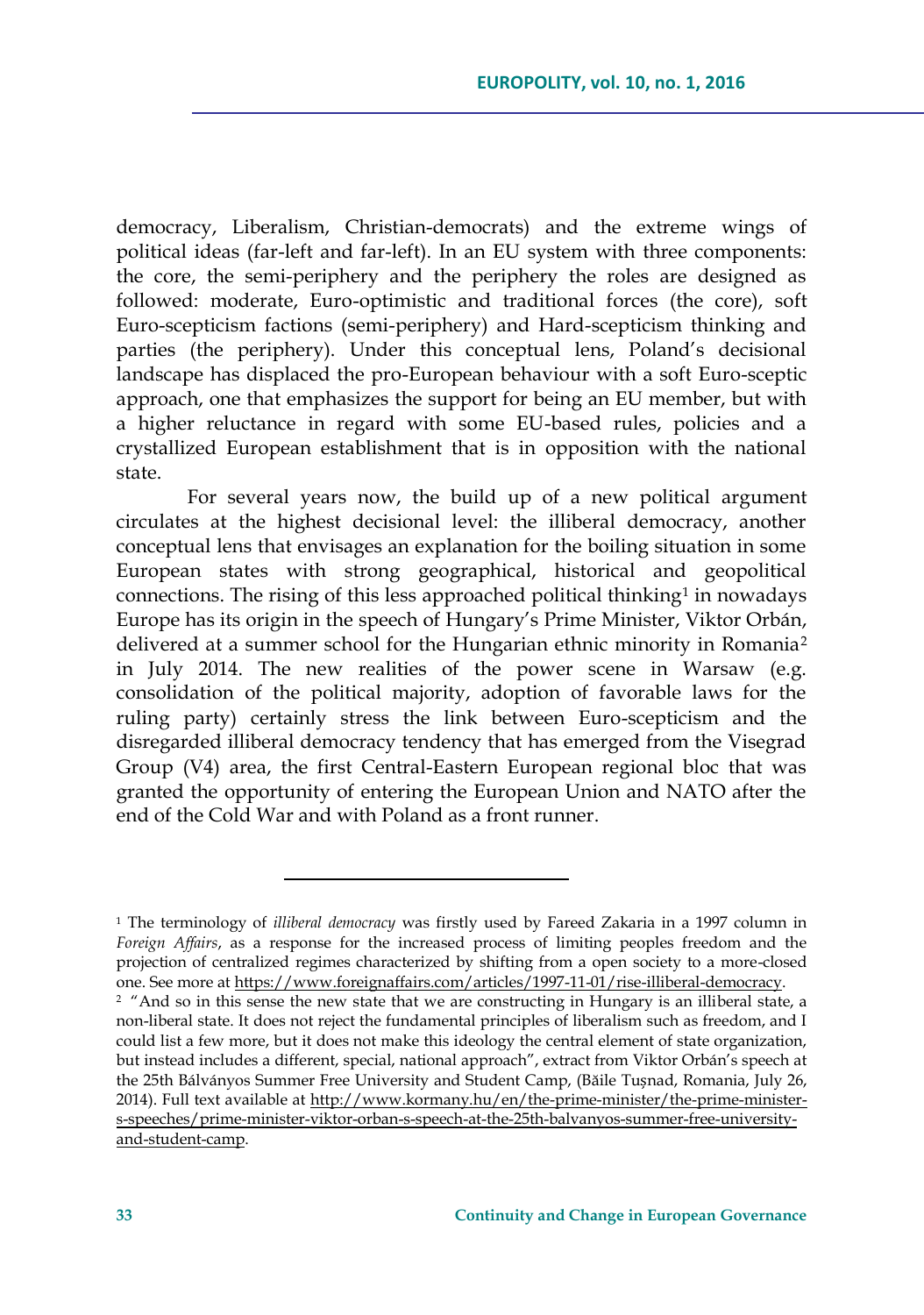# **4. 2015 IN POLAND: DEBUNKING A NEW ILLIBERAL DEMOCRACY IN EUROPE**

Unfolding crises in Europe has been the landmark in 2015. Inheriting from 2014 the security crisis from the East, EU specifically, but Europe as a whole, have literally jumped from complications to major setbacks and failings. More than a decade ago, when Europe has never been so prosperous, so secure nor so free and the creation of the European Union has been central to this development (Solana 2003, 5), Poland was one the road of joining the most peaceful, stable, cooperation-oriented and welfare structure – the European Union. Both a supranational body and a *sui generis* intergovernmental organization, EU has transformed the relation between states and the lives of its citizens, committing European countries to deal peacefully with disputes and to cooperate through common institutions (Javier Solana 2003, p. 5). As a connective reminder – a few months after the EU launched its first European Security Strategy (December 12, 2003), Warsaw led the ten-pack states that joined the European Union on May 1, 2004. But a lot of items have been modified on the European spectrum since then.

By paraphrasing former Polish president, Aleksander Kwaśniewski<sup>1</sup> -"To be in the EU, it means to have same rules of... for economy, for social life, to be together in the majority of European countries" (Millard 1999) – it can be distinguished that different realities come with different perspectives. From the European path chosen by Warsaw in the 90s and the actual status of both Europe and Poland, there is a remarkable disparity and heterogeneous facts. But, as Europe tends to resemble with the "orchestra playing on the Titanic" (Renzi 2016), challenged mainly by security and humanitarian issues (terrorism threat, refugee and migration crisis) that provoke the lack of internal solidarity and dismantle its attraction model, Warsaw debunks a new headquarter for illiberal democracy in Europe, two years after its Visegrad partner – Hungary – claimed the same political view.

<sup>1</sup> Aleksander Kwaśniewski is the third president of post communist Poland, defeating Lech Walesa in the 1995 presidential elections, and leading the country for two terms (until 2005), defining political period for Warsaw as the country gained accession within NATO and the European Union. Kwaśniewski was also the first and last Social-Democrat president of Poland, handing the baton in 2005 to Lech Kaczyński (first PiS elected president).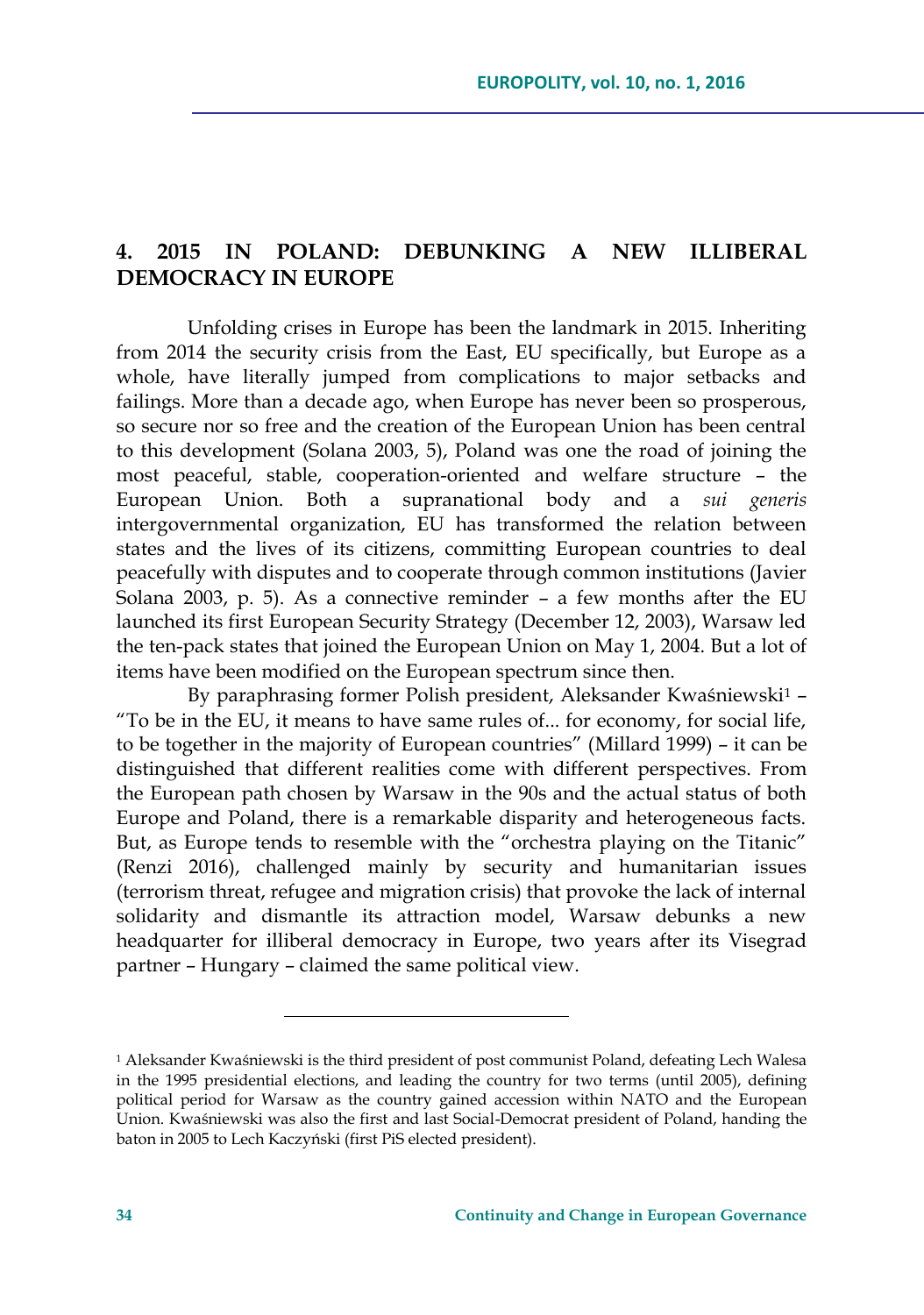This particular issue would not be perceived as so dangerous if we would not have the Hungarian example and Poland's posture – a game changer.

#### 4.1. A game changer in an Europe in crisis: another path in Warsaw

A lot of views have profoundly changed since Poland became a member of the EU, in full compliance with Europe's confident, but, in patches, halting evolution. In the dawns of the current crises that the European Union faces, there are continuously added issues to the challenges box. Just when Europe began to list the most burdensome threats (Eurozone crisis and Greek debt, security issues – Russia and terrorism, migratory and refugees flows, the incoming Brexit negotiation and referendum), Polish electoral year did not display a sign of concern.

Poland has been regarded as a land of stability in the European Union framework. As mentioned in foreword, Warsaw has built itself in the twelve years membership of the EU a strong stance. Being the sixth member country of the EU, both by demographic and seize outlooks, with a major role in the decision making process in the Council, with a former prime-minister as the president of the European Council, Poland represents a strong asset within the European Union. A role model of European funds absorption<sup>1</sup> and a political actor that understood and practiced well the EU soft power approach (Joseph Nye 2004) in its vicinity by shaping and rising together with Sweden the European Neighbourhood Policy tool that has heated Russians views – the Eastern Partnership – Warsaw is definitely a game changer within the European Union. Thus with a practical position towards many challenges faced by Europe and the Euro-Atlantic community, Poland has developed a strong voice in many EU files (e.g. the Arab Spring, energy security) and institutional procedures (e.g. the voting procedure in the Council of the European Union – the famous Jagiellonian Compromise).

By assuming the role of a game changer or by being able to do so, it means that Poland is regarded as a strategic asset. Far more, being a game

<sup>1</sup> In the last two Multiannual Financial Frameworks (2000-2006, 2007-2013), Poland accessed more than 99% (2000-2006) and 66.66% (2007-2013) from the Structural Funds. Under the European Solidarity Fund, Poland received 99.70% of the dedicated financing (2000-2006) and 70.32% (2007- 2013). For 2014-2020, Poland is the largest recipient of Structural and Cohesion Funds, with 77.5 billions euros. More information is available at [http://insideurope.eu/art-countries.](http://insideurope.eu/art-countries)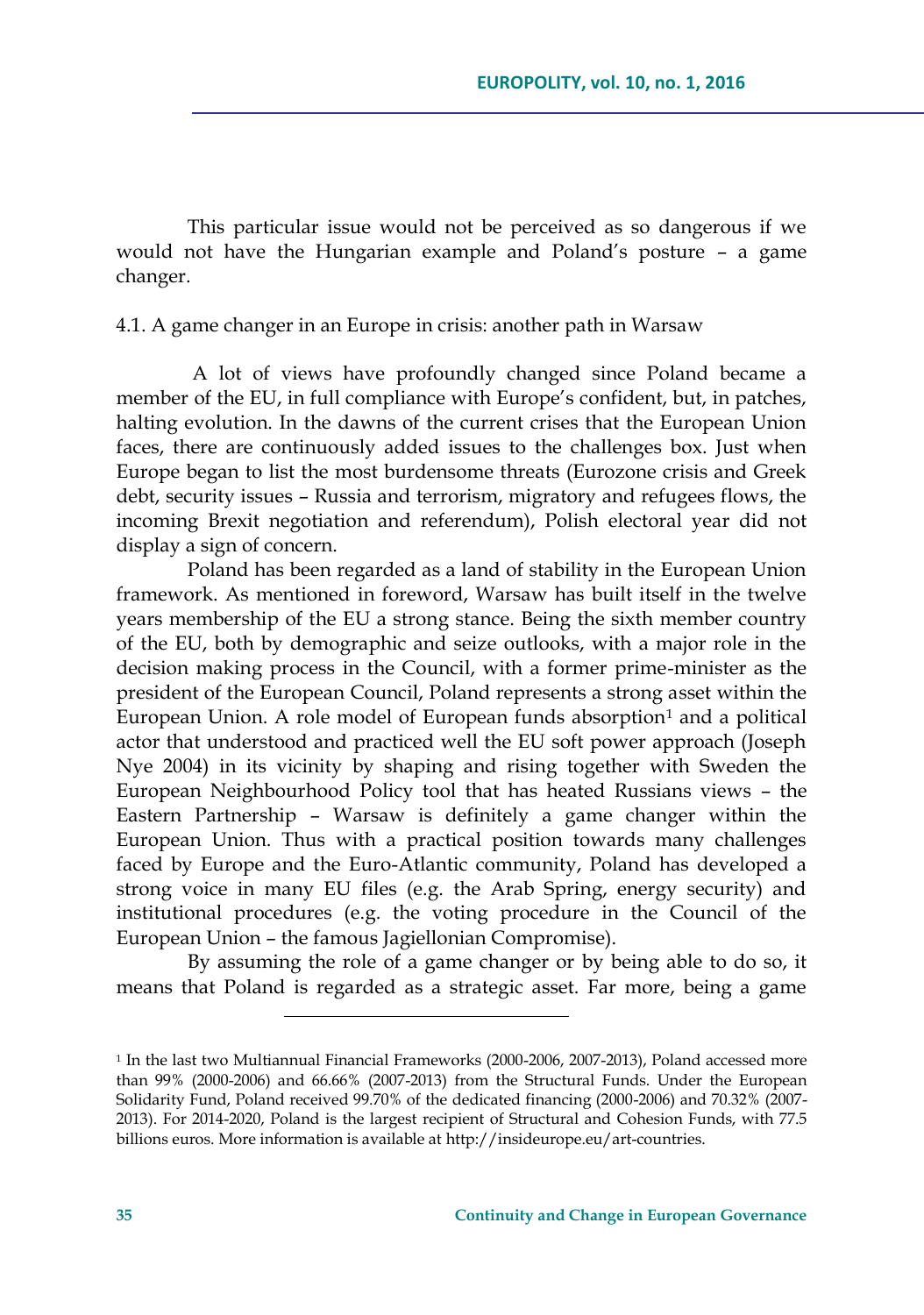changer you may deliberately transform a strategic situation (McAdams 2014) into your own advantage. For the ongoing crisis in Ukraine, Poland played two significant roles: loud supporter for sanctions against Russia and part of the initial diplomatic talks, together with European (France, Germany, United Kingdom) and Transatlantic partners (United States) and with Russia and Ukraine. Given the frosty relations between Warsaw and Moscow in the last years and the Russo-phobia vein within the Polish society, I would say that Poland is a solid voice that through supporting retaliation measures against Russia, made a strategic statement: if followed the idea of catalysing positive change (McAdams 2014).

The current migratory pressure and refugee crisis was dealt under a sign of predictability: as a regional but informal leader, Warsaw understood the V4 partners reluctance, but acted as a growing power admitting that is in Poland's duty<sup>1</sup> to accept refugees that are running from terror, chaos and war and two weeks later draw clear line: by voting for refugee and migrant quotas distribution, Poland embraced once again its European vocation. Why were these background details so fundamental? Because they represent the political sights of a pre-electoral Polish society.

After eight years in opposition, PiS (Law and Justice Party) won the parliamentary elections in October 2015, defeating the acting government of PO (Civic Platform), the center right political party that ruled Poland since 2007. Also, much more important for a changing political scene, this result came after PiS presidential candidate, Andrzej Duda defeated former president Bronislaw Komorowski (Civic Platform) in a two round presidential elections in May 2015 and has been incumbent since August 2015.

Nonetheless, the essential circumstance that should be extracted from the political shift has emerged in Poland is that for the first time in post-1989 Poland a political party won an absolute majority in the Parliament: 235 seats out of 460 in Sejm (Lower Chamber in the Parliament) and 61 seats out of 100 in the Senate<sup>2</sup> . These facts have sent strong signals for the Polish political scene

<sup>1</sup> "Accepting migrants escaping to save their lives is our duty" (Polish PM, Ewa Kopacz, on September 10<sup>th</sup>, 2015, before the quotas voting in the Council and the general elections). Full text available at [http://www.reuters.com/article/us-europe-migrants-poland](http://www.reuters.com/article/us-europe-migrants-poland-idUSKCN0RA0SR20150910)[idUSKCN0RA0SR20150910.](http://www.reuters.com/article/us-europe-migrants-poland-idUSKCN0RA0SR20150910) 

<sup>2</sup> Law and Justice Party obtained 5.711.687 votes, with a total percentage of 37.58% while the opponent party – Civic Platform – gained 3,661,474 votes (24.09%) with 138 seats in Sejm and 34 in the Senate. Full data available at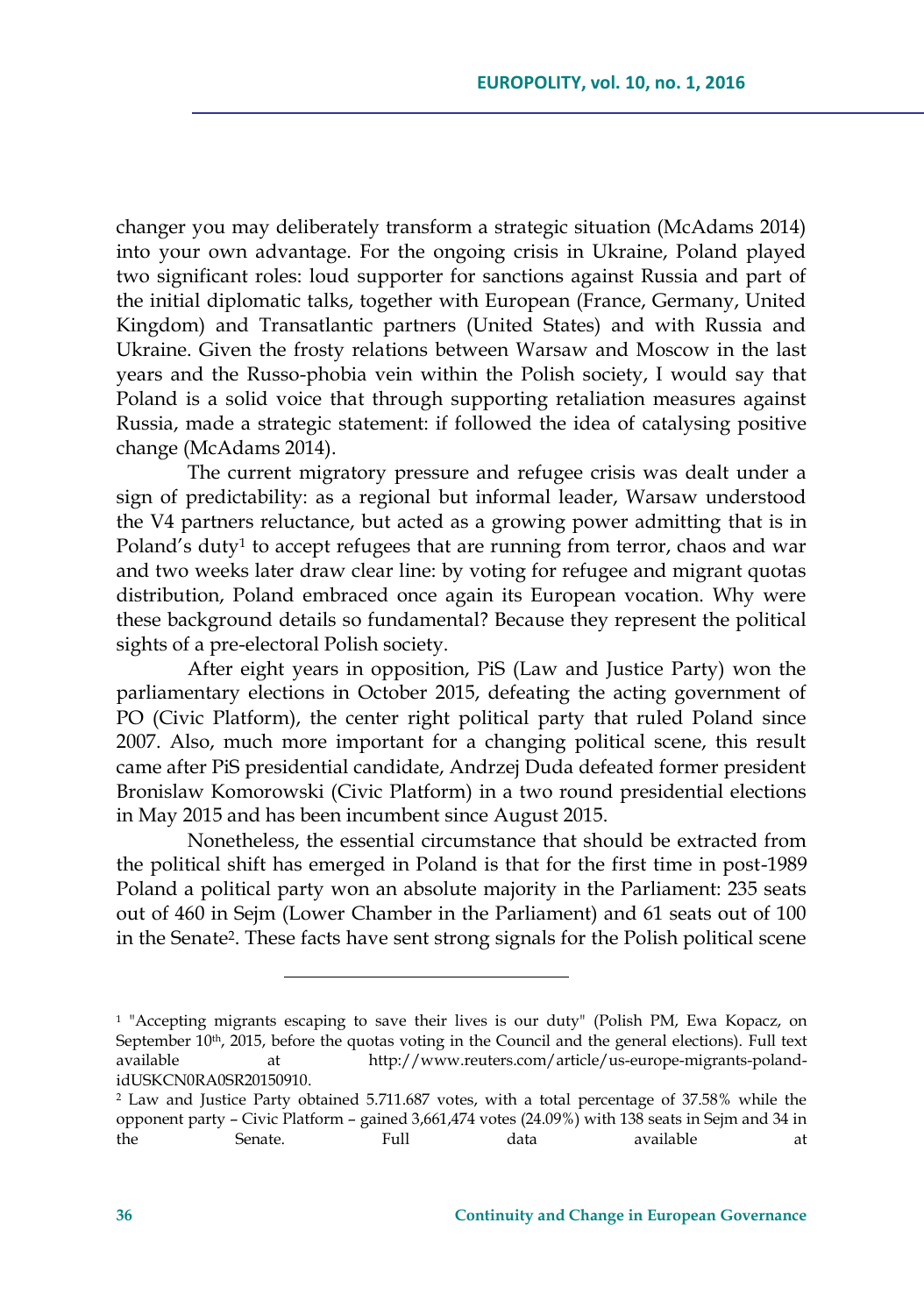further developments that were disregarded at first within the European  $Union$ 

In order to understand both elections results and the initially lack of concern regarding Poland a few retails could be relevant. Firstly, both PiS and PO are political parties founded at the beginning of this millennium, in 2001, three years before Poland's accession the EU. Secondly, these two political parties embrace a right wing ideology, but with sensitive differences. While PO has a center-right orientation with Christian democracy and pro-Europeanism values and is a member of the European People's Party, PiS plays by both center-right and right wing views with inner-directed values (traditional conservatism, Euro-scepticism and social conservatism). Thirdly, PO and PiS gained seats in the national parliament in 2001 elections and led the votes in 2005, with Law and Justice Party in the first place and Civic Platform as runner up. As we know, after two years of PiS government (with two Prime Ministers, on of them is still the Party's leader – Jaroslaw Kaczyński), the Parliament voted for its dissolution in 2007 and called early elections. Since then PiS was in opposition for almost a decade.

Coming back after the 2015 both presidential and legislative elections, PiS gained all the political power in an EU member country in a time when political parties across Europe hardly form a political majority to govern a state. And not in any member state, but in Poland, the Visegrad EU member that decided to play an European role in the refugee and migrant crisis. Inside a member state that postures and is seen as a game changer actor in an Europe in crisis the society felt the need of a new political landscape. Despite some bold governmental measures taken by PO cabinet (with Donald Tusk and Ewa Kopacz as PMs) such as enterprises privatization, state decentralization or controlling the VAT rising (from 22% to 23%) and with important results achieved (high rates of EU funds absorption, 3.5% economic growth, political stability), Civic Platform failed to adapt to challenging and changing landscapes, while PiS tackled the same indicators.

Poland economy grew with 23.8 percent between 2008-2014 and it was the only economy in the EU to avoid recession in 2008, which the country last saw in 1992. But voters had enough of eight years of the Civic Platform. No matter that the economy stayed the EU's consistently strongest; nor that

[http://parlament2015.pkw.gov.pl/pliki/1445898069\\_Komunikat-pkw-zbiorcze-wyniki](http://parlament2015.pkw.gov.pl/pliki/1445898069_Komunikat-pkw-zbiorcze-wyniki-glosowania.pdf)[glosowania.pdf.](http://parlament2015.pkw.gov.pl/pliki/1445898069_Komunikat-pkw-zbiorcze-wyniki-glosowania.pdf)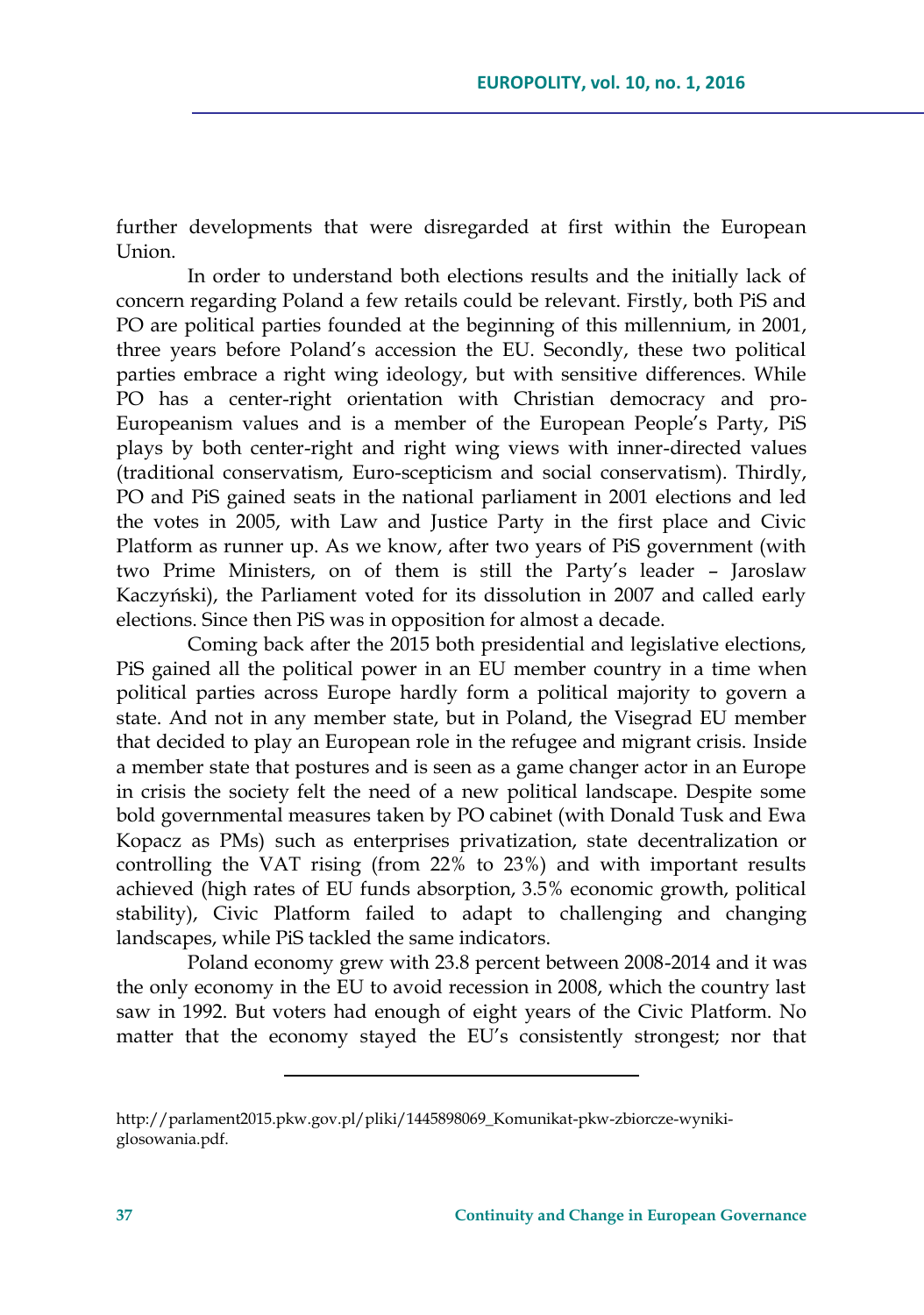Warsaw had built good ties with its neighbors or won a front-row seat at the power tables in Brussels. The center-right party looked exhausted, scandalridden and out of ideas (Cienski 2015a). Also, different elements and influencers in a voter's mindset - such as anxiety about Russia, or the massive wave of migrants – were sensitive topics, but PiS did not scatter from this battle. They had a very oriented political speech promising aggressive measures against corruption, pledging for strengthening defense policy and being a strong supporter of lustration. This arguments count as PiS major political support comes from the East part of the country, a region that still has an anti-Russian mindset and, in the light of recent events, the enmity is enhancing. During the electoral campaign, PIS's leader, Jaroslaw Kaczyński, stressed that migrants flows could bring dangerous diseases to Europe (Scislowska and Gera 2015), statement that reflects Law and Justice Party political vision. In order to strengthen this, the new Prime Minister, Beata Szydlo, insisted in drawing a clear line between pro-Europeanism and Polish economic and security interests.

At the end of the political race, the party that managed to adapt itself to both internal and external environments obtained the victory. Another one of these circumstances was the ideological vacuum, because since president Kwaśniewski ended his term in 2005 and his center-left alliance dismantled, the center-left forces succeeded to enter the Parliament with moderate scores. Thus, in the electoral campaign PiS benefited from an absent left political force and promised tax reduction, VAT decreasing, the reversal of unipolar rise of retirement age measure and proposed the introduction of a system of stateguaranteed housing loans and free medication for people over 75 (Program PiS 2015), all representing typical measures assumed by left policies.

Actually, even in the field of the parliamentary elections, Poland is a game changer in Europe. Besides PiS winning for the first time since 1989 an absolute majority, both major parties supported female candidates for Prime Ministers, but what really imbalances Polish political spectrum is that no left forces achieved to win a seat in the Parliament after 2015 general elections.

Winning both presidential and parliamentary elections, PiS is in the same position like it was in 2005, when the party ruled by twins Lech and Jaroslaw Kaczyński hold the political power for two years, and Lech was president until 2010, when the aircraft catastrophe in Smolensk killed him and members of his cabinet. Thus, after ten years, PiS has regained full control of both branches of political power – legislative and executive – signaling a game changing wave. Not only Poland has the ability of being a game changer, but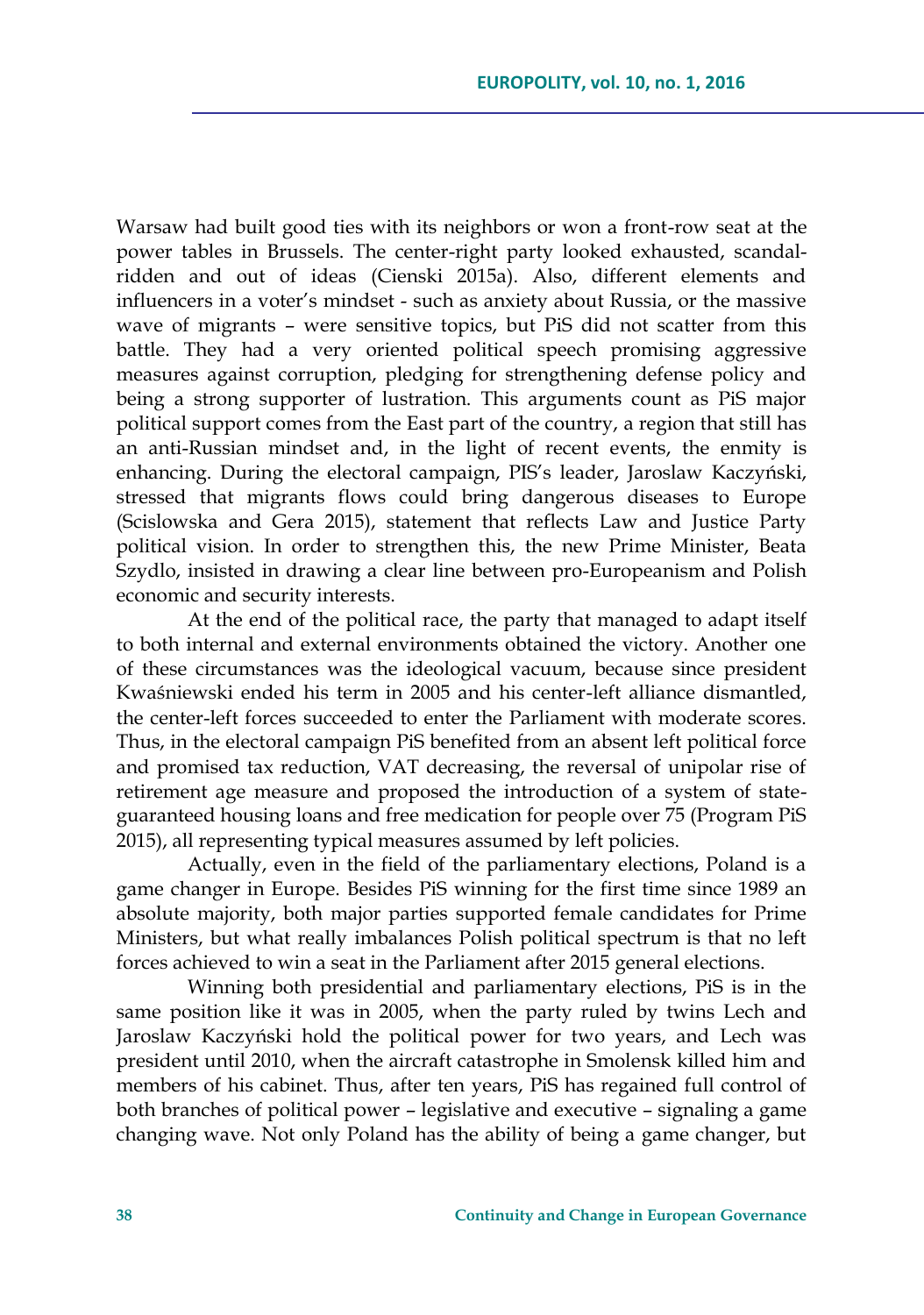its political power is actually able to change the game by holding an absolute majority in the Parliament and by proving that it can enact different regulations that are against EU's democratic principles. Far more, changing the game could mean in this particular instance that PiS is installing in Warsaw a new illiberal view, one that tends to become a natural political stance within Central European states.

### 4.2. "Give PiS a chance" to… unfold a rule of law crisis

With PiS swearing its own government, both European and Euro-Atlantic frameworks were handling different types of pressures. The European Union failed to implement the mandatory quotas voted with qualified majority at the Justice and Home Affairs Council, while the member states leaders were issuing blunt and friction stances. At NATO level, the situations were more plainly: the Alliance was deploying 36000 troops from 30 countries in an exercise called Trident Juncture 2015, the biggest military drill for NATO in over a decade (Vershbow 2015).

Unexpected for Europe, but carefully planned by terrorist cells, French capital, Paris, was the target of an attack that spread chaos, fear and deepened the solidarity scission within EU member countries. With 130 people death after November 13 Paris attacks, other hundreds wounded and several media links between refugees and terrorists, Poland managed to capture attention when PM Beata Szydlo changed Polish official position<sup>1</sup> on migrants and refugees. Until then, Warsaw did not disengage from its European decisions, although its stance on refugee quotas did not follow a clear and precise line until the vote in the Council. Nonetheless, Europe did not felt that the Warsaw speech could endanger the near future, even if it should have.

If Poland has developed the capacity of being a game changer, PiS is, also, a game changer under peculiar cases. Only few emphasized before the elections that on foreign and European affairs between Law and Justice and Civic Platform lies a difference: PiS is expected to forge especially stronger ties with the rest of Central Europe, a bloc that Warsaw hopes to lead (Cienski

<sup>&</sup>lt;sup>1</sup> "After Paris, the situation has changed. We will be proposing to sit down at a table and think over, whether the solutions which have been proposed are good. In our view, we are not prepared to accept those quotas of refugees" (Polish PM, Beata Szydlo, a week after Paris attacks). Full text available at [http://www.reuters.com/article/us-france-shooting-poland-refugees](http://www.reuters.com/article/us-france-shooting-poland-refugees-idUSKBN0TC1PU20151123)[idUSKBN0TC1PU20151123.](http://www.reuters.com/article/us-france-shooting-poland-refugees-idUSKBN0TC1PU20151123)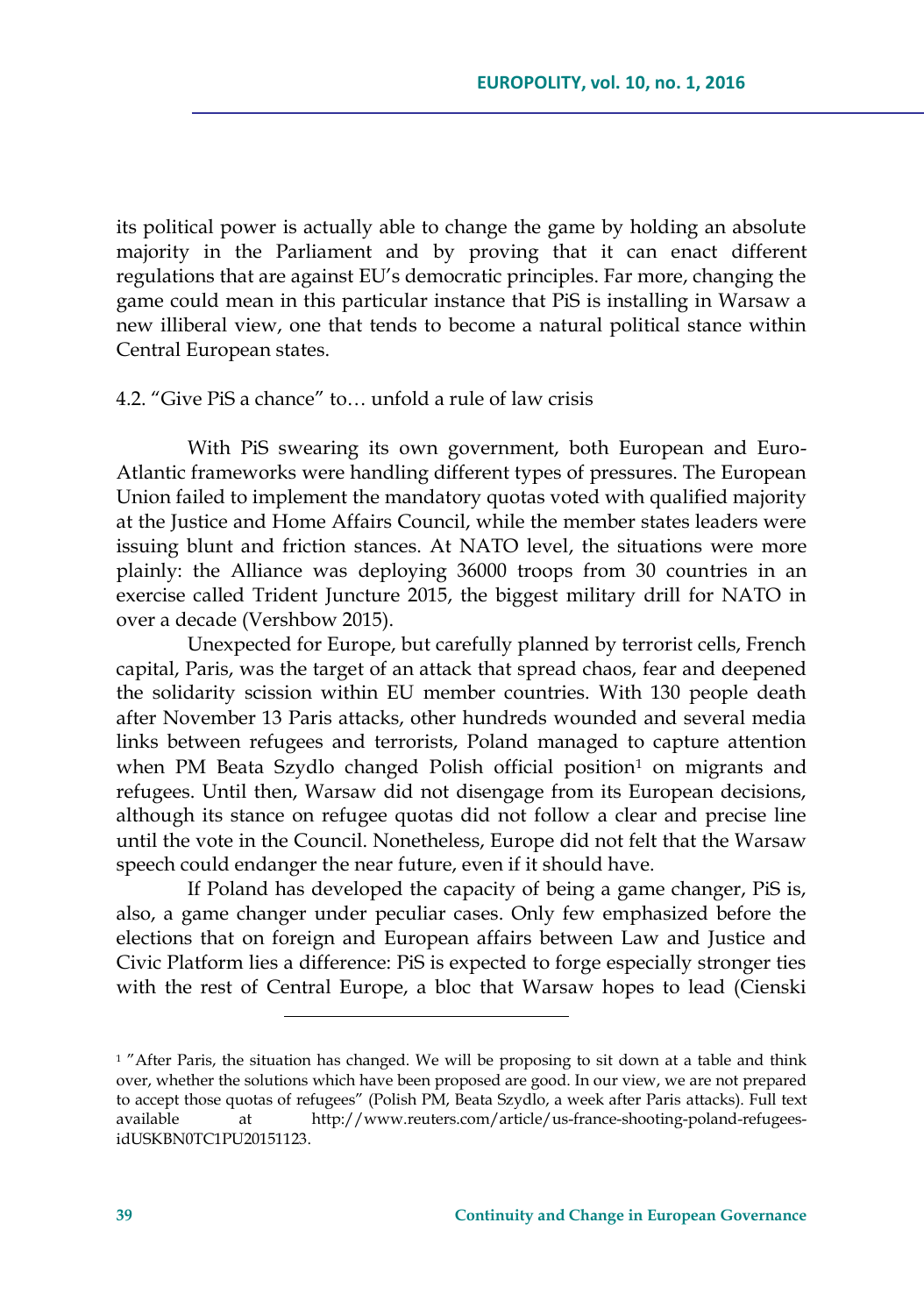2015a) and within plays enhanced relations under V4 and holds strategic partnership with Romania, for instance. As a game changer, a Poland ruled by PiS cabinet commenced in outlining an intergovernmental, more regionally and national interests oriented play within the European Union. Practically, in this specific case, Warsaw (as a game changer) recognized the strategic opportunities of protecting its own interests and by coinciding them with EU member countries from Central Europe. Thus, this game changing slim conceptual approach follows the idea that change can be catalysed through transforming a strategic situation (McAdams 2014) into its own advantage, like Poland and the ruling party begins to practice in their way of dealing the issues they confront.

Nonetheless, the new vibe given by the governmental cabinet has arisen concerns after new and defiant paths were aligned in domestic affairs. The main landmark: an unprecedented situation for the post-2004 Poland that by two controversial decisions unfolded a rule of law crisis. It sounds harsh and provocative, but when the people of Poland voted to"Give PiS a chance" (Karatnycky 2015), such a game change it does not appear to be justified. But giving PiS a chance implied a doctrine conversion, as a result of being the first party in an European and Euro-Atlantic Poland that scores absolute majority in an election. The rule of law crisis that opened a debate across Poland and Europe and characterized by a controversial Constitutional Tribunal reform and a highly disputed Media Law has two potential explanations that could apply simultaneously: 1) it comes as an inherent political desire to exert a tyranny of the majority and to ensure that the together with the political framework the public bureaucracy and the judiciary actors you contain the echoes of the opposition; 2) to release the statement of your glances inside the European Union by acting as a ruthless and a newcomer, but suggesting it as a demonstration of political will disguised under the ground of internal affairs. Such dichotomy is a prejudice brought to EU's normative power and remains to be approached further, especially because this standpoint to Europe came under certain EU internal pressures (migration, United Kingdom's future in the EU), both approached in an intergovernmental way.

The Constitutional Court/ Tribunal reform was, from top to bottom, a dispute over power and influence. Synthesising, the law makes it harder for the tribunal to take decisions, by raising the bar from a simple majority to twothirds for a vote procedure and by raising the quorum from nine out of fifteen judges to thirteen, among other provisions (EU Observer 2015). Dressed up with procedural arguments, this reform was preceded and persists in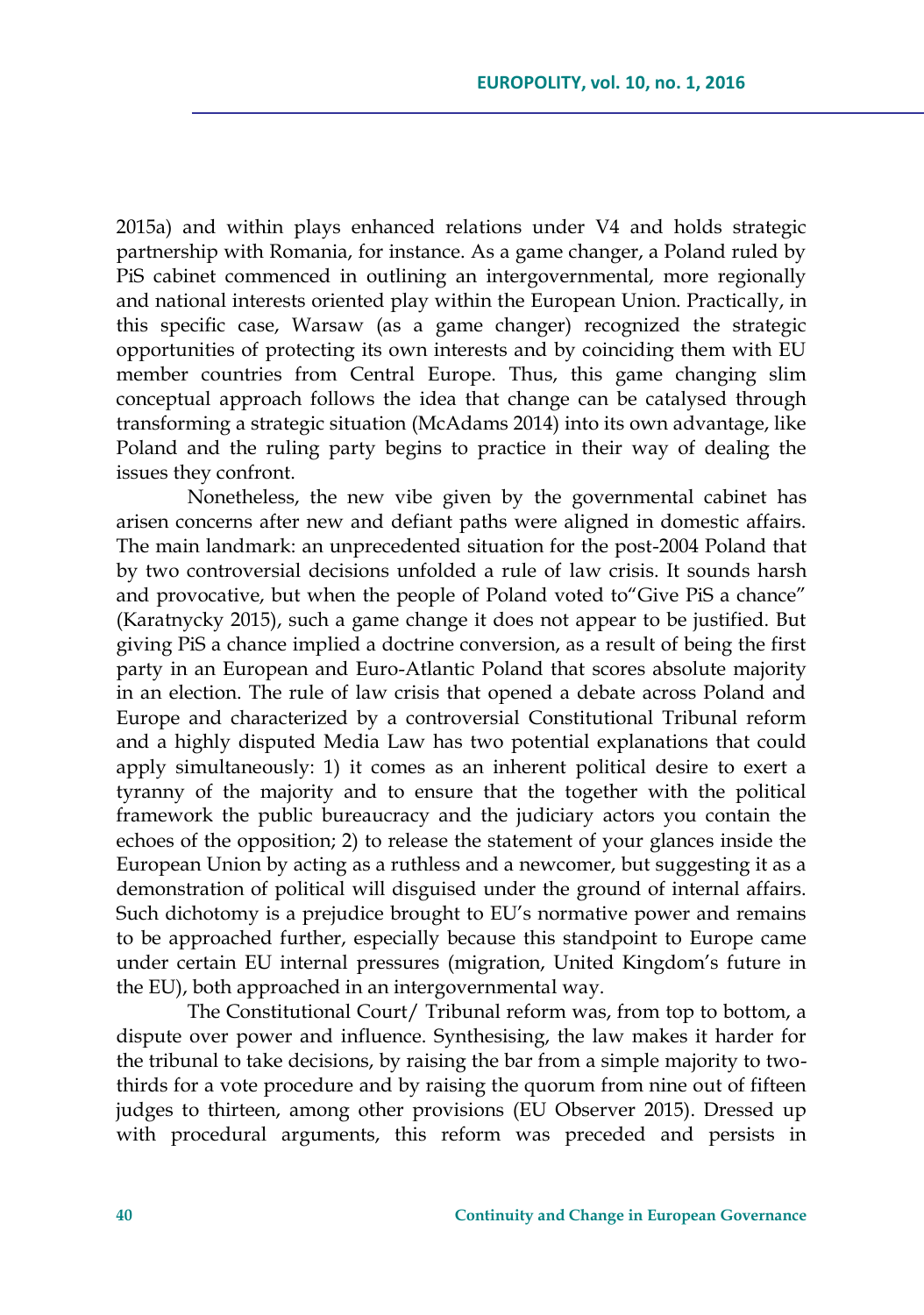representing a political battle, despite the distinctive role of a Constitutional Court: to supervise any possible judiciary conflict between the Constitution and the laws enacted by the legislative power. Before the general elections in October, Civic Platform was still holding a majority in Sejm (the lower house of the Parliament and the body that appoints the Constitutional Tribunal judges) and decided to appoint five new judges for the Court, despite unknowing its political future in power and its dropping odds, a fact that triggered a post-election crusade for power.

Through his official position and rhetorical communication, Law and Justice Party leader, Jaroslaw Kaczyński, a prominent figure of conservatism, traditionalism and with an Euro-sceptic, anti-Russian and pro-NATO approach, has described the struggle for power. He argued that the former government, led by the center-right Civic Platform (PO) party, broke the rules by trying to appoint five judges, instead of the usual three, adding the timeline argument: a decision taken before the elections which PO knew it would lose (EU Observer 2015). Kaczyński's explanations were definitely not on the line with what his party promised before the elections: new administrative regions, fight against corruption or amending the Constitution (Wall Street Journal 2015). Following a short sketch of the political timeline for this decision it is obvious that we assist to a tyranny of the majority settlement: 1) PO changed five Constitutional Tribunal judges, instead of three, and, indeed, it did it short before uncertain elections; 2) If president Andrzej Duda (former PiS candidate) would have not refused to swear these appointments, PO would have found itself in the position of designating 14 out of 15 Constitutional Court judges; 3) even after PiS won the elections the situation on the ground remained as followed – nine out of fifteen judges are appointed by Civic Platform; 4) combining the first three facts it results with the eminently political decision of PiS in changing procedural aspects (two-third majority for voting and a minim qurom of thirteen judges for a meeting to take place) that has contained the Tribunal's effectiveness role and has unfolded a rule of law situation since president Duda issued this bill.

Furthermore, the Constitutional Tribunal reform should be regarded beyond the domestic political battlefield, holding specifically European implications. The EU is a sensitive body when it comes to rule of law and political decisions that could alter the functioning of democratic institutions and the principle of checks and balances. The rule of law is a key requirement of EU membership, safeguarded by both the European Convention on Human Rights and the Charter of Fundamental Rights of the European Union, set out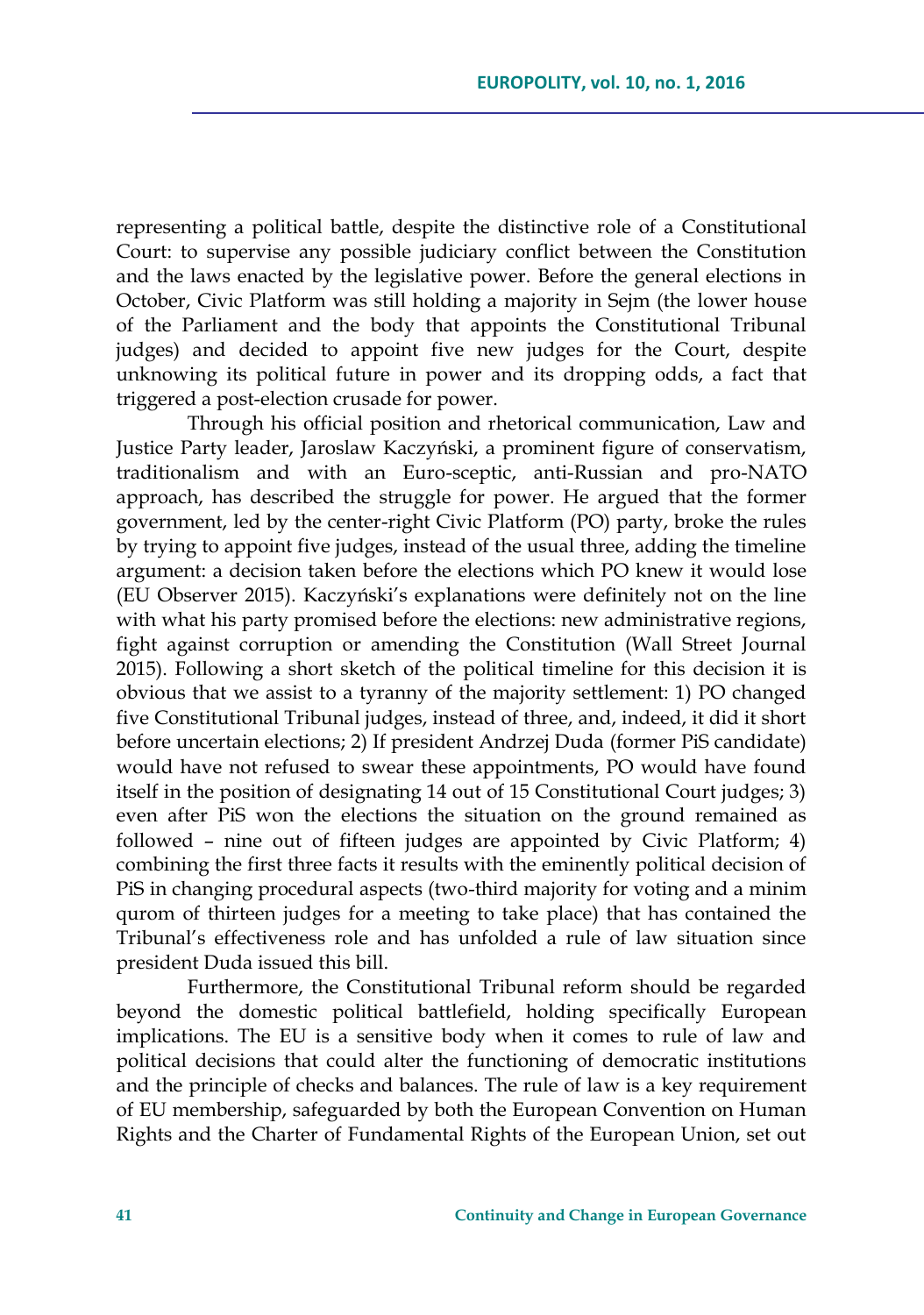in the so-called Copenhagen Criteria and included in two chapters of negotiation – Judiciary and Fundamental Rights and Justice, Freedom and Security (European Commission 2014). Enclosing to this a new type of communication towards the EU – the stance on migration quotas after Paris terrorists attacks or the Foreign Affairs minister position on UK's future in the EU<sup>1</sup> - PiS did not make just a move of domestic political consolidation, but it opened the door for both intergovernmental and Euro-sceptic approaches in the European Union.

The Media Law followed the same pattern and the decision nuances the political overthrow. The amendments enable the government to sack executives of the public media<sup>2</sup> and basically pick their replacements. The fundamental reason for these change of guards held the same view as in the Constitutional Court issue: to put it soft – rebalancing PO's influence. Adopting a type of law on New Year's Eve that allows the Treasury minister to replace senior public broadcast officials (Cienski 2015b) and that was signed by the President in the first days of 2016 has started to raise international concerns over PiS's illiberal democracy debunking. Completing this picture with other domestic decisions but with international echo, such as the removal of the officer in charge for the NATO's Counter-Intelligence Center of Excellence in Warsaw, Poland has very well passed in an era of defiant paths towards its foreign affairs commitments and its European integration engagement. By assembling this with the empirical map of a hard-pressed Europe, Poland is following the political way of breaching EU's core values.

<sup>&</sup>lt;sup>1</sup> In a response to Reuters news agency on January 3<sup>rd</sup>, 2016, Polish FA minister, Witold Waszczykowski, told Poland could be open to compromise over British demands to limit the rights of European Union migrants if London helps it bolster the NATO presence in central Europe: "Of course. Britain could offer something to Poland in terms of international security. We still consider ourselves a second-class NATO member-state, because in central Europe ... there aren't, aside from a token presence, any significant allied forces or defence installations, which gives the Russians an excuse to play this region". Full text available at [http://uk.reuters.com/article/uk-britain-eu-poland-exclusive-idUKKBN0UH0IG20160103.](http://uk.reuters.com/article/uk-britain-eu-poland-exclusive-idUKKBN0UH0IG20160103)  <sup>2</sup> The decision concerns the public media institutions of Poland: the state broadcaster TVP, Polskie Radio and the News Agency PAP.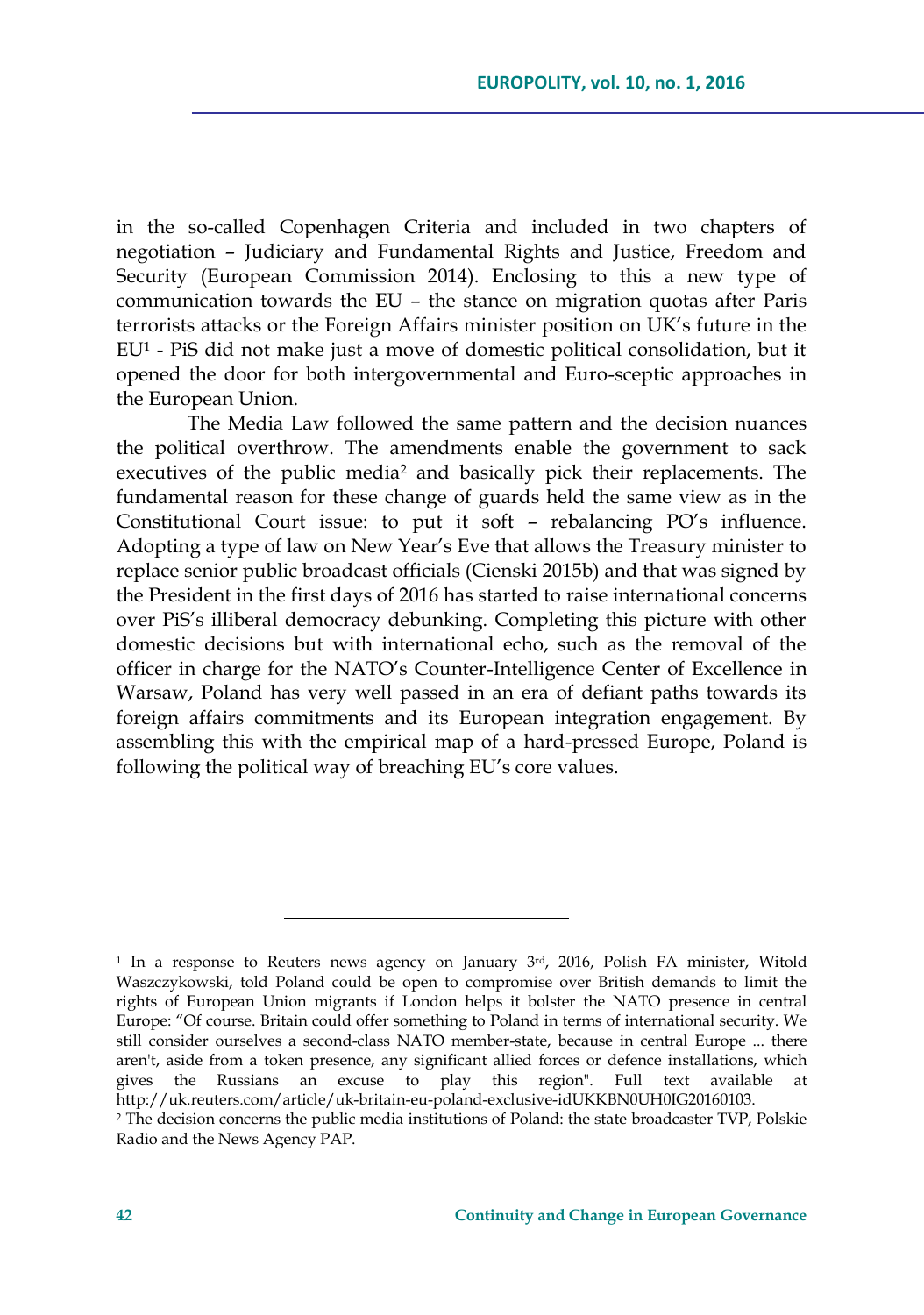#### 4.3. A soft or hard Euro-sceptic approach? What about illiberal democracy?

If some could advocate for the same old habits of political forces – the restoration of state power in the domestic landscape for a political party that has stayed in the shadow for almost a decade or that is remaking a political balance profoundly altered by the previous government – others find the new Polish behavior as irresponsible, in-conceivable and a demonstration of a new, but uncalled for, Euro-sceptic disciple. Also, the possibility of a new illiberal democracy rising in Central Europe is not out of question.

Soon after the disputed situations generated by the Constitutional Tribunal and Media Law changes, different voices from Brussels, both the European Commission and the European Parliament, have posed severe concerns. Far more important, at the beginning of December 2015 several thousands of Polish citizens protested<sup>1</sup> against those quick and rough changes that could prejudice the country's stability at a moment when neither Poland, EU nor NATO would want it. Actually, PiS government managed to score two opposite performances in less than two months of governing the country: it became the first party which obtained absolute majority, but which was criticized for instrumenting a *coup d'état*. Fast forward and by the end of the year, several important European officials pointed out the delicate sideslip of Warsaw, unimagined a few months earlier as in a black swan type of unpredictable event. But turning back to different specialists' views about PiS's tendency for rebalancing political power, this was highly expected, but not from its European effects. There were predictions about being difficult to work with Law and Justice cabinet in Brussels, but they mainly regarded key issues for the European agenda at that time (migration crisis and United Kingdom's future in the EU). Hardly, one could have envisaged that Poland will attack indirectly the rule of law criteria and that will develop an Euro-sceptic rhetoric on all EU disapprovals with respect to PiS's foreign and domestic agenda.

Before the Polish President issuing the new regulations for the Constitutional Tribunal and the Media Law, European Parliament President,

<sup>1</sup> Polish people rallied to the "Citizens for Democracy", the main slogan of civic demonstrations that were carried out in several major Polish cities. Almost 50.000 citizens took part at the demonstration in Warsaw. Full data available at <http://www.thenews.pl/1/9/Artykul/232589,Civic-protests-to-be-held-across-Poland> and [http://www.theguardian.com/world/2015/dec/12/poland-thousands-march-warsaw-against](http://www.theguardian.com/world/2015/dec/12/poland-thousands-march-warsaw-against-democratorship-government)[democratorship-government.](http://www.theguardian.com/world/2015/dec/12/poland-thousands-march-warsaw-against-democratorship-government)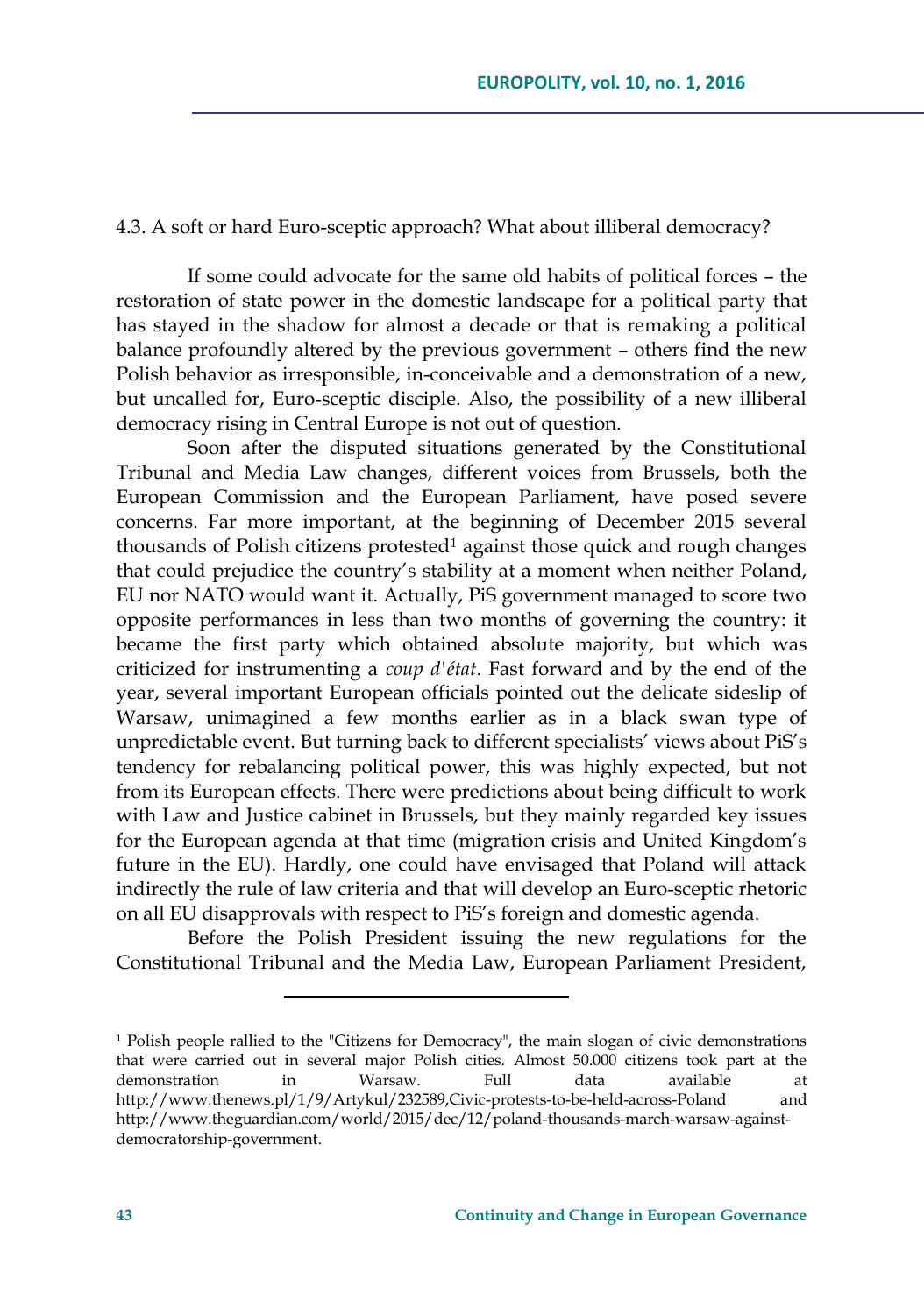Martin Schulz, disturbed Prime Minister Beata Syzdlo and Foreign Minister Witold Waszczykowski with his *coup d'état* assessment over the Polish situation (The Telegraph 2015). Former PM of Belgium and one the most vigorous and pro-European personalities, Guy Verhofstadt stressed after the adoption of Media Law that PiS actions undermine the plurality of the press and after blocking the Constitutional Court the government in Warsaw moves Poland from its European path based on values (ALDE Party 2016), while the European Commission First Vice President, Frans Timmermans - in charge for Rule of Law and Fundamental Rights – criticized Poland for undermining the constitutional order (EU Observer 2015).

The European Commission decided to debate in its second Commissioners College meeting for 2016 the rule of law situation in Poland, while the European Parliament invited PM Beata Szydlo to address the first plenary session in 2016 in Strasbourg. Preceding the EC debate, Günther Oettinger, the Commissioner responsible for media, said that there are reasons to activate the Rule of Law Framework<sup>1</sup> that can be used if there is a systemic threat to the rule of law in any of the EU Member States. Being a fundamental and founding principle for the European democratic settlement, the rule of law is a sacred value of the European Union basis and included in the Copenhagen criteria for EU membership. Following several democratic shortages in some member countries (like Romania), the European Commission adopted in 2014 a new Framework that aims to prevent, through a dialogue with a specific Member State, that an emerging systemic threat to the rule of law escalates further into a situation where the Commission would need to make use of its power of issuing a proposal to launch the mechanisms of Article 7 of the European Union Treaty (EU Rule of Law Framework 2016).

As anticipated at that time, the Commission decided to launch a structured dialogue under the so-called rule of law mechanism, through which it monitors and assesses the situation concerning the Constitutional Tribunal functioning and the changes in the law on the Public Service Broadcasters. Thus, the College mandated First Vice-President Frans Timmermans to tackle the situation together with the Polish government and in close cooperation

<sup>&</sup>lt;sup>1</sup> The objective of the Framework is to prevent, through a dialogue with the Member State concerned, that an emerging systemic threat to the rule of law escalates further into a situation where the Commission would need to make use of its power of issuing a proposal to trigger the mechanisms of Article 7 TEU. More data available at [http://ec.europa.eu/justice/effective](http://ec.europa.eu/justice/effective-justice/rule-of-law/index_en.htm)[justice/rule-of-law/index\\_en.htm.](http://ec.europa.eu/justice/effective-justice/rule-of-law/index_en.htm)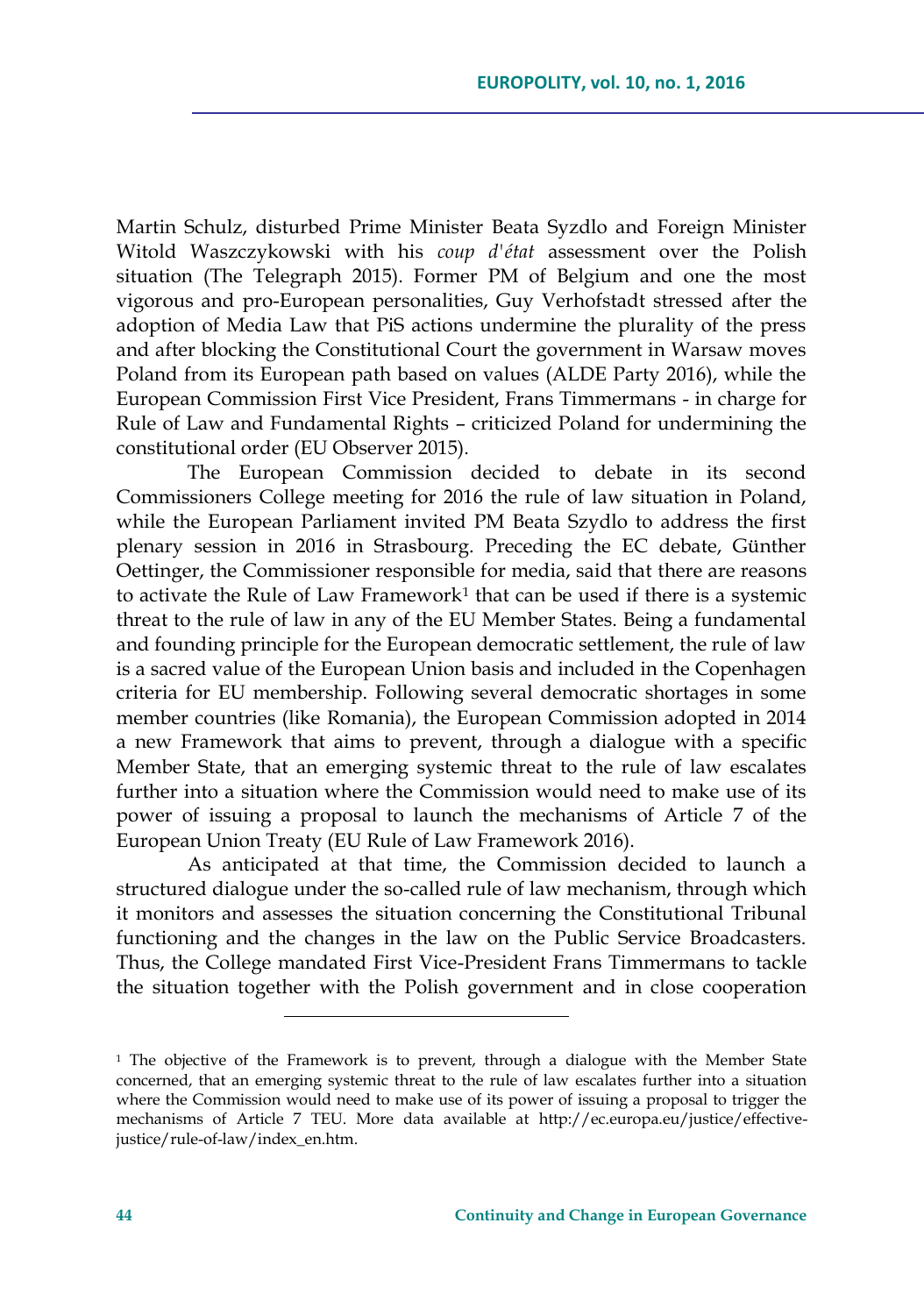with Venice Commission<sup>1</sup> of the Council of Europe (European Commission 2016). A few days later, at the European Parliament plenary session in Strasbourg, Prime Minister Beata Szydlo availed herself of the dialogue opportunity with the European deputies to point out a specific Euro-sceptic approach. She argued that EU values, such as human rights and rule of law, were not breached in Poland and that Warsaw plays by the book, which are the EU treaties (EU Observer 2016), but in the same time she confronted Europe<sup>2</sup> . Invoking Polish adherence to a united Europe, Szydlo emphasized two particular and important aspects: sovereignty and political reasons.

Outlining that the Constitutional Court and Media Law decisions are internal affairs, protected by the most safeguarded principle of state – sovereignty – the government in Poland has once again proved that another thinking is shaping a difference between Europe of states and institutional Europe. On this line, even a ceremonial moment, as the removal of the European Union's flag at the after-Pis cabinet meeting press statements, is a protocol gesture that underscores Warsaw ties with Brussels. The political considerations stressed by the Prime Minister of Poland were bound with the first argument holding a key ascertainment: analyzing both chronological moments and political course of actions, it is a fact that motives behind this power crusade are eminently political. Equally right is that judiciary institutions and legal frameworks should be protected against political backlashes, and even if the former government has decided to play rough, PiS's self claimed attempt in restoring a balance it is also driven by the same political incentives.

<sup>1</sup> The European Commission for Democracy through Law - better known as the Venice Commission as it meets in Venice - is the Council of Europe's advisory body on constitutional matters. The role of the Venice Commission is to provide legal advice to its member states and, in particular, to help states wishing to bring their legal and institutional structures into line with European standards and international experience in the fields of democracy, human rights and the rule of law. More information available [http://www.venice.coe.int/WebForms/pages/?p=01\\_Presentation&lang=EN.](http://www.venice.coe.int/WebForms/pages/?p=01_Presentation&lang=EN) 

<sup>&</sup>lt;sup>2</sup> "Poland is a democratic country  $(...)$ . We are part of the united Europe. We want to feel that Poland is a free and sovereign member state that can always count on the EU's support, and that internal matters and its sovereignty are respected. We have never wanted to dominate the tribunal. The dispute about the constitutional court is political, not legal. It is an internal matter and Poland should solve it on its own" (Extract from Beata Szydlo speech in the European Parliament).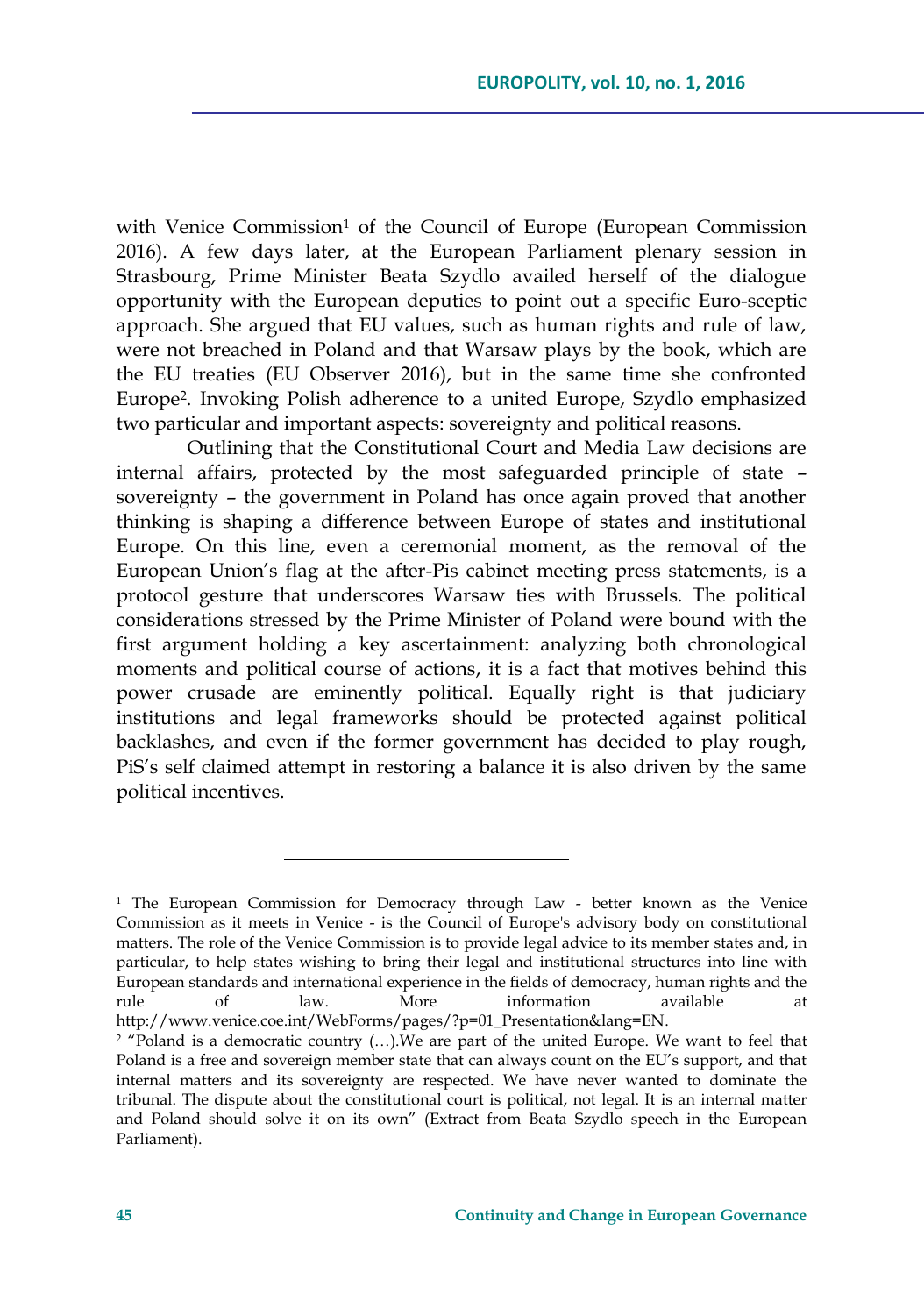Not only Poland has played the intergovernmental card in this issue, but the European approach has been differentiated: while the European Commission and the European Parliament acted under the institutional instruments at their disposal, the institutions representing the Member States (EU Council and European Council were more reluctant, being closer to intergovernmental concerns than European institutional-based decisions. Many Mainstream political leaders and country representatives did not explicitly comment the situation in Poland, and those who did, either were criticized or supported Warsaw's decision. The EU rotation presidency of the Netherlands released an abstract statement about benefits and respect of values through its Foreign Ministers, Bert Koenders, and announced a rule of law debate at the General Affairs Council only in May<sup>1</sup> (EU Observer 2016). The tensions regarding the situation in Poland and the European reactions reveal besides intergovernmentalism, both Euro-scepticism and illiberal democracy.

Law and Justice Party, as a member of the European Conservatives and Reformists Alliance, holds a pragmatic and balanced political view, ultraconservative and pro-Western security architecture. The European Conservatives are a Pan-European alliance and political group founded at the initiative of British Conservatives in 2009, after their withdrawal from the European People's Party (center-right European force and keen to European integration), positioning itself in the spectrum of right wing ideology. By comparing the right wing political views towards the European construction process, we notice that if EPP represents the core view of pro-Europeanism and factions like UKIP or National Front embody the far-right and deep Eurosceptic approach, than the Alliance in which PiS is a member holds a soft Eurosceptic position. Practically, under ideological terms, Law and Justice Party and its European Alliance are a pragmatic pivot between the core (EPP) and the periphery (hard Eurosceptic force which decline integration), placed at a semi-periphery that does not exclude the importance of integration, but rejects its political steps that pose a danger to national sovereignty.

The initiation of Rule of Law Framework points out one of the largest threats for the European Union, together with the strong link between the effects of the refugee crisis and Euro-scepticism advancement: illiberal democracy. Under the rule of law mechanism, the Commission develops a

<sup>&</sup>lt;sup>1</sup> At the moment when this article was sent for publication the debate not occurred.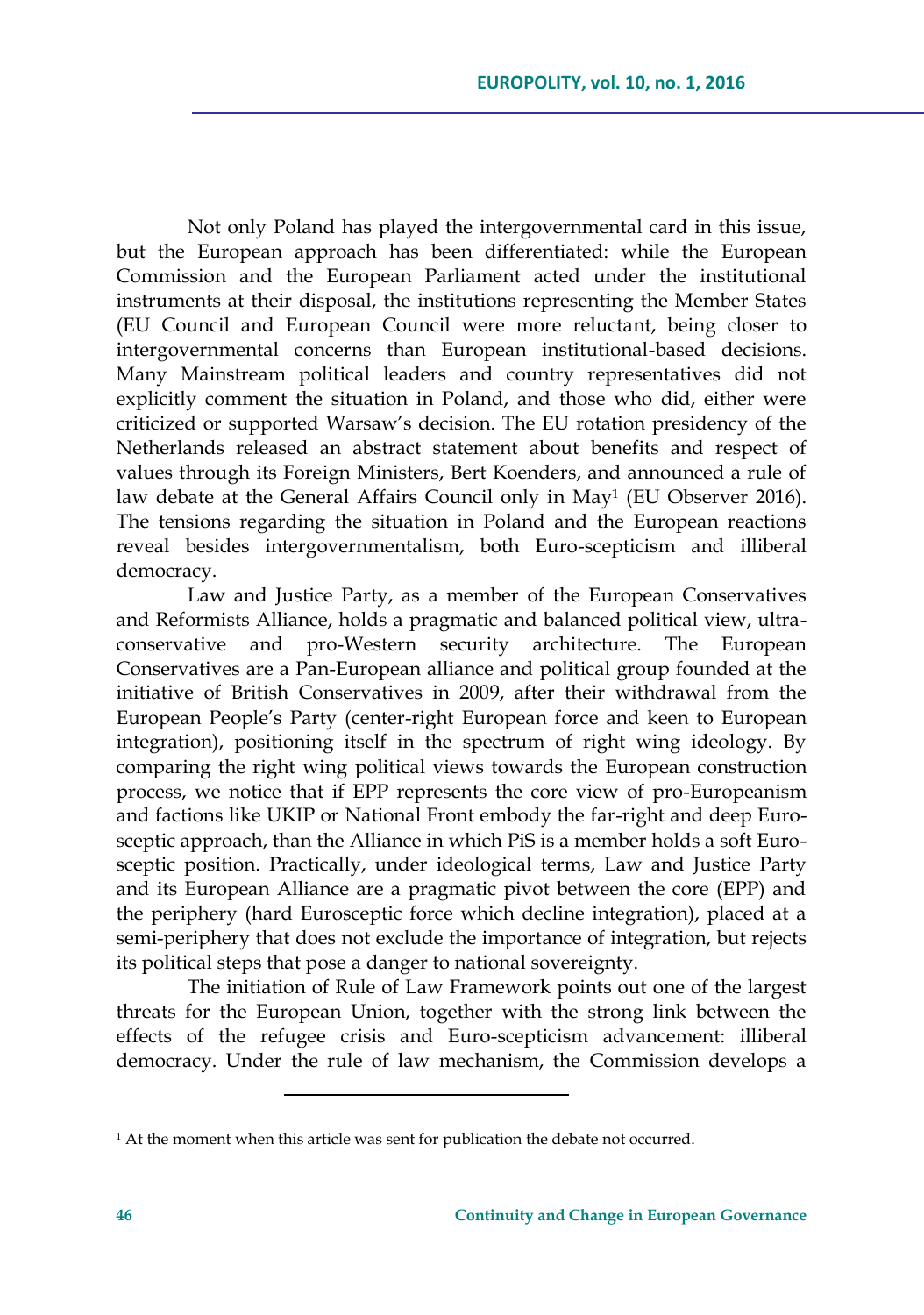three stage process by assessing a situation, recommending further steps and monitoring their appliance, but, if no solution is conceived, the last resort of solving a crisis by ensuring a Member State complies with EU values (EU Rule of Law Framework 2016) is through Article 7 of the Treaty of European Union. Another important specification is that the rule of law mechanism is applied if no other national instruments or EU's infringement procedures can approach a particular issue. In the case of Poland, national instruments could be very well excluded as PiS holds a majority in the Parliament and after it decided to join the office of the Justice minister with that of the chief prosecutor (Fox News 2016), another controversial through its political motives. As of other European instruments, an infringement procedure could not be invoked because it would have requested the proof of EU law violation (Infringement Procedure 2016) and failing to implement a solution agreed with the Commission.

A further demanding of Article 7 it links Poland with one of the worse, but not very debated fears in Europe: illiberal democracy. This term, as previously mentioned in the current paper, has been associated with the Hungarian Prime Minister new outlook towards European integration. Far more, the Polish move with the Constitutional Tribunal reform could seek to have an analogous effect as Hungarian PM, Viktor Orbán, decision that limited its constitutional court ability to rule on a range of government efforts (Wall Street Journal 2015). The connection does not end here, but the provisions under article 7 are very vast and request further explanations.

First of all, the invocation of Article 7 of the Treaty of the European Union is a response to a Member country that has breached EU's founding democracy values – rule of law and human rights (TEU, Article 2/ 2009) – and has the judiciary force to lead to the suspension of the state's voting rights in the EU Council (TEU, Article 7.3/ 2009), a body that co-legislates with the European Parliament. Second of all, both the EU Council<sup>1</sup> and the European Council<sup>2</sup> hold decisions ranks under this specific condition, but with different

<sup>1</sup> Treaty of the European Union, Article 7: "On a reasoned proposal by one third of the Member States, by the European Parliament or by the European Commission, the Council, acting by a majority of four fifths of its members after obtaining the consent of the European Parliament, may determine that there is a clear risk of a serious breach by a Member State of the values (…)".

<sup>&</sup>lt;sup>2</sup> Treaty of the European Union, Article 7: "The European Council, acting by unanimity on a proposal by one third of the Member States or by the Commission and after obtaining the consent of the European Parliament, may determine the existence of a serious and persistent breach by a Member State of the values (…)".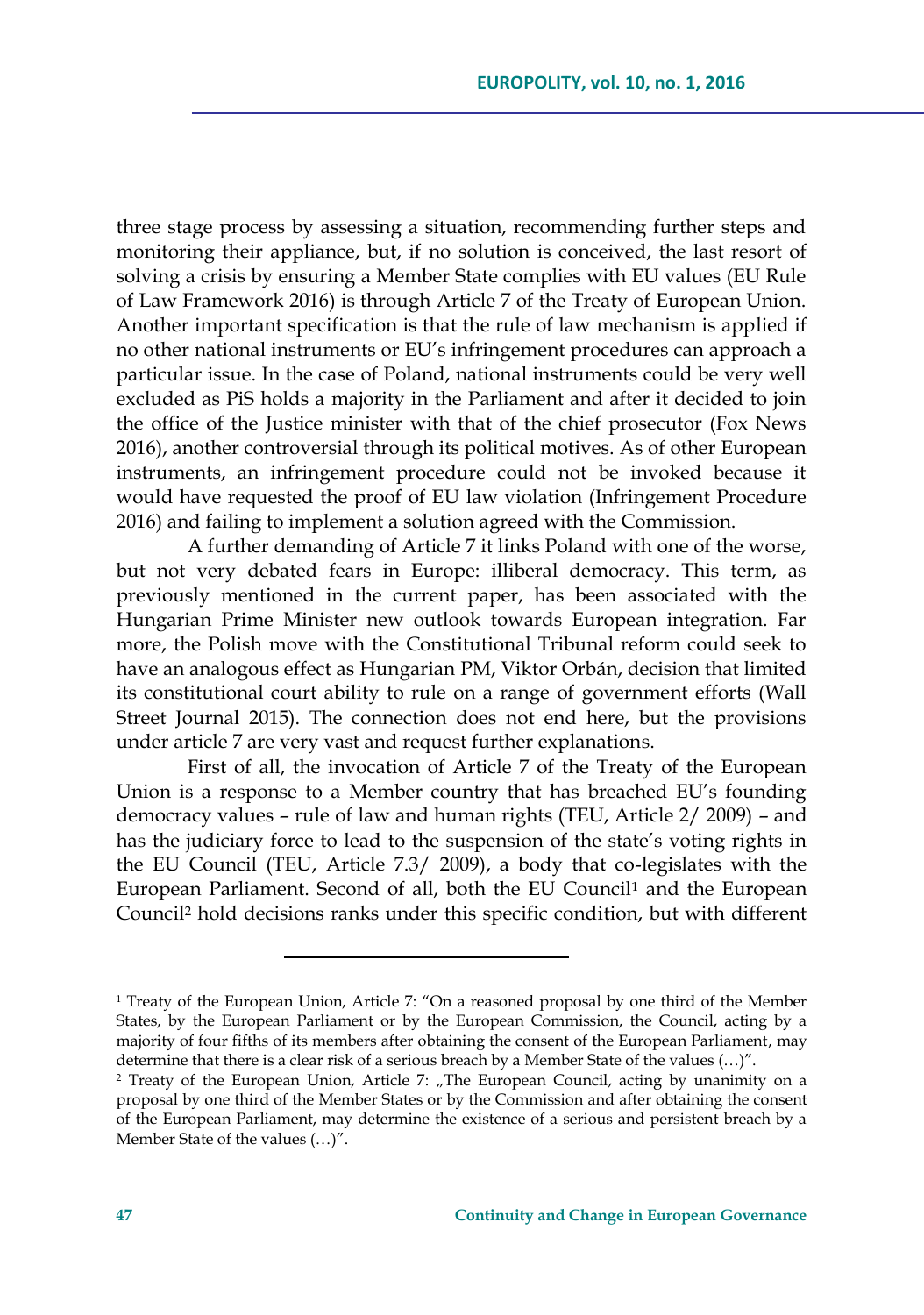procedures. In order to decide a violation of EU values the EU Council must agree by 80% of its members and after a proposal from the European Commission, the European Parliament or a one-third part of the Member States. In the same situation, the European Council requests unanimity-voting procedure. Displacing ourselves from the fundamental ground of the European system functioning – which is the Treaty of Lisbon – and tackling the empirical context we noticed that Hungary issued an early statement, Viktor Orbán dismissing any possibility of agreeing the invocation of Article 7 in the European Council. Budapest's support for Poland reflects a fusion stance within the Visegrad Group for many EU contested affairs, starting with migration and refugees and linking them with the rise of Euro-scepticism, even in the form of illiberal democracy. On the same line, no other EU country stated explicitly that it would endorse such a procedure, one that entails the potential of undermining EU intergovernmental relations.

Eurasia Group, a prestigious think tank of international affairs and risks analysis, warned at the beginning of 2016 about Europe's biggest threat: the cleavage between an open Europe and a closed one (Bremmer 2016), divided by refugees, terrorism and the grassroots of political pressures to EU's founding principles. Under this assertion, we could easily find both Poland and Hungary, among other states, of course. Warsaw new playing political book in Europe was regarded alarmingly by Fareed Zakaria, who twenty years ago, argued that it was difficult to recognize the issue of illiberal democracy because for almost a century in the West, democracy has meant liberal democracy - a political system marked not only by free and fair elections, but also by the rule of law, a separation of powers, and the protection of basic liberties of speech (Zakaria 1997). Emphasizing that democracy does not automatically mean constitutional liberalism, Zakaria leads his theory to an interesting parallel: while constitutional liberalism brings limitation of power, democracy is about its use. By citing Alexis de Tocqueville<sup>1</sup>, Zakaria refers to the tyranny of the majority, a practice very well linked to the use of power in democracies, one that fits our descriptive narrative here. Poland may follow Orbán's illiberal democracy concept that does not reject liberties and European values, but embraces also a national approach (Orbán 2014), one that reserves

 $1$  "The very essence of democratic government consists in the absolute sovereignty of the majority" (Alexis de Tocquiville). See Fareed Zakaria, "The Rise of Illiberal Democracy", *Foreign Affairs*, 76 (6), 1997, p. 30.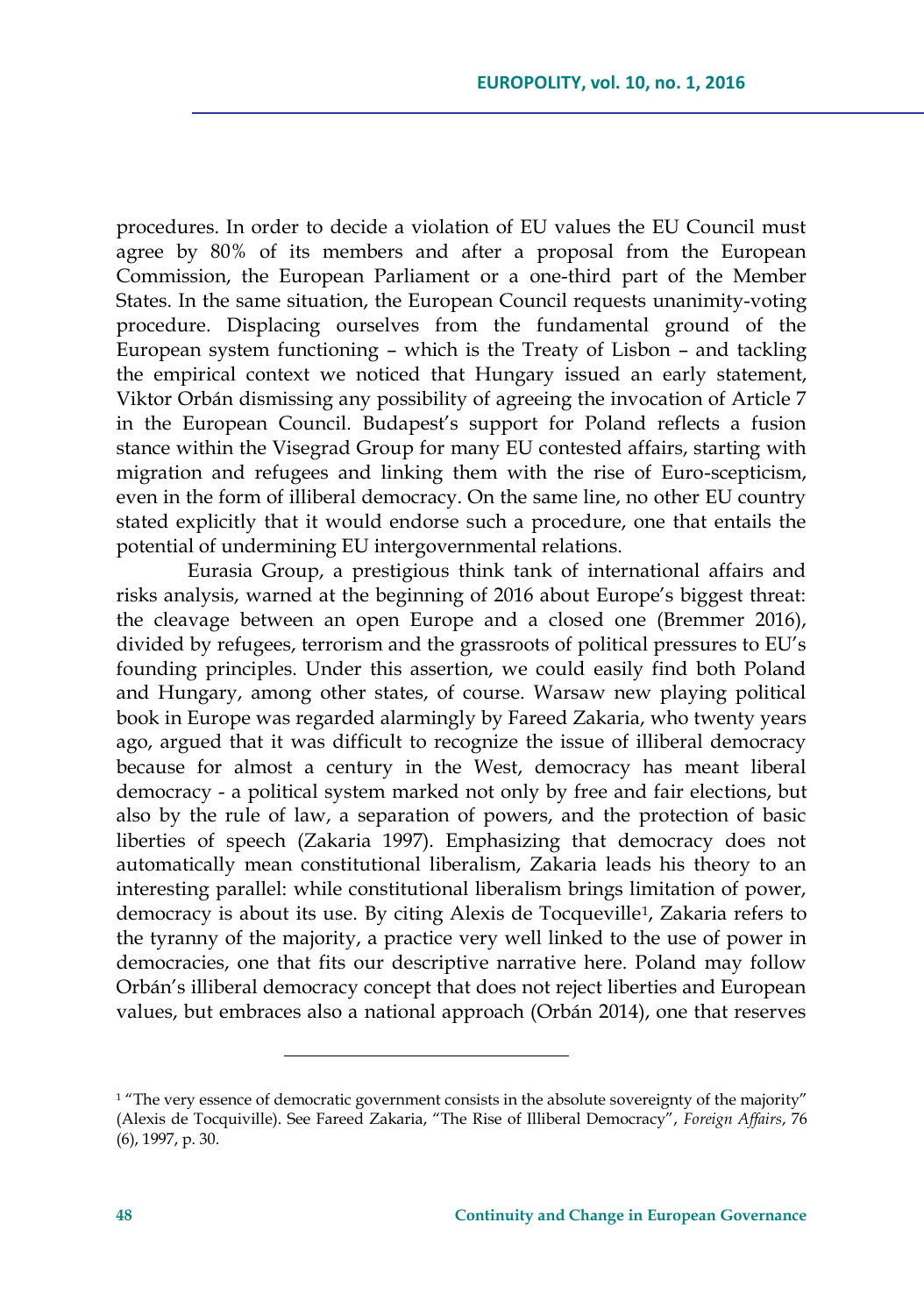its right under sovereign will conferred by popular vote despite breaching or fissuring the founding values and principles of an EU in crisis

Poland's rising illiberal democracy may be a too early assumption, considering both PiS's long period in opposition, Civic Platform's capacity to renew its political approach and make a strong stance for supporting a more European approach and the full scale support for Transatlantic security and anti-Russian standpoint. The claim that Poland is no longer a liberal democracy, although its government is not liberal, is a sign that EU's prescribed ideology has been violated and Europe's big challenge is that other could follow (Friedman 2016). Thus, illiberal democracy could be the political shape of Euro-scepticism, either soft or hard, or a new *modus vivendi* of intergovernmental Europe.

Also, Warsaw's punishment for the rule of situation may be a too long shot, firstly because of the Hungarian precedent, when for similar reasons, Orbán's government was not penalized. Secondly, because Poland has a few key strategic advantages: is the biggest Eastern Europe country member of EU and NATO, the costs of isolation are not affordable for the current Europe in crisis (and that could be a leverage Warsaw is instrumenting), Poland is the sixth member of the EU and a developing European power and last, but not least, is an anti-Russian actor within NATO and with an enhanced view for strengthening the Eastern flank of the Transatlantic security architecture.

# **5. THE AGE OF SECURITY: POLAND IN THE PERILS OF PROXIMITY**

"I think to be in NATO for the countries of our region, it means more guarantees for us, it means more responsibility for our common security, but it means fulfillment of all standards of civilized world, like protection of human rights and democratic mechanisms". This was the assessment that former Polish president Aleksander Kwaśniewski delivered on a speech in a 2002 official visit to Washington, three years after Warsaw became a full member of the North Atlantic Alliance. By comparing it with Law and Justice Party government view, the pledge for common security is highly ranked, while the quasi-assurance of democratic mechanisms has brought tensions in Poland and the EU. Also, by comparing the government perception of NATO with the previous chapter of this article, the context is substantially different. Both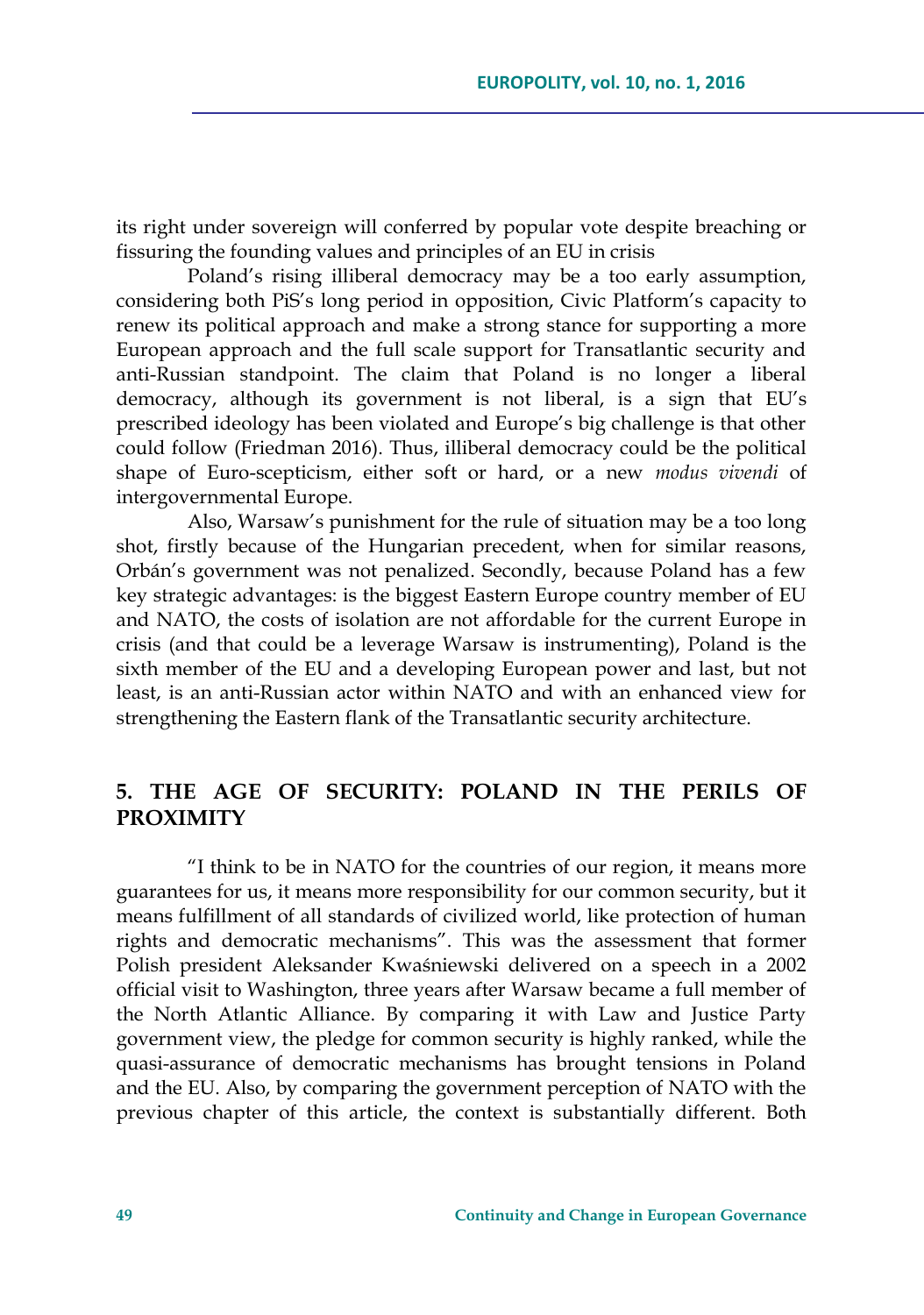NATO and the EU are two distinct organizations, basically with the same universal goals – peace and cooperation – but with different approaches, specific objectives and institutional designs, from decision-making process to full implementation. If the European Union has been already projected as intrusive in state affairs, unable to cope with multi-stratified issues and is strongly challenged by member countries with concepts like illiberal democracy or hardball plays like the United Kingdom, NATO has been majority wide regarded as a source of stability and as a security provider. The comparison between EU and NATO is not the case here, although a fundamental reality must be stressed: since the dawn of the Ukrainian crisis, Russian annexation of Crimea and the hybrid warfare started by geopolitical ambitions and continuously raised to a broader scale, both Brussels based organizations have come to the common ground that their cooperation is essential in a challenging world (NATO 2016a), were 22 specific countries are members of both structures. Poland is one of them, joining NATO in 1999 and the EU in 2004.

But as Polish policy towards the European Union has transfigured in a breach of European founding principles for political reasons, as recognized by the PiS cabinet, the overview of Warsaw's Transatlantic position has received tremendous incentives. Since President Duda came into office, he stressed out in his inaugural speech that security is a top priority, especially military one. Further more, if I were to analyze his speech line<sup>1</sup>, distinct notions come into surface for Warsaw's defiant paths. While mentioning the importance of cohesion development in the European Union so that Polish interests could be taken into account, Andrzej Duda referred with another view to NATO – a crucial asset for Poland's safety – and argued for Transatlantic unity, as an intrinsic component for his country security.

As a game changer within the EU, Poland does not play it differently in NATO and under PiS leadership the enhancement of Warsaw's foreign approach already reflects a purposeful adaptation of a given strategic context: the perils of proximity leaded by an assertive Russia.

<sup>&</sup>lt;sup>1</sup> " (...) we should also care for cohesion of the European Union so that in the process of developing this cohesion also our own interests would be taken into account. This way, we should build the unity of the North Atlantic Alliance and guard it carefully since it is crucially important to Poland". Andrzej Duda's full speech is available at [http://www.president.pl/en/news/art,7,address-by-the-president-of-the-republic-of-poland-mr](http://www.president.pl/en/news/art,7,address-by-the-president-of-the-republic-of-poland-mr-andrzej-duda-before-the-national-assembly.html)[andrzej-duda-before-the-national-assembly.html.](http://www.president.pl/en/news/art,7,address-by-the-president-of-the-republic-of-poland-mr-andrzej-duda-before-the-national-assembly.html)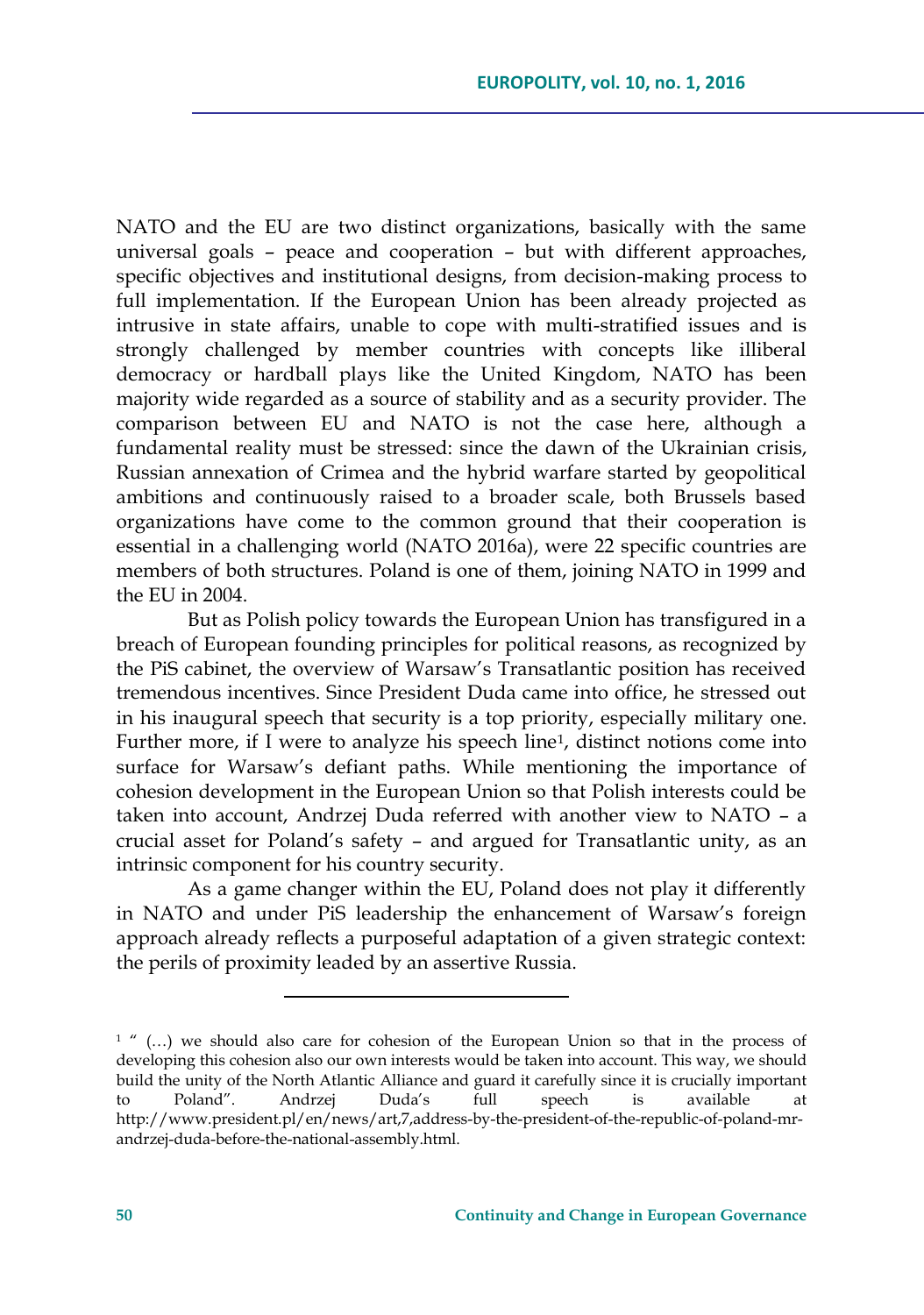#### 5.1. Warsaw: a chronic anti-Russian pulse in NATO's Eastern flank adaptation

Frosty ties between Europe and Russia, triggered by the Euromaidan events that collapsed Viktor Yanukovich's presidency, after his decision to not sign the Association Agreement between Ukraine and the EU, are the landmark for entering a new age of security: one where reassurance and adaptation are key words between the Euro-Atlantic region and Moscow. With an approach defined by the 2010 Strategic Concept<sup>1</sup> and no longer applicable in terms of cooperative security with Russia, NATO was facing a new adaptation requirement under the sketch of an environment that brings into collective memory the Cold War mindset. This requirement had a spatial coordination – NATO Wales Summit – with new incentives under the Euro-Atlantic security formula: adaptation and assurance measures taken under the umbrella of a Readiness Action Plan in the Eastern flank of the Alliance, obviously with Poland included. Two of NATO's new structures pledged in Wales Summit were to be built in Poland: one NATO Force Integrated Unit and a Multinational Commandment for Central Europe Division. Both measures were the result of a political consensus between all 28 allies and the response of NATO's security provider approach towards reassurance and adaptation in order to diminish the potential of an aggressive Russia.

Since the dawn of the Ukrainian crisis and the narrow present, Warsaw developed an anti-Russian stance and enhanced its dialogue with regional partners for raising awareness about the necessity of a more practical NATO approach in Eastern Europe. Although former Polish President, Bronislaw Komorowski, involved in an active dialogue with Romanian President, Klaus Iohannis, and launched the idea of a regional summit between Central and Eastern European leaders from NATO member countries in late 2015, the security component has also been one of the toughest advantages for his adversary in the presidential elections – PiS candidate, Andrzej Duda. Former member of the European Parliament, Duda brought into his campaign speech one element that few leaders dared to promote

<sup>1</sup> NATO's Strategic Concept adopted at the Lisbon Summit in 2010 identifies three key pillars for the Alliance's role in protecting its members: collective defense, crisis management and cooperative security.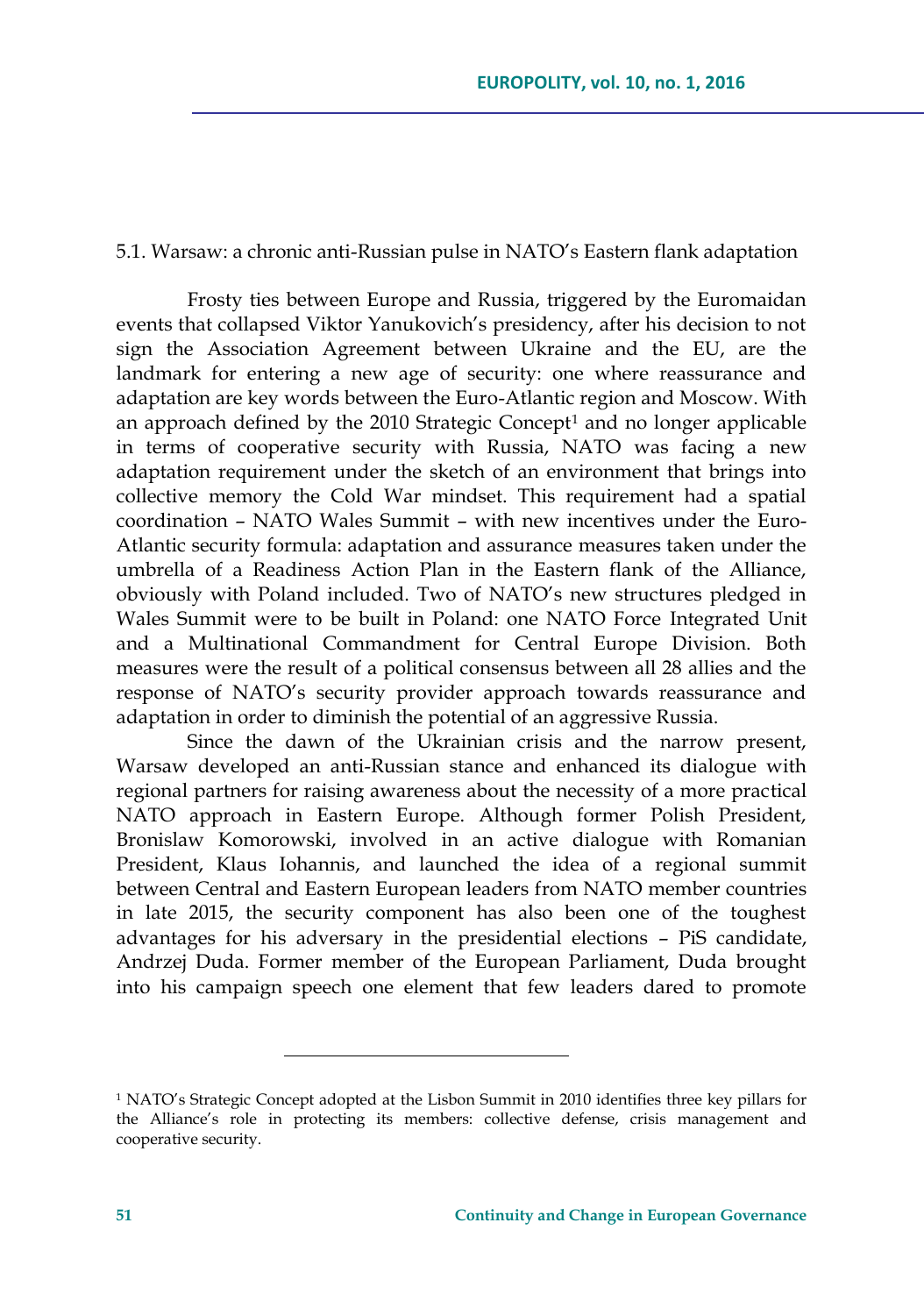fiercely: an intensified and constant NATO troops presence in the Eastern dimension of the Euro-Atlantic security and in Poland, particularly.

Also, coming back to Duda's opening speech as president, he stressed from the beginning two fundamental considerations, both tied to the current paper: 1) Warsaw aims to be at the core of a key milestone for the Euro-Atlantic security architecture and 2) the divergent approach of the rising political power in Poland towards EU and NATO. The first one is a key fact because it underlines a new phase in NATO's process transformation, which a few years ago was unconceivable and namely a large and consistent contingent of Euro-Atlantic troops deployed in the Eastern flank - a region that a quarter century ago was decoupling itself from the communist regimes. The second one emphasizes a more resilient approach with the North Atlantic objectives, but a less resilient view when it comes to the European Union, as we have seen in the previous chapter. This antagonist approach on NATO and the EU, although could be expressive from a less Europe – more security view, it may not be the proper answer from the security dimension perspective and the Eastern flank reassurance. Indeed, NATO is the security umbrella of 28 allies, among which 26 states are European and 22 out of them are also members of the European Union. But, as a security provider, the Alliance has adapted in accordance to its core military and strategic activities. In the same, and although many analysts and leaders rise concerns about EU's incapacity of playing hardball and insuring security, within the European Union's framework both Member States and institutions have signed a meaningful contribution for its security: the economic and diplomatic sanctions against Russia.

Since the Russian Federations has proceed with the annexation of Crimea and continued to destabilize Ukraine's functioning as a state, the Council of the European Union has decided to impose restrictive measures. First of all, under diplomatic measures the EU-Russia summit was cancelled and EU member states decided not to hold regular bilateral summits. Bilateral talks with Russia on visa matters as well as on the New Agreement between the EU and Russia were suspended (Council Decision 2014/145/CFSP). Far more, the G8 meetings, where four EU states are members and EU representatives participate, were cancelled and the G7 system has been restored, without Russia's participation. On restrictive measures, 146 people and 37 entities are subject to an asset freeze and a travel ban over their responsibility for actions that undermine or threaten the territorial integrity, sovereignty and independence of Ukraine. The Council of the European Union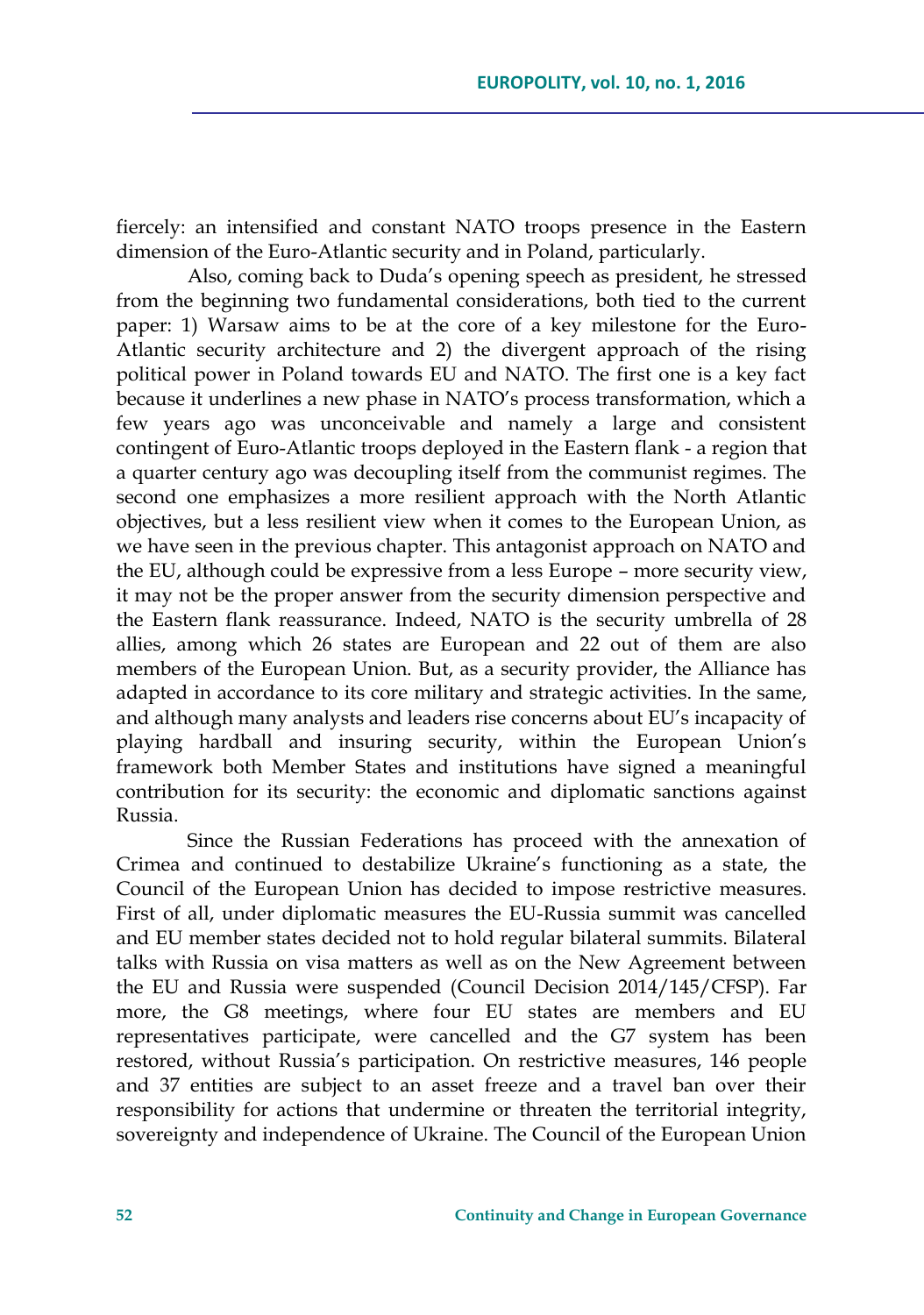has decided to extent these sanctions until 15 September 2016. As a consequence of the EU's non-recognition of the illegal annexation of Crimea and Sevastopol by Russia, the Council imposed substantial restrictions on economic relations with Crimea and Sevastopol, sanctions that are effective until 23 June 2016 (Council Decision 2014/145/CFSP). These facts have stalled Russia's economic progress and have posed its financial influence in the world economy, touching also Moscow's capacity to do business as usual with Europe.

Poland played a key role in this part and is a continuous supporter of not giving up on economic and diplomatic sanctions against Russia, whom it considers to be the main threat for its national and regional security. Therefore, despite Warsaw's diligent role in transforming NATO's focus on the Eastern flank, the ruling government from Poland should also keep on its agenda the fact that EU's sanctions tools and its normative power play together an important part in deterring an assertive Russia.

While being inner-directed to the Transatlantic community, the Law and Justice Party government is much more than outer-directed against Russia, holding in its ideological basis a Russo-phobia stance. So, the powerful rhetoric on security issues that were very carefully tackled by incumbent President Duda and its party in the elections, consisted in a smart political play with main security fears and concerns by the society, like every political force practices it. Of course, we could add to this assumption some previous evolutions that display efforts made in the same line by the former government.

After deciding the suspension of NATO-Russia Council and deploying military troops, aircrafts and ships at the Alliance's Eastern border in an ongoing adaption process demanded by the degraded security environment, NATO hold its scheduled heads of states and governments summit in Newport, Wales. Poland's representative was President Bronislaw Komorowski (PO) at a decisive reunion for NATO's transformation. It was for the first time since the end of the Cold War when the North Atlantic Alliance had to so quickly adapt in a challenging geopolitical landscape. Practically, at the Wales Summit, NATO's strategic reposition towards Russia was a completely move. Realists arguments, such as the Eastern threat was not entirely abolished and the collective defense principle must be maintained because of the security dangers (Glaser 1993), are now a plausible reasoning. In the same time, Russia reconfirmed its struggle for power tendency, and NATO's survival confirmed that the threat has also survived (Risse-Kappen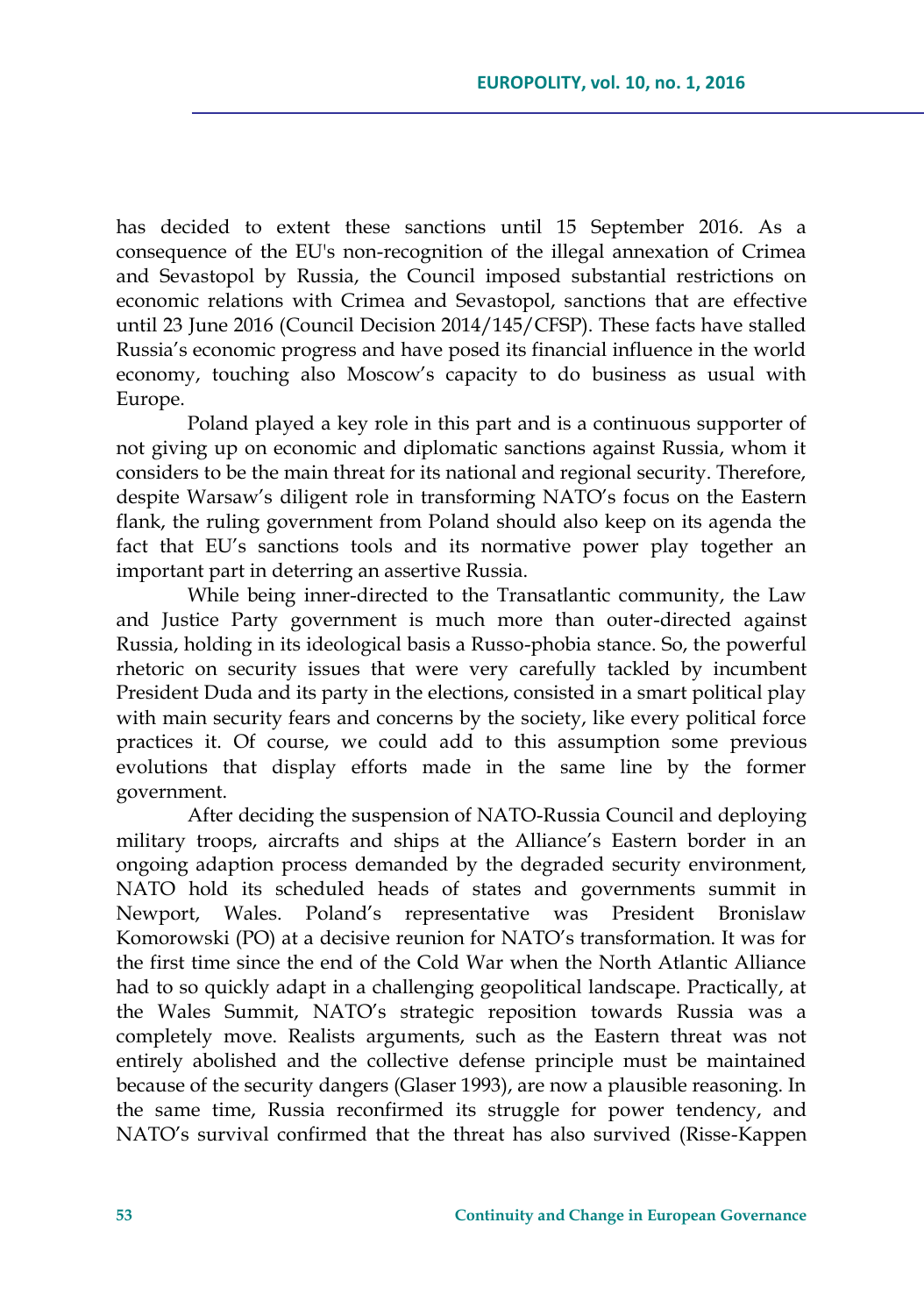2010). Warsaw was regarded as a strategic and key actor for NATO's future actions according to the Wales Summit decisions.

The already famous Readiness Action Plan<sup>1</sup> preserves two essential understandings for our current paper: 1) at a conceptual level underlined the 28 allies commitment for providing security and for the pillar of NATO's 2010 Strategic Concept and 2) it opened the gate for the current milestone that Poland is hoping to reach and it represents PiS's clear objective in an age of security and reassurance against the perils of proximity.

The security gate opened by the Readiness Action Plan entailed Poland as a mainstream piece in both assurance and adaption pillars of NATO's military and security pledges. The assurance measures pillar was due to enhanced presence of NATO forces on the territory of eastern Allies, on a rotational basis, while the adaption pillar has been focusing on changes to the Alliance's long-term military posture and capabilities (NATO's RAP 2015). Under the first pillar, some of NATO's measures were too highly important for Poland, as for other Eastern member states: 1) to increase the number of aircraft on air-policing patrols over the Baltics and the number of bases for Baltic Air Policing; 2) to deploy aircraft to Bulgaria, Poland and Romania for training and exercises; 3) to commence AWACS surveillance flights over the territory of our eastern Allies; 4) to Commence Maritime Patrol Aircraft flights along NATO's eastern periphery; 5) to send more ships to patrol the Baltic Sea, the Black Sea and the Mediterranean; 6) to deploy ground troops to the eastern parts of the Alliance for training and exercises, on a rotational basis.

The second pillar has been regarded as a standing engagement from both sides – Poland and NATO. Among the adaption measures, the Alliance included Poland in two key aspects: 1) the establishment of a multinational NATO command and control presence on the territories of eastern Allies and 2) raising the readiness and capabilities of the Headquarters Multinational

<sup>&</sup>lt;sup>1</sup> "It provides a coherent and comprehensive package of necessary measures to respond to the changes in the security environment on NATO's borders and further afield that are of concern to Allies. It responds to the challenges posed by Russia and their strategic implications. It also responds to the risks and threats emanating from our southern neighborhood, the Middle East and North Africa. The Plan strengthens NATO's collective defense. It also strengthens our crisis management capability. The Plan will contribute to ensuring that NATO remains a strong, ready, robust, and responsive Alliance capable of meeting current and future challenges from wherever they may arise". Extracted from NATO Wales Summit Declaration. Extracted from NATO Wales Summit Declaration. Full text is available at [http://www.nato.int/cps/en/natohq/official\\_texts\\_112964.htm.](http://www.nato.int/cps/en/natohq/official_texts_112964.htm)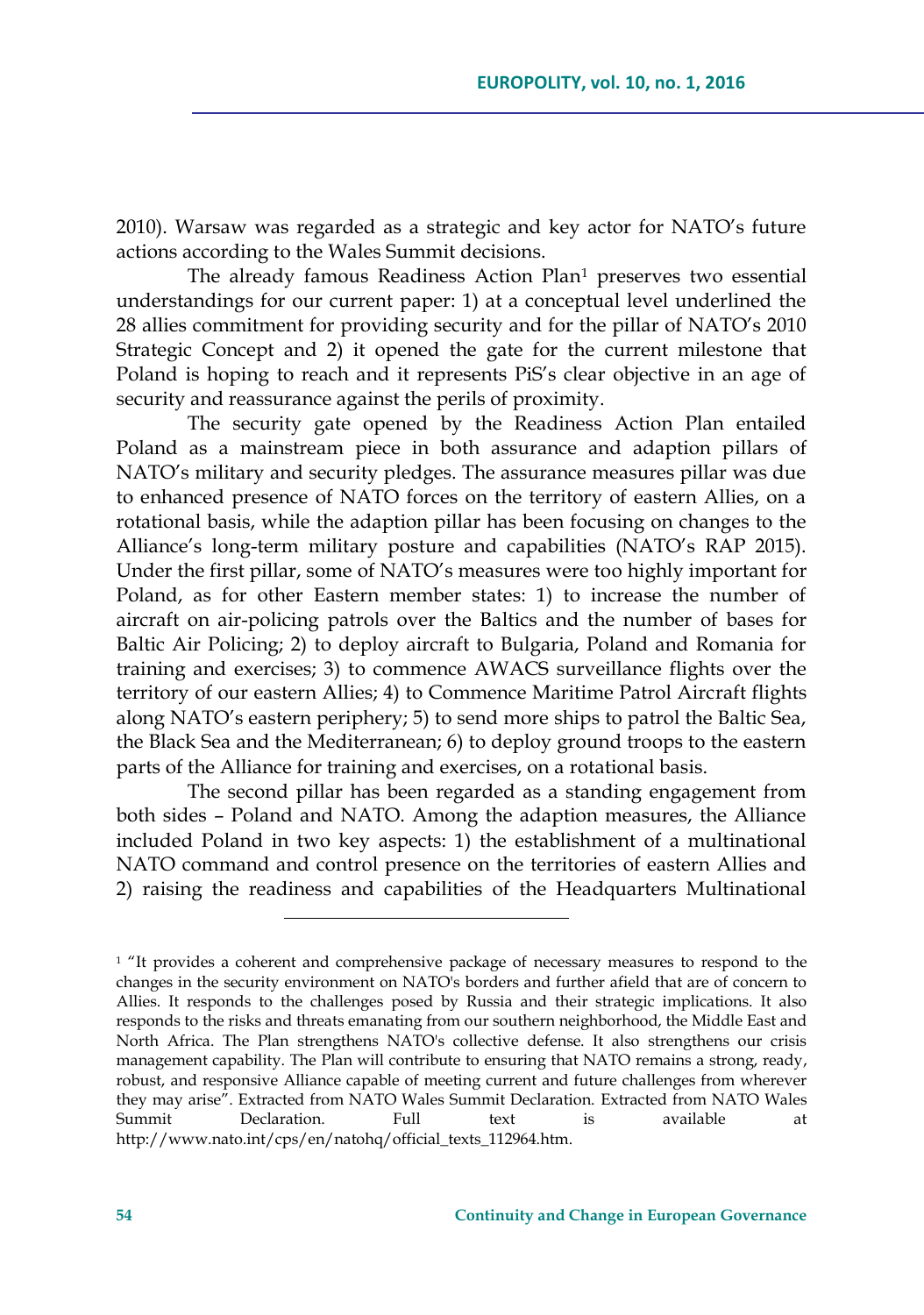Corps Northeast in Szczecin, Poland. Subsequently, a few months after the Wales Summit, Allied Defense Ministers decided on the immediate establishment of the first six multinational command and control elements – the NATO Force Integration Units<sup>1</sup> (NFIUs) – on the territories of Bulgaria, Estonia, Latvia, Lithuania, Poland, and Romania (NATO's RAP 2015). On the same line, the headquarters in Szczecin, Poland, was targeted to become a center of command forces deployed to the Baltic States and Poland, in order to become a hub for regional cooperation, under Danish, German and Polish collective leadership (NATO's RAP 2015).

With those major achievements obtained by Poland and its PO leadership, Andrzej Duda and PiS underscored Poland's potential to gain more security assurances and a deeper strategic role as an actor with great game-changer potential and as a host for NATO's 2016 Summit. In parallel with its European Union sideslips and controversial political measures, the ruling government followed concrete steps towards its security priorities. While President Duda continuously pleaded for NATO permanent troops in Eastern Europe and Poland, the government appointed after the elections prefaced PiS's intention in the Euro-Atlantic framework. The key government offices for Poland's aims for enhanced NATO security – Foreign Affairs Ministry and Defense Ministry – were now under the leadership of Witold Waszczykowski, respectively Antoni Macierewicz.

As chief of Polish diplomacy, Waszczykowski advocates for increasing sanctions imposed on Russia and re-investigating the Smolensk catastrophe. He sees the US as the biggest ally and the best security guarantee. He wants to use the cooperation within NATO as a possibility to put pressure on Russia, whom he consider aggressive and responsible for the violation of international law in Ukraine (VoteWatch Europe 2015). In charge with defense portfolio, Macierewicz established in 2010, after the Smolensk catastrophe, a Commission named after himself, which aimed at proving Russian responsibility for the plane crash (VoteWatch Europe 2015). To put it plainly: a pro-American FA minister and an anti-Russian Defense chief.

<sup>&</sup>lt;sup>1</sup> These NATO Force Integration Units (NFIUs) were inaugurated in September 2015. They will be staffed by about 40 national and NATO specialists. Their task is to improve cooperation and coordination between NATO and national forces, and prepare and support exercises and any deployments needed. More information is available at [http://www.nato.int/nato\\_static\\_fl2014/assets/pdf/pdf\\_2015\\_12/20151130\\_1512](http://www.nato.int/nato_static_fl2014/assets/pdf/pdf_2015_12/20151130_1512-factsheet_rap_en.pdf) [factsheet\\_rap\\_en.pdf.](http://www.nato.int/nato_static_fl2014/assets/pdf/pdf_2015_12/20151130_1512-factsheet_rap_en.pdf)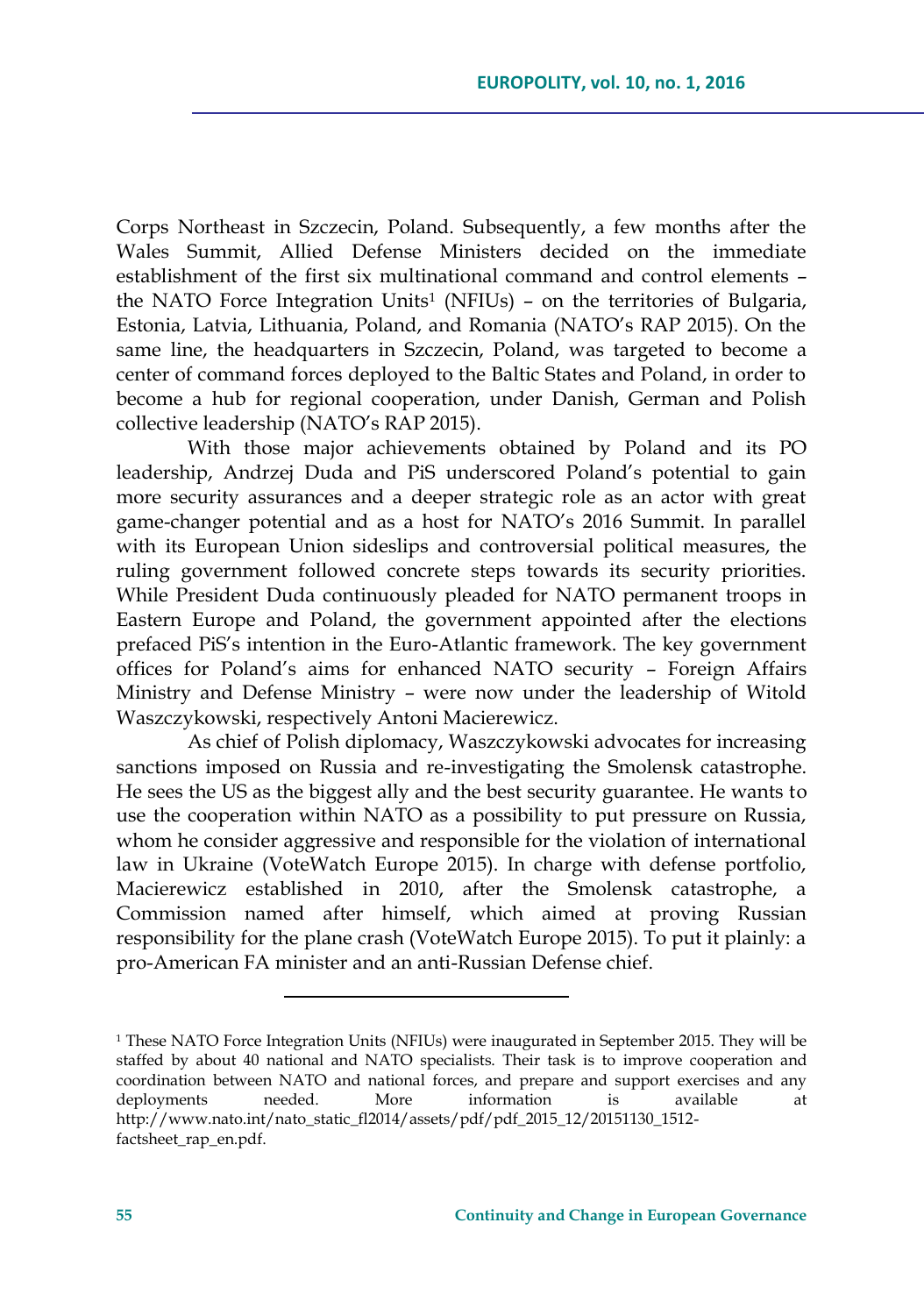Also, whereas PiS was preparing for October 2015 elections, President Duda held, a few weeks after coming to office, his first foreign visit: Tallinn, Estonia. In the capital of a Baltic country, where the anti-Russian resemblance is at high quotas and NATO's measures of adaption and assurance were also directed to Estonia, Andrzej Duda unleashed Poland's strategic request: increased NATO troops in the Eastern region. From a NATO territory, but geographically close to Moscow, the Warsaw leader stated<sup>1</sup> the Alliance's eastern flank requirements, asking for NATO's real balancing against an emerging Russian threat (The Baltic Times 2015). The President's bold diplomacy was soon doubled by a PiS government appointed in parallel with an ongoing historical event for NATO: Trident Juncture 2015, the Alliance's largest military exercise in over a decade, involving 36,000 troops from more than 30 nations, that certified the developing operability of NATO's Response Force headquarters and the functions of the new very-high readiness Spearhead Force (NATO 2015b). But as NATO and the EU have developed an intensive dialogue, one that exceeds the Berlin Plus agreement for instance, trying to cope together on new security threats, such as hybrid warfare, and the Alliance is often seen as the institutionalized relation between Europe and the United States, doubtful questions coming from the Western shore of the Atlantic about Poland's domestic evolutions should be seen as a sign of concern.

Looking back to Aleksander Kwaśniewski's good terms with George W. Bush, when both were in office in Warsaw and Washington, and taking into account the strategic partnership developed at the end of Bush's second mandate that allowed parts of US missile defense shield to be stationed in Poland (CFR 2008), US security support and privileged partnership is fundamental for Warsaw. Regarding the other way around, the United States are perceiving Poland as Warsaw sees itself: as a key ally for Washington in Eastern Europe. Although this hubris could be a dangerous play in a relation with a superpower like the US, the empirical evolution shows as followed:

<sup>&</sup>lt;sup>1</sup> "We invite and expect these military units of friends and allies, or weapons from NATO countries, to be deployed in areas that today form the Alliance's real eastern flank. The suggestion is absolutely logical and justified, not only historically, but also in contemporary terms. Everyone knows the situation. Imperial tendencies are re-emerging, and the presence of NATO forces is a guarantee for our countries". (Andrzej Duda). More data available [http://www.baltictimes.com/polish\\_president\\_duda\\_calls\\_for\\_increased\\_nato\\_troops\\_in\\_eastern](http://www.baltictimes.com/polish_president_duda_calls_for_increased_nato_troops_in_eastern_region/) [\\_region/.](http://www.baltictimes.com/polish_president_duda_calls_for_increased_nato_troops_in_eastern_region/)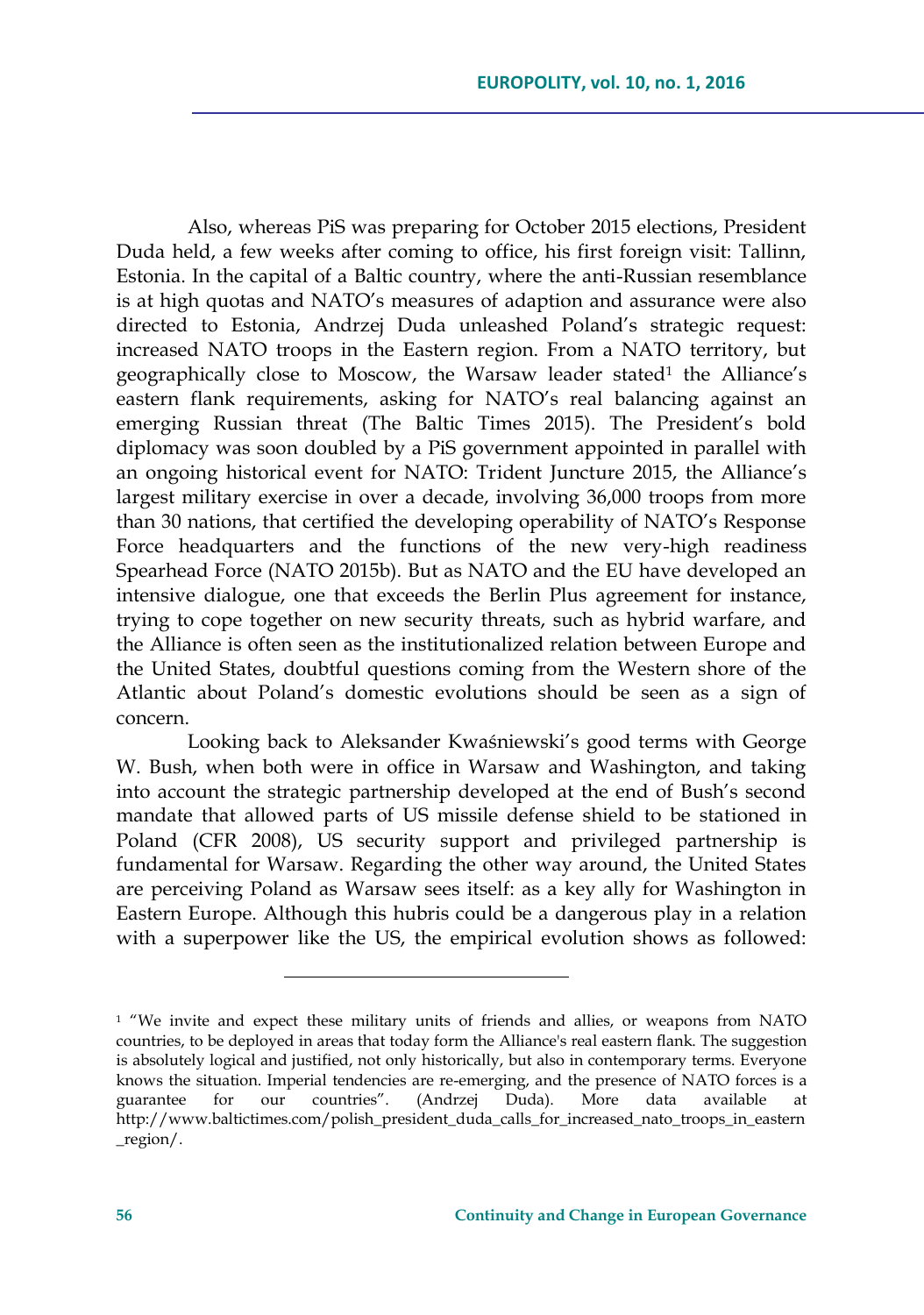Washington is concerned about the democratic breaches in Poland and its effects on Europe and, possible, on NATO, in the perspective of the Alliance's Summit in Warsaw, but, in the same time, the anti-Russian behaviour played by the Polish government consists in a major sign of confidence from the United States.

While the Obama administration underlined that the new government is finding its way forward (Politico Europe 2016) and before Secretary of State, John Kerry, was due to receive in Washington the visit of his counterpart, Witold Waszczykowski, a letter sent to Prime Minister Szydlo by three US senators, including former Republican presidential candidate, John McCain, has brought tensions on the US-Polish axis. Advocating for the robust bilateral partnership, the US senators urged PiS's government to reengage in ensuring the country's democratic stability, after the European Commission has used for the first time the Rule of Law Framework (Cardin, Durbin and McCain 2016). Warsaw's reaction came with the same rhetorical features as with European critics, but with three different message carriers. For instance, PM Szydlo and FA minister responses, underlined the same reasons offered to European counterparts: that it is a matter of internal affairs and that the government is correcting political decisions from the past cabinet.

An out of diplomatic tact response was given by the Defense Minister, Antoni Macierewicz: "People who were only building their country in the 18th century are telling us what democracy is — a nation that already had structures of representative democracy in the 13th and 14th centuries" (Politico Europe 2016). Putting pressure in the relation with the United States seems like a not-wise move, especially when Poland also disregards European concerns and seeks security incentives in the Eastern flank of NATO or, not to mention, the change of guards at NATO's Counter-Intelligence Center of Excellence in Warsaw. The subject of replacing the chief of the NATO's Center of Excellence<sup>1</sup>

<sup>1</sup> Centers of Excellence (COEs) are nationally or multi-nationally funded institutions that train and educate leaders and specialists from NATO member and partner countries, assist in doctrine development, identify lessons learned, improve interoperability, and capabilities and test and validate concepts through experimentation. They offer recognized expertise and experience that is of benefit to the Alliance and support the transformation of NATO, while avoiding the duplication of assets, resources and capabilities already present within the NATO command structure. Coordinated by Allied Command Transformation (ACT) in Norfolk, Virginia in the United States, COEs are considered to be international military organizations. More information is available at [http://www.act.nato.int/centres-of-excellence.](http://www.act.nato.int/centres-of-excellence)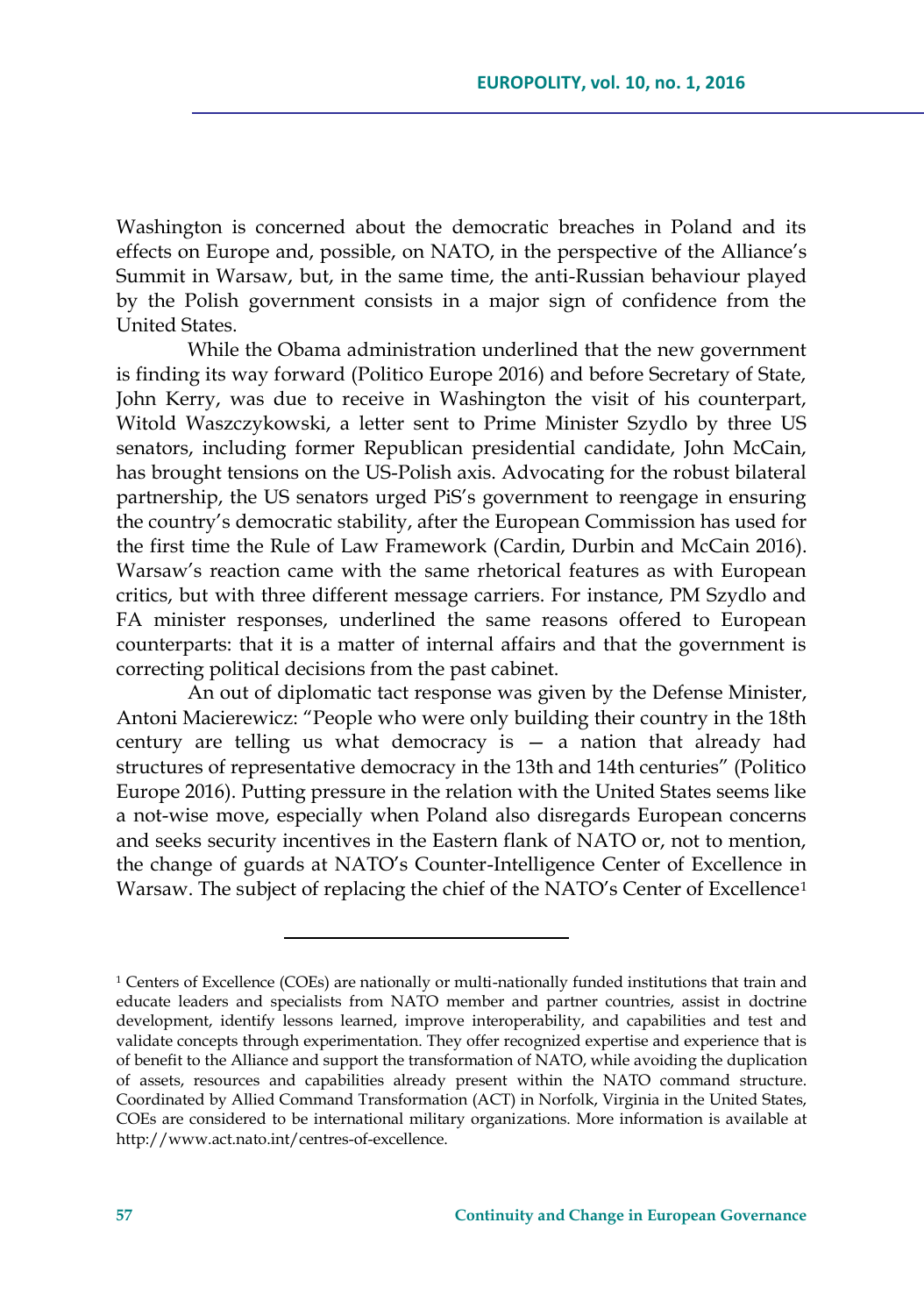deserves a brief particular overview. Although the media and the opposition has put a lot of pressure in classifying these changes as sideslips from Polish government, the Center of Excellence is not yet accredited (Maria Juczewska 2016) by NATO, and according to their specifics, these centers are not funded by the Alliance, but by national or multinational basis. Nonetheless, the replacement of the in charge chief could have two justifications: 1) the Defense Ministry may have acted to neutralize a nest of Russian FSB operatives and its collaborators (Juczewska 2016) and 2) the move points out once the again the efforts made by the country's right-wing government to replace senior military officials it considers as backed by the previous center-right government (Defense News 2015). Far more important is that this undergoing accreditation Center of Excellence is a multinational facility with Polish and Slovak personnel, and although Polish Defense chief stressed that he informed his counterpart from Bratislava, the Defense Minister of Slovakia sent an official letter to Warsaw underlining that Antoni Macierewicz did not consult with his country and appealed for a restraint of non-standard actions (Radio Poland 2015).

Extracting from this particular moment that did not produce tensions between two Visegrad partners, the general fact is that whilst some arguing with its partners, Warsaw did not offer reasons for concerns about its Euro-Atlantic security orientation and pledge. On the contrary, President's Duda security diplomacy team up with Romania's President, Klaus Iohannis, in cochairing the Bucharest High-level Meeting of the States from Central and Eastern Europe, a regional summit with strong signals from NATO's Eastern flank members, one in which they tackled the necessity of strengthening the Eastern dimension of the Alliance's security, the entire implementation of the Readiness Action Plan and NATO's long term strategic adaptation and emphasized their commitments for national defense budgets of 2% GDP guideline, the need for Russia to return in respecting the international norms and the deepen cooperation between NATO and the EU.

The High-level Meeting of the States from Central and Eastern Europe<sup>1</sup> presents a strong significance for Poland's security concerns. Firstly, the other leaders joined Andrzej Duda in outlining their "efforts to secure, where needed, a robust, credible and sustainable Allied military presence in our

<sup>1</sup> High-level Meeting of the States from Central and Eastern Europe - *Joint Declaration on "Allied Solidarity and Shared Responsibility"*is available at [http://nato.mae.ro/en/local-news/904.](http://nato.mae.ro/en/local-news/904)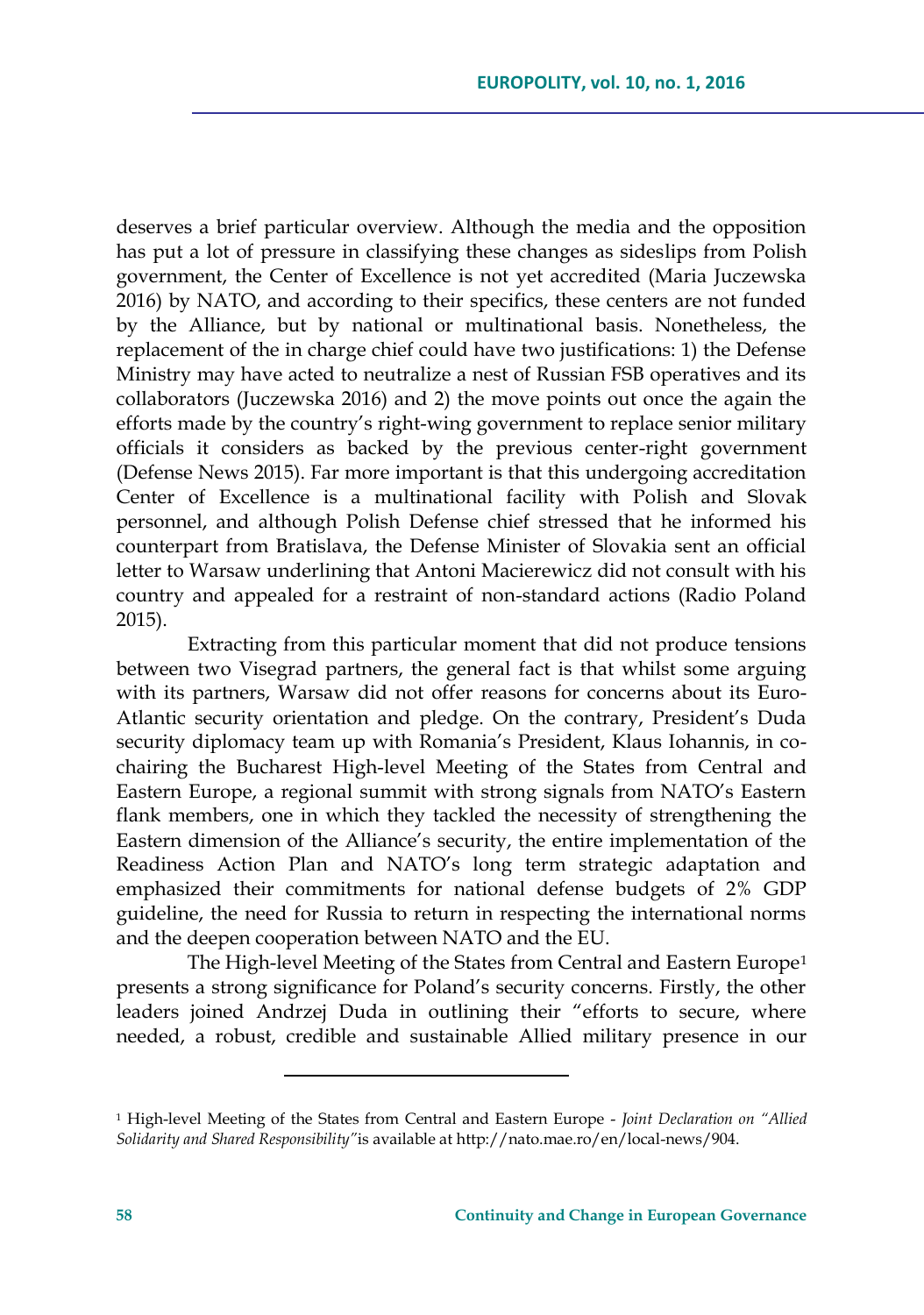region" (Joint Declaration 2015). This particular sentence is the full expression of all Central and Eastern European countries security stakes and could be regarded as a pioneer movement for all regional chancelleries from Warsaw to Bucharest, from Sofia to Riga, from Vilnius to Prague, or from Budapest to Bratislava and Tallinn in order to obtain more security guarantees from NATO on the Eastern flank.

Under the same argument line, the NATO secretary general report for 2015 outlines that Poland is one of the few countries that directs a minimum of 2% GDP for its national defense budget, with a score of approximately 2.2% (SG Annual Report 2015), a narrowed group represented by five countries: USA (3.6%), Greece (2.4%), Poland (2.2%), United Kingdom (2.1%) and Estonia (2%). Also, on military expenditure for equipment as a percentage of the defense budget, Poland is the second country on this NATO top, spending more than 30% of its defense expenditures on military equipment. These guideline figures are fully applied by the political government in Warsaw, although this is an effort in which the former seven years political force in charge has a lot of credit to take.

Last but not least, two particular defense measures that hold the potential to move closer from adaptation to deterrence within the Euro-Atlantic area are set to be developed in Poland or with regard to Poland: 1) the phase III of the anti-missile defense facility and 2) the deployment of four battalions of US, German and Britain military personnel in the Baltic states and in Poland. The first topic is an engagement that regards bilateral strategic dialogues (US-Poland/ US-Romania) and the security of the Euro-Atlantic community. As part of the European Phased Adaptive Approach (EPAA) to Ballistic Missile Defense, Redzikowo site represents the phase III of a significant contribution and project for NATO's future missile defense capabilities – Aegis Ashore Missile Defense System. After the inauguration of Deveselu site (the component of EPAA designed to intercept ballistic threats from outside the Euro-Atlantic area) in Romania, the Redzikowo base construction began shortly.

As for the four battalions announcement, which are set to be composed by about 4000 troops (Wall Street Journal 2016), the direction shows as followed: adaptation becomes deterrence after several risks posed by military exercises organized by both NATO and Russia in the Baltic area.

Returning to the anti-missile defense system, the Polish based component of the anti-missile defense system designed to protect US and NATO troops, is located just 283 km away from Russian enclave, Kaliningrad,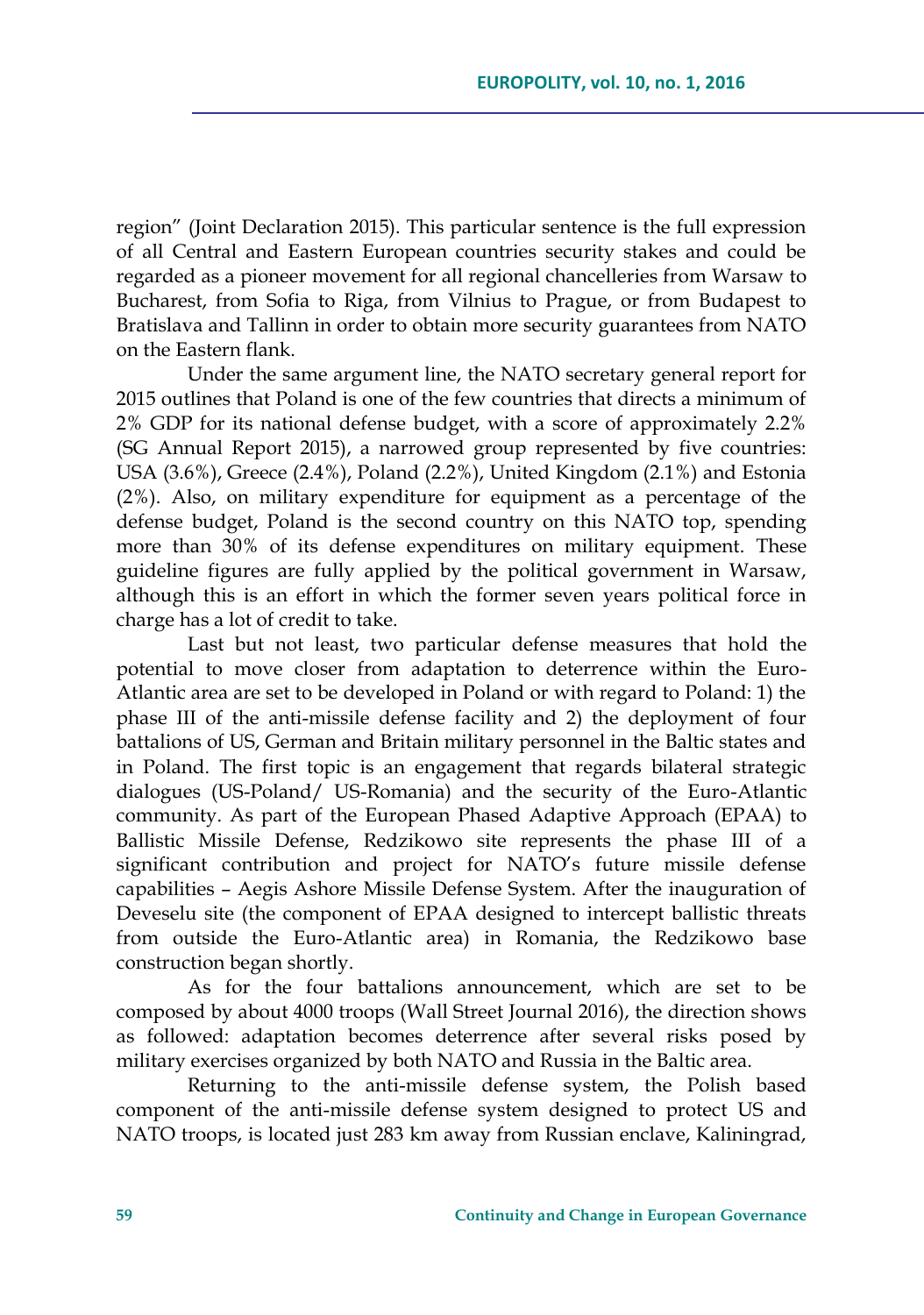and offers Poland a new incentive towards its anti-Russian political views. Far more, Russia's perceptions towards US and NATO's anti-missile enhanced capabilities is renowned, considering Aegis Ashore BMD system as an instrument that negates its strategic nuclear deterrence (US Mission to NATO 2016) and has the potential to undermine the strategic landscape in Europe. This anti-missile defense momentum – shaped by Deveselu inauguration, certification and operationalization and Redzikowo interceptor missile base building commencement – detains one particular and significant type of narrative played by Polish official. Well-known for its Russo-phobia, FA minister Witold Waszczykowski did not mixed the anti-missile system with other anti-Russian arguments (MSZ Poland 2016) and aligned his speech towards the broader Allied reason: Aegis Ashore is a defense system that cannot intercept Russian missiles and poses no threat to Moscow. These details describe one of the key findings from this analysis: under the Transatlantic umbrella, Polish PiS government has indeed developed a powerful anti-Russian rhetoric, but one that is in acceptance with its Allies: to adapt against Russia's aggressive posture, but not to widen an exacerbation of strategic and nuclear imbalances.

Poland's political steps towards a more security approach transform Warsaw in a continuously performer within the Transatlantic relation, despite its EU sideslips and struggling rhetoric with its allies because of a power crusade in fortifying a tyranny of the majority. Although an illiberal democracy scenario mixed with Euro-sceptic views in Warsaw are really upsetting for the European Union, Poland's posture as a chronic critic of a nonstatus quo and norms-breaking Russia and as a pursuer in reaching a new milestone for the Euro-Atlantic security landscape consist in vitals recommendation for Warsaw's commitments. Thus through the voice of its FA minister, Poland has tackled more than once the relevance of NATO-Russia Founding Act, re-enabling its strong adversity pulse against Moscow. With diplomatic perspicacity, Witold Waszczykowski provided two meaningful insights for explaining Polish standpoint on the respective document: 1) questioned its non-availability because it was agreed on a different international reality and 2) used the Alliance's current adaptation as an example that the necessity of permanent troops deployed in the Eastern flank entail that a part of NATO-Russia agreement is no longer in force.

By enrolling once again its anti-Russian political stance, PiS proves that its ruling government follows the ideological line that has been the basis of the party since its foundation: traditional and conservative with respect to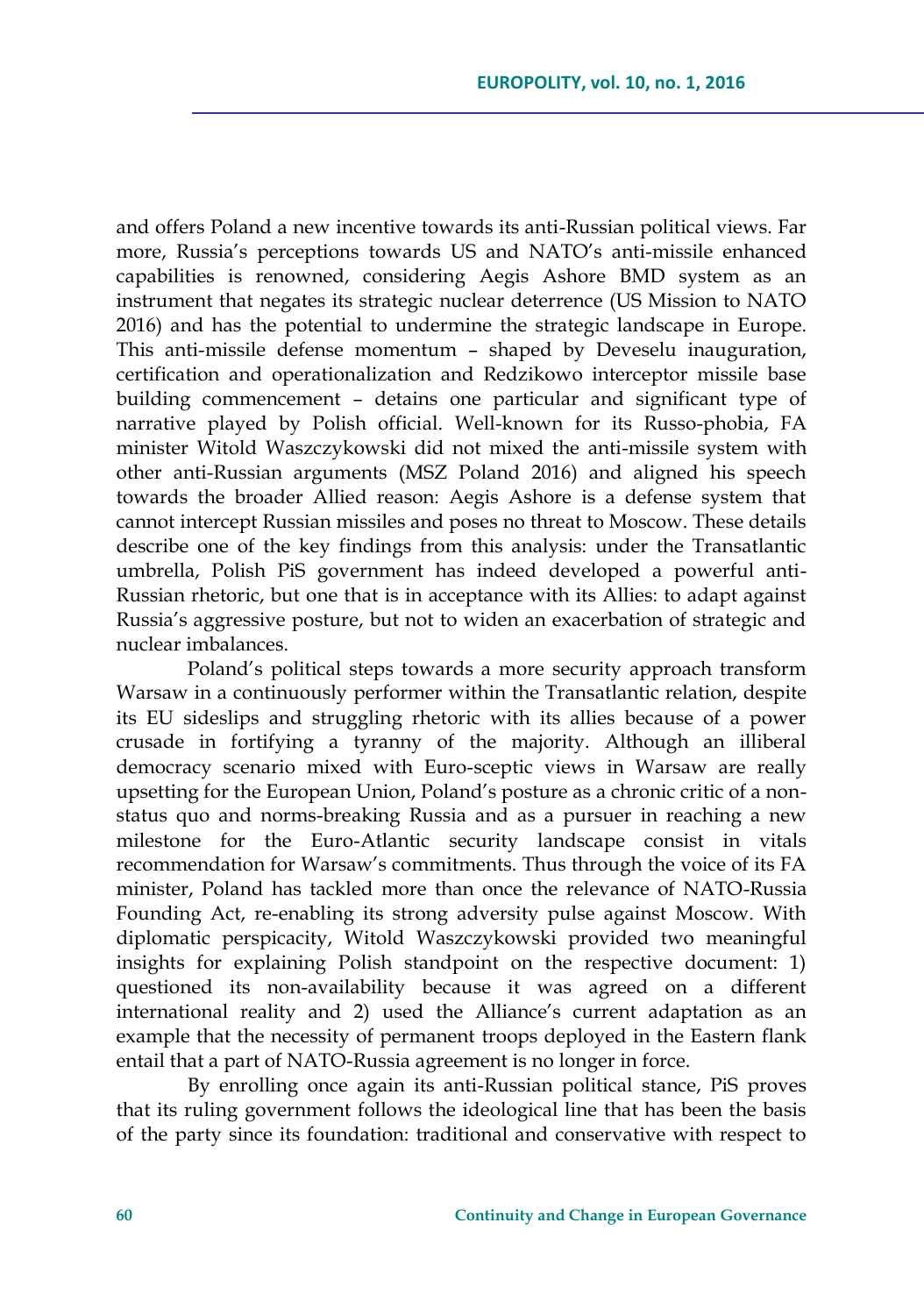the European Union and fully oriented on foreign affairs towards its Euro-Atlantic commitments and its partnership with the US as the only existing option against a Russia that is once again in enmity terms with the Transatlantic community, a broader one than in the Cold War era. Far more, Poland's request for the Alliance's new guarantees in the Eastern dimension of the European security, which is Warsaw's fundamental concern for its perils of proximity, has reached two precursor landmarks ahead of NATO's Summit: at the latest NATO Defense Ministerial meeting (NATO 2016b) before the Warsaw Summit, the 28 allies representatives agreed on an enhanced military and multinational presence in the Eastern flank on a rotational basis and prior the appointment of general Curtis Scaparrotti as the new Supreme Allied Commander (Business Insider 2016), US secretary of Defense announced a possible rotational ground force of 4000 troops in Poland and the Baltic countries.

### **6. CLOSING REMARKS: POLAND'S DOUBLE STANDARS AND NATO WARSAW SUMMIT**

As part of both EU and NATO, Poland has not chosen the righteous momentum to go rough. More elaborately, Warsaw's cabinet has placed Polish cross border action more in the security provisions of NATO and less in Europe's normative capacity. Beside the traditional remarks of the defiant paths we have seen in Warsaw since Law and Justice Party won an absolute majority for the first time in post-1989 Poland, and its double standards plays among the two communities that have helped in transfiguring the nowadays Poland (EU and NATO), I find it important to conclude with an overview glance of the most important security decision-making process at a multilateral level: the NATO Warsaw Summit from 8-9 July 2016.

Although monitored under the European Commission Rule of Law Framework and with a reluctant regard over the refugee crisis and migration flows, Poland is in the frontline of a security milestone for NATO – the enhancement of the Alliance's capabilities within the Eastern flank, an unforeseen measure a few years ago. These peculiar contexts have determined the key elements of providing an understanding of Warsaw's political paths in uncertain regional and international situations. Poland's double standards views, although envisaged by many, has also brought to light a few issues and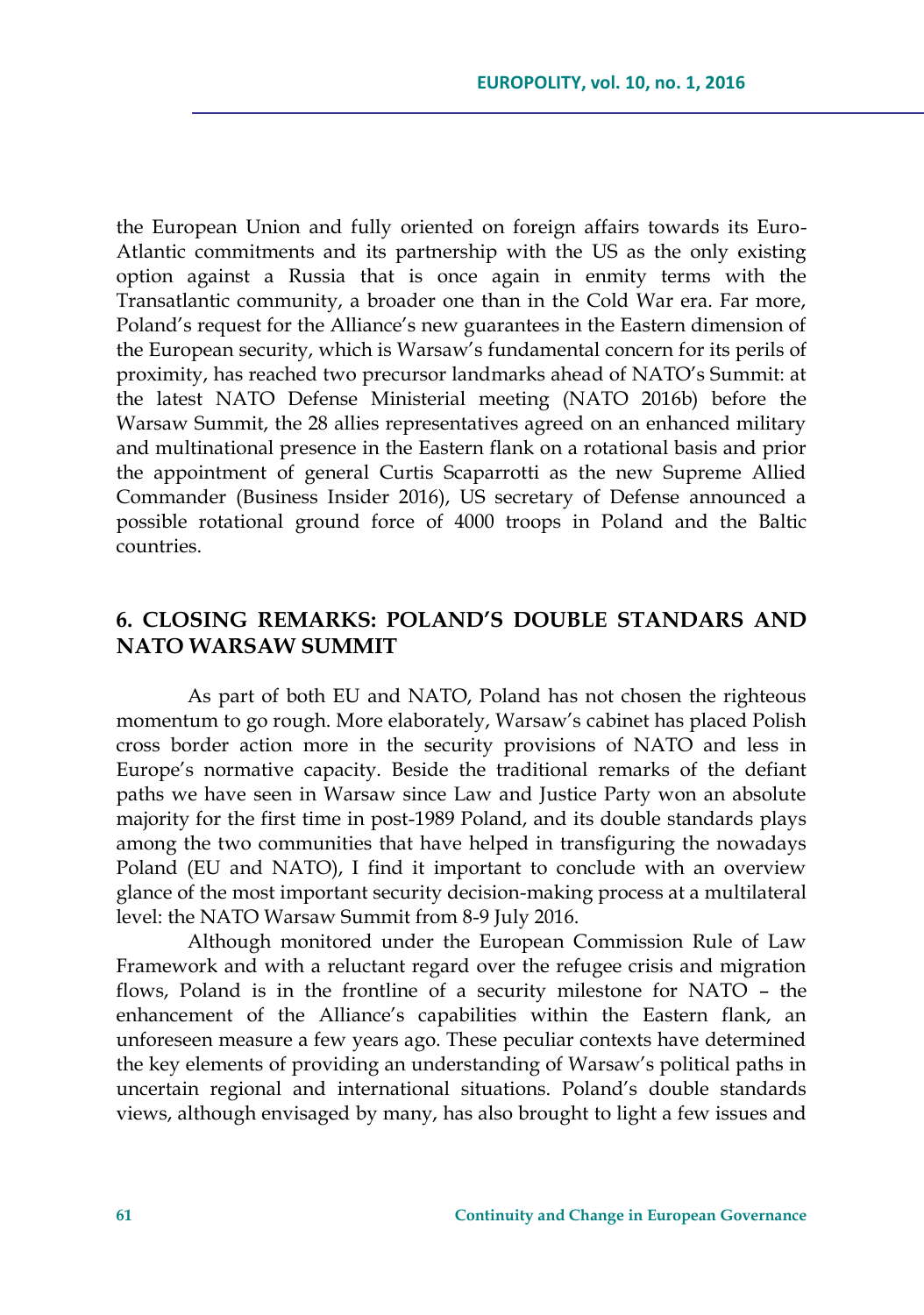certainties: 1) EU's solidarity is decaying, while the Europe of states is gaining incentives against the Europe of institutions and citizens; 2) Europe has enriched itself with a new regional power, because Poland's strong stance against criticism and internal affairs interference is a position frequently adopted by influent states; 3) PiS's secureness political power paradigm by breaching EU's core values on rule of law, reveals once again the stark stance offered by intergovernmental views over the European integration process and the challenges that Euro-scepticism and illiberal democracy pose to the EU; 4) through this defiant plays and its thin consequences, Warsaw could be very well entitled to a game-changer role within both EU and NATO; 5) Polish political forces are not just requesting and achieving NATO's more security guarantees, but they go beyond with their financial duties guidelines for defense spending, matching the balance between security consumer and security provider; 6) PiS's cabinet counterbalances is undigested behavior towards Europe by a strong and chronic anti-Russian rhetoric; 7) the previous six assumptions encompass a view over Warsaw's role and actions ahead of hosting the NATO Summit on July 2016.

As I mentioned before, Poland's rising illiberal democracy may be a too early assumption, but its actions are a major setback for Europe's stability. On one hand, it could literally bring in Europe the fear that democracy values such as rule of law and separation of powers are endangered by the very right in a democratic world: to elect the political leadership that must keep a country, in this case an EU one, on a stable course of normativity, prosperity and political and judicial stability. On the other hand, an illiberal movement in a time of multiple crisis (refugees, migration flows, terrorism, solidarity, leadership) and possible precedents creation (such as Brexit) has the potential to be inspiring for a nationalist epidemic in Europe.

As stressed from top to bottom, this paper argument has been envisaged by a connectivity belt between one essential actor in post-Cold War united building Europe and its divergent stances towards EU and NATO, two structures that do not go one against each other, on the contrary, they envisage a common and enhanced strategic dialogue and joint action against threats and dangers. Poland's double standards within European and Euro-Atlantic frameworks has proven to be the case for some insightful thoughts: 1) security remains the top priority of international affairs and as long as its military aspects will prevail in the mindset of state actors, organizations as NATO will be perceived as vital and pivotal for its members secureness; 2) the US strategic partnership for Europe and bilateral ties with former communist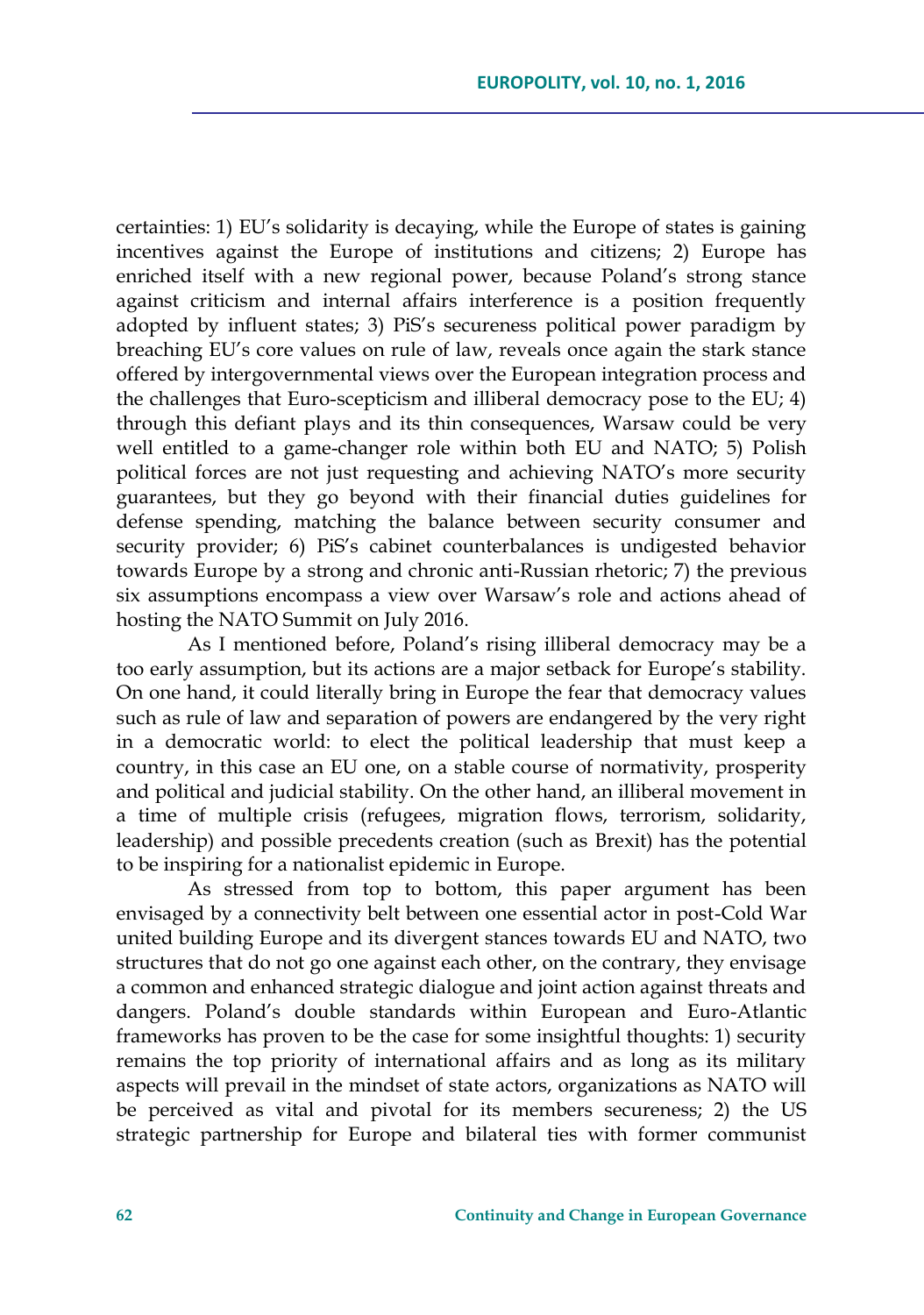countries (as Poland) are much more effective in an institutionalized dialogue such as the Alliance's framework and its shared values commitments; 3) the European Union has built strong and genuine institutions, but the cleavage between a more Europe and a less one has fueled even the newcomers such as Poland; 4) the outcome of Warsaw's sideslip from democratic predictability will be a major test for the EU in several key issues as the struggle for normative power against intergovernmental views and nationalistic backdrops.

Putting this together in the same box, Warsaw's double standards play or its defiant paths towards both Brussels based organizations should be regarded in the following optics: NATO finds it more facile to adapt and shape is response to challenges because of its institutional and decisional design and of its major purpose, while the EU requires different sets of decision making and practicability. In the same line, the European security architecture, one that has allowed the EU to rise and enlarge, is dependent from US security guarantees, while a similar perception is not so rooted about the European Union. For instance, Poland's behavior, one largely presented in this paper, reveals the main cause of such a stance and likely new ones: while Warsaw understands Europe's security binding to NATO's enhanced role and the danger of its absence, the same political capital feels no pressure and power of the welfare and normative EU model against its rule of law breaches and Eurosceptic fuel.

By its defiant paths – breaching EU's core values and advocating for a security milestone in the Euro-Atlantic region – Poland has, indeed, assume a game-changer role, but one not so different for those who manage to hold power and influence. Warsaw has failed to become a model of dealing differently with power and to be a regional player with an European integration mindset, by choosing to concentrate its efforts on tyranny of the majority building, although it was raising the risks for rule of law violation and illiberal democracy tendencies. On the other hand, Poland has unceasingly endorsed the need for NATO's balancing against threats with a primarily focus on the East side and has preserved this speech through diplomatic actions, political bilateral meetings and within its regional and international partnerships.

Poland goes straight with NATO's Summit hosted in Warsaw under the following realities: in a structured dialogue with the Commission under the Rule of Law Framework; with constant requests from the Venice Commission to restore the rule of law; with a NATO's Defense Ministers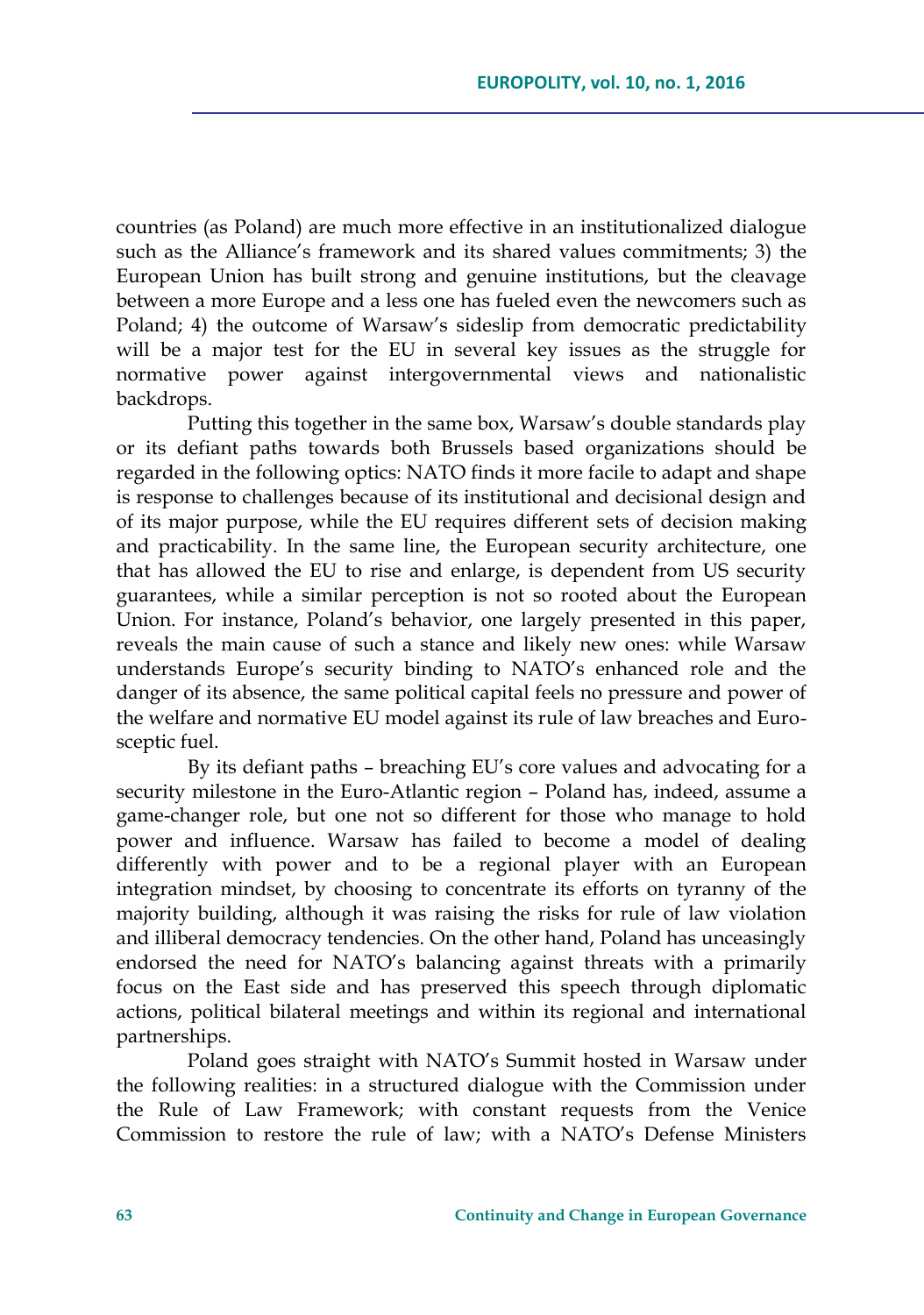decision to enhance military capabilities in the Eastern flank on a rotational basis; with a NATO-Russia Council meeting at ambassadorial level for the first time since the annexation of Crimea; with a strong implementation of the Alliance's assurance and adaption measures under the Readiness Action Plan, according to which Poland is hosting since September 2015 a NATO Integration Force Unit and the Multinational Corps Northeast Headquarters in Szczecin; with a stance of US commitment to the NATO Allies security and Poland's national security through the start of the building of Aegis Ashore phase III anti-missile defense system; and with an Allied assessment for a 4000 troops rotational ground force encompassed by the new Supreme Allied Commander view over NATO's posture adaptation to deterrence.

As part of NATO – the longstanding collective defense multilateral alliance –, Warsaw will symbolically represent NATO's political decision landmark for continuous transformation and adaptation as a constant security provider in all the Alliance's dimensions. And this will take place in the same city where exactly 25 years ago the military bloc of the Soviet Union and its communist satellites – the Warsaw Pact – ceased to exist. Under this unpredictable and uncertain picture of the security environment of the Alliance's Eastern vicinity it is not a happenstance that NATO organizes is main political decision reunion so close to the root cause of its current strategic adaptation and European reassurance process.

Far more, the Warsaw Summit benefits from a consistent context of previous decisions, such as the US administration decision to raise four times its European Reassurance Initiative budget, in order to reach a milestone for the Alliance and a key desideratum for Poland and the other Eastern flank members: a high-level decision on the deployment of both rotational and permanent troops on the Eastern dimension of the Euro-Atlantic security architecture. Also, under the influence of this paper course, the NATO Warsaw Summit has the potential of sending a strong strategic signal to Moscow. When the North-Atlantic Alliance released its last Strategic Concept in 2010, Russia was very well regarded under the third pillar of this concept – cooperative security. After six years, NATO-Russian Federation relations have meltdown to their lowest point since the end of the Cold War and much more, Moscow's security strategy views for 2016 perceives NATO's advancement as a threat for Russian national security. This new conceptual establishment has the potential to create the premises of a new NATO Strategic Concept, one that will be able to define the mid and long term strategic outlooks over the entire Euro-Atlantic security architecture and its uncertain neighborhood, possibly curving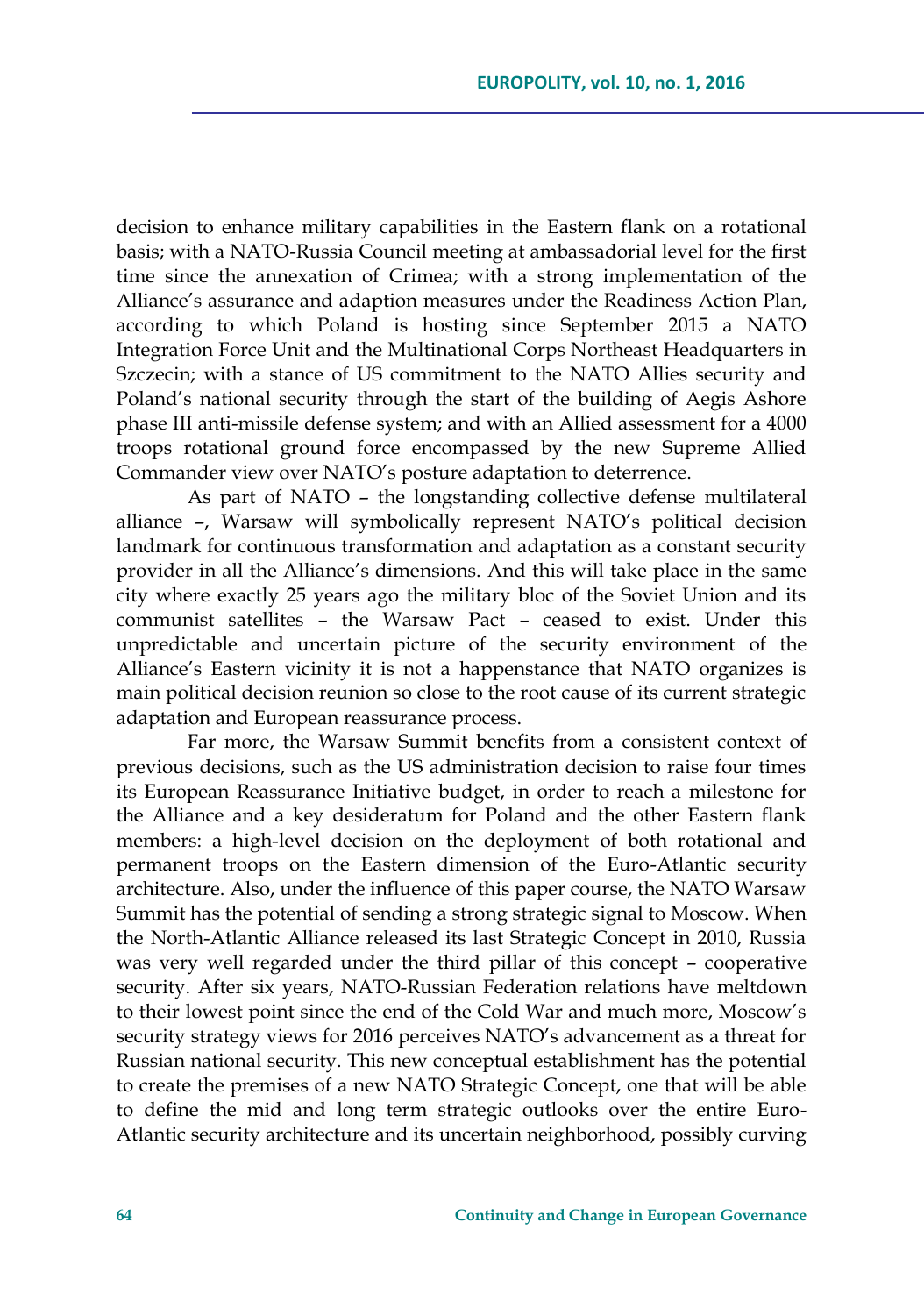to a new era of deterrence. In this manner, the NATO Warsaw Summit has, in the Baltic military exercises and the Aegis Ashore anti-missile defense system certification in Romania and building commencement in Poland, prior arguments to adapt and deter further against instability, rule of law breakings and aggressive postures outside the Euro-Atlantic area. Last but not least, it is expected that the NATO Warsaw Summit will bring a further advancement in the Alliance's relationship with the European Union, a clear signal that would put together the Euro-Atlantic capacity of providing security and the European normative approach of ensuring democratic stability.

As for Poland, the NATO Warsaw Summit would bring more Allied troops in the country and in the region and a key role in Alliance deterrence posture, but its security interests should also resemble with the assertion that its national security lies both on NATO's capability of protecting its allies and on the full compliance with EU's values of democratic stability, especially when both postwar embodied reflections of peace, security, welfare, respect for principles and shared values pursue the commencement of an age where strategic dialogue and joint action hold the potential to be a new pillar and a longstanding solution and response for present, upcoming and unforeseen threats.

#### **REFERENCES**

- "Civic protests to be held across Poland", electronic document available on <http://www.thenews.pl/1/9/Artykul/232589,Civic-protests-to-be-held-across-Poland> (accession date: March 30, 2016).
- "Declaration on Strategic Cooperation Between the United States of America and the Republic of Poland", *Council on Foreign Relations*, electronic document available on [http://www.cfr.org/poland/declaration-strategic-cooperation-between-united-states](http://www.cfr.org/poland/declaration-strategic-cooperation-between-united-states-america-republic-poland/p16991)[america-republic-poland/p16991](http://www.cfr.org/poland/declaration-strategic-cooperation-between-united-states-america-republic-poland/p16991) (accession date: March 31, 2016).
- "EU parliament head refuses to apologise over 'coup' comment after Polish PM request", electronic document available on [http://www.telegraph.co.uk/news/worldnews/europe/poland/12051752/EU-parliament](http://www.telegraph.co.uk/news/worldnews/europe/poland/12051752/EU-parliament-head-refuses-to-apologise-over-coup-comment-after-Polish-PM-request.html)[head-refuses-to-apologise-over-coup-comment-after-Polish-PM-request.html](http://www.telegraph.co.uk/news/worldnews/europe/poland/12051752/EU-parliament-head-refuses-to-apologise-over-coup-comment-after-Polish-PM-request.html) (accession date: March 30, 2016).
- "EU urges Poland to halt constitutional reform", electronic document available on <https://euobserver.com/justice/131665> (accession date: March 29, 2016).
- "European Commission Infringement procedure", electronic document available on [http://ec.europa.eu/atwork/applying-eu-law/infringements-proceedings/index\\_en.htm](http://ec.europa.eu/atwork/applying-eu-law/infringements-proceedings/index_en.htm) (accession date: March 30, 2016).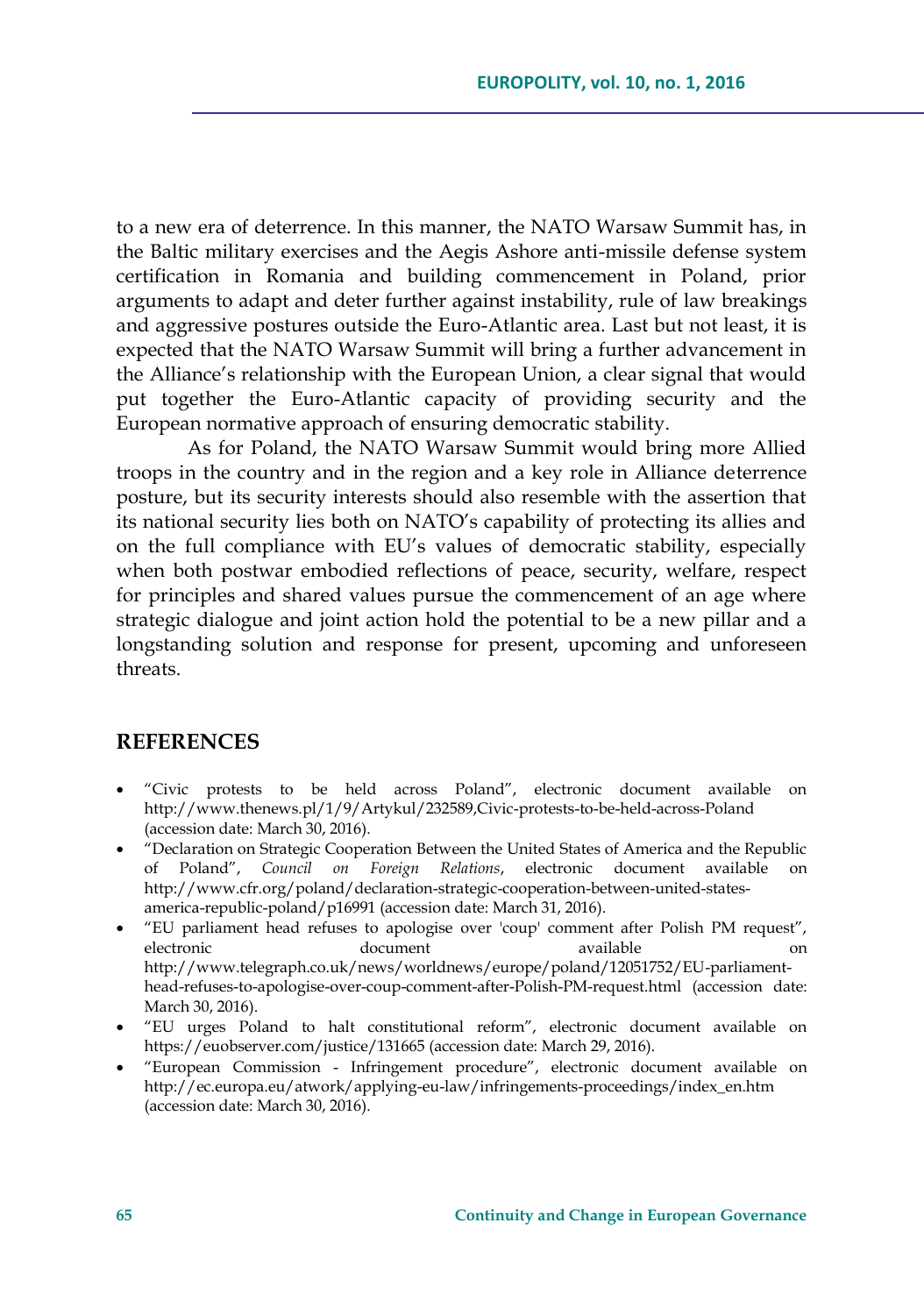- "European Neighbourhood Policy and Enlargement Negotiations", electronic document available on [http://ec.europa.eu/enlargement/policy/policy-highlights/rule-of](http://ec.europa.eu/enlargement/policy/policy-highlights/rule-of-law/index_en.htm)[law/index\\_en.htm](http://ec.europa.eu/enlargement/policy/policy-highlights/rule-of-law/index_en.htm) (accesion date: March 30, 2016).
- "Exclusive Poland wants Britain's help over NATO troops in Brexit talks", electronic document available on [http://uk.reuters.com/article/uk-britain-eu-poland-exclusive](http://uk.reuters.com/article/uk-britain-eu-poland-exclusive-idUKKBN0UH0IG20160103)[idUKKBN0UH0IG20160103](http://uk.reuters.com/article/uk-britain-eu-poland-exclusive-idUKKBN0UH0IG20160103) (accession date: March 30, 2016).
- "Guy Verhofstadt condemns media law adopted by Polish government", electronic document available on [https://www.aldeparty.eu/en/news/guy-verhofstadt](https://www.aldeparty.eu/en/news/guy-verhofstadt-condemns-media-law-adopted-polish-government)[condemns-media-law-adopted-polish-government](https://www.aldeparty.eu/en/news/guy-verhofstadt-condemns-media-law-adopted-polish-government) (accession date: March 30, 2016).
- "Minister Witold Waszczykowski: Redzikowo base will significantly strengthen Poland's security", Ministry of Foreign Affairs Republic of Poland, electronic document available on [http://www.msz.gov.pl/en/news/minister\\_witold\\_waszczykowski\\_\\_redzikowo\\_base\\_will\\_](http://www.msz.gov.pl/en/news/minister_witold_waszczykowski__redzikowo_base_will_significantly_strengthen_poland_s_security) [significantly\\_strengthen\\_poland\\_s\\_security](http://www.msz.gov.pl/en/news/minister_witold_waszczykowski__redzikowo_base_will_significantly_strengthen_poland_s_security) (accession date: May 16, 2016.
- "NATO Allies Preparing to Put Four Battalions at Eastern Border With Russia", Wall Street Journal, electronic document available on [http://www.wsj.com/articles/nato-allies](http://www.wsj.com/articles/nato-allies-preparing-to-put-four-battalions-at-eastern-border-with-russia-1461943315)[preparing-to-put-four-battalions-at-eastern-border-with-russia-1461943315](http://www.wsj.com/articles/nato-allies-preparing-to-put-four-battalions-at-eastern-border-with-russia-1461943315) (accession date: May 16, 2016).
- "NATO Ballistic Missile Defense (BMD): Myth vs. Fact", *US Mission to NATO*, electronic document available on [https://nato.usmission.gov/nato-ballistic-missile-defense-bmd-myth](https://nato.usmission.gov/nato-ballistic-missile-defense-bmd-myth-vs-fact/)[vs-fact/](https://nato.usmission.gov/nato-ballistic-missile-defense-bmd-myth-vs-fact/) (accession date: May 16, 2016).
- "NATO boosts its defence and deterrence posture", electronic document available on [http://www.nato.int/cps/en/natohq/news\\_127834.htm](http://www.nato.int/cps/en/natohq/news_127834.htm) (accession date: March 31, 2016).
- "NATO Wales Summit Declaration", official document available on [http://www.nato.int/cps/en/natohq/official\\_texts\\_112964.htm](http://www.nato.int/cps/en/natohq/official_texts_112964.htm) (accession date: March 31, 2016).
- "New Polish law gives justice minister power over prosecutors", electronic document available on [http://www.foxnews.com/world/2016/03/03/new-polish-law-gives-justice](http://www.foxnews.com/world/2016/03/03/new-polish-law-gives-justice-minister-power-over-prosecutors.html)[minister-power-over-prosecutors.html](http://www.foxnews.com/world/2016/03/03/new-polish-law-gives-justice-minister-power-over-prosecutors.html) (accession date: March 30, 2016).
- "Poland's Ruling Party Seeks to Replace Judges Who Have Final Say on Laws", electronic document available on [http://www.wsj.com/articles/polands-ruling-party-seeks-to-replace](http://www.wsj.com/articles/polands-ruling-party-seeks-to-replace-judges-who-have-final-say-on-laws-1448547025)[judges-who-have-final-say-on-laws-1448547025](http://www.wsj.com/articles/polands-ruling-party-seeks-to-replace-judges-who-have-final-say-on-laws-1448547025) (accession date: March 29, 2016).
- "Polish Defense Minister Says Raid On NATO Center Agreed With Slovakia", electronic document available available on the contract of the contract of the contract of the contract of the contract of the contract of the contract of the contract of the contract of the contract of the contract of the contract o [http://www.defensenews.com/story/defense/international/europe/2015/12/18/new](http://www.defensenews.com/story/defense/international/europe/2015/12/18/new-polish-authorities-raid-nato-spy-center-fire-staff/77558342/)[polish-authorities-raid-nato-spy-center-fire-staff/77558342/](http://www.defensenews.com/story/defense/international/europe/2015/12/18/new-polish-authorities-raid-nato-spy-center-fire-staff/77558342/) (accession date: March 31, 2016).
- "Polish Defense Ministry responds to Slovak letter", electronic document available on [http://www.thenews.pl/1/10/Artykul/234917,Polish-Defence-Ministry-responds-to-Slovak](http://www.thenews.pl/1/10/Artykul/234917,Polish-Defence-Ministry-responds-to-Slovak-letter)[letter](http://www.thenews.pl/1/10/Artykul/234917,Polish-Defence-Ministry-responds-to-Slovak-letter) (accession date: March 31, 2016).
- "Polish President Duda calls for increased NATO troops in eastern region", electronic document available available on  $\alpha$ [http://www.baltictimes.com/polish\\_president\\_duda\\_calls\\_for\\_increased\\_nato\\_troops\\_in\\_eas](http://www.baltictimes.com/polish_president_duda_calls_for_increased_nato_troops_in_eastern_region/) [tern\\_region/](http://www.baltictimes.com/polish_president_duda_calls_for_increased_nato_troops_in_eastern_region/) (accession date: March 31, 2016).
- "Polish-American romance sours", *Politico Europe*, electronic document available on <http://www.politico.eu/article/nato-poland-obama-kaczynski-russia-putin-venice/> (accession date: March 31, 2016).
- "Rule of law in Poland: Commission starts dialogue", electronic document available on [http://ec.europa.eu/news/2016/01/20160113\\_en.htm](http://ec.europa.eu/news/2016/01/20160113_en.htm) (accession date: March 30, 2016).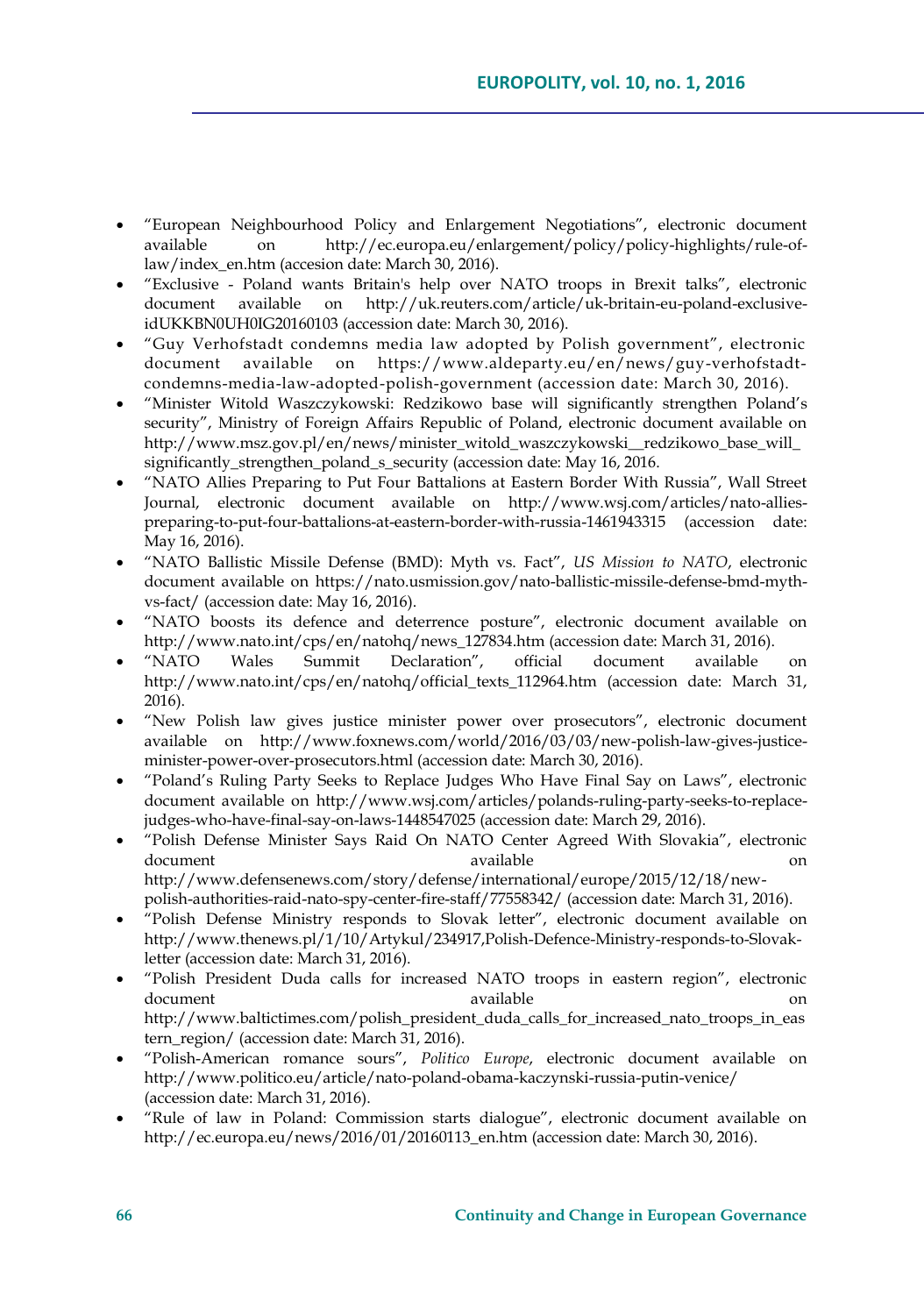- "Tens of thousands march in Warsaw against 'democratorship' government", electronic document available on [http://www.theguardian.com/world/2015/dec/12/poland](http://www.theguardian.com/world/2015/dec/12/poland-thousands-march-warsaw-against-democratorship-government)[thousands-march-warsaw-against-democratorship-government](http://www.theguardian.com/world/2015/dec/12/poland-thousands-march-warsaw-against-democratorship-government) (accession date: March 30, 2016).
- "The EU Framework to strengthen the rule of law", electronic document available on [http://ec.europa.eu/justice/effective-justice/rule-of-law/index\\_en.htm](http://ec.europa.eu/justice/effective-justice/rule-of-law/index_en.htm) (accession date: March 30, 2016).
- "The Polish new-old government's priorities: build power base in Eastern Europe and enhance partnership with the US", electronic document available on [http://www.votewatch.eu/blog/the-polish-new-old-governments-priorities-build-power](http://www.votewatch.eu/blog/the-polish-new-old-governments-priorities-build-power-base-in-eastern-europe-and-enhance-partnership-with-the-us/#sthash.iGBgIqPi.dpuf)[base-in-eastern-europe-and-enhance-partnership-with-the-us/#sthash.iGBgIqPi.dpuf](http://www.votewatch.eu/blog/the-polish-new-old-governments-priorities-build-power-base-in-eastern-europe-and-enhance-partnership-with-the-us/#sthash.iGBgIqPi.dpuf) (accession date: March 31, 2016).
- "The Venice Commission of the Council of Europe", electronic document available on <http://www.venice.coe.int/> (accession date: March 30, 2016).
- "Trident Juncture 15 at Sea: NATO and partners put to the test", electronic document available on [http://www.nato.int/cps/ic/natohq/news\\_124163.htm?selectedLocale=en](http://www.nato.int/cps/ic/natohq/news_124163.htm?selectedLocale=en) (accession date: March 31, 2016).
- "US considering rotational ground force in Eastern Europe to deter Russia", *Business Insider*, electronic document available on [http://www.businessinsider.com/us-considering](http://www.businessinsider.com/us-considering-rotational-ground-force-in-eastern-europe-to-deter-russia-2016-5)[rotational-ground-force-in-eastern-europe-to-deter-russia-2016-5](http://www.businessinsider.com/us-considering-rotational-ground-force-in-eastern-europe-to-deter-russia-2016-5) (accession date: May 16, 2016).
- "'We will continue' with changes, Polish PM tells EU", electronic document available on <https://euobserver.com/political/131910> (accession date: March 30, 2016).
- "Alliance kicks off live military exercise Trident Juncture in Italy", electronic document available on [http://www.nato.int/cps/en/natohq/news\\_123995.htm](http://www.nato.int/cps/en/natohq/news_123995.htm) (accession date: March 27, 2016).
- "NATO-EU: a strategic partnership", electronic document available on [http://www.nato.int/cps/en/natohq/topics\\_49217.htm](http://www.nato.int/cps/en/natohq/topics_49217.htm) (accession date: March 12, 2016).
- "Poland to seek review of EU refugee deal after Paris attacks", electronic document available [http://www.reuters.com/article/us-france-shooting-poland-refugees](http://www.reuters.com/article/us-france-shooting-poland-refugees-idUSKBN0TC1PU20151123)[idUSKBN0TC1PU20151123](http://www.reuters.com/article/us-france-shooting-poland-refugees-idUSKBN0TC1PU20151123) (accession date: March 27, 2016).
- "Poland: MEPs debate rule of law issues with Prime Minister Szydło", electronic document available on [http://www.europarl.europa.eu/news/en/news](http://www.europarl.europa.eu/news/en/news-room/20160114IPR09899/Poland-MEPs-debate-rule-of-law-issues-with-Prime-Minister-Szyd%C5%82o)[room/20160114IPR09899/Poland-MEPs-debate-rule-of-law-issues-with-Prime-Minister-](http://www.europarl.europa.eu/news/en/news-room/20160114IPR09899/Poland-MEPs-debate-rule-of-law-issues-with-Prime-Minister-Szyd%C5%82o)[Szyd%C5%82o](http://www.europarl.europa.eu/news/en/news-room/20160114IPR09899/Poland-MEPs-debate-rule-of-law-issues-with-Prime-Minister-Szyd%C5%82o) (accession date: March 13, 2016).
- "Poland's new president calls for stronger NATO presence to counter Russia", electronic document available on http://www.theguardian.com/world/2015/aug/06/polanddocument available on [http://www.theguardian.com/world/2015/aug/06/poland](http://www.theguardian.com/world/2015/aug/06/poland-president-andrzej-duda-stronger-nato-presence-counter-russia)[president-andrzej-duda-stronger-nato-presence-counter-russia](http://www.theguardian.com/world/2015/aug/06/poland-president-andrzej-duda-stronger-nato-presence-counter-russia) (accession date: March 13, 2016).
- "Polish parliamentary elections results", electronic document available on [http://parlament2015.pkw.gov.pl/pliki/1445898069\\_Komunikat-pkw-zbiorcze-wyniki](http://parlament2015.pkw.gov.pl/pliki/1445898069_Komunikat-pkw-zbiorcze-wyniki-glosowania.pdf)[glosowania.pdf](http://parlament2015.pkw.gov.pl/pliki/1445898069_Komunikat-pkw-zbiorcze-wyniki-glosowania.pdf) (accession date: March 20, 2016).
- "Polish prime minister says accepting refugees is Poland's duty", electronic document available on [http://www.reuters.com/article/us-europe-migrants-poland](http://www.reuters.com/article/us-europe-migrants-poland-idUSKCN0RA0SR20150910)[idUSKCN0RA0SR20150910](http://www.reuters.com/article/us-europe-migrants-poland-idUSKCN0RA0SR20150910) (accession date: March 20, 2016).
- "Program PiS", electronic document available on <http://pis.org.pl/dokumenty> (accession date: March 26, 2016).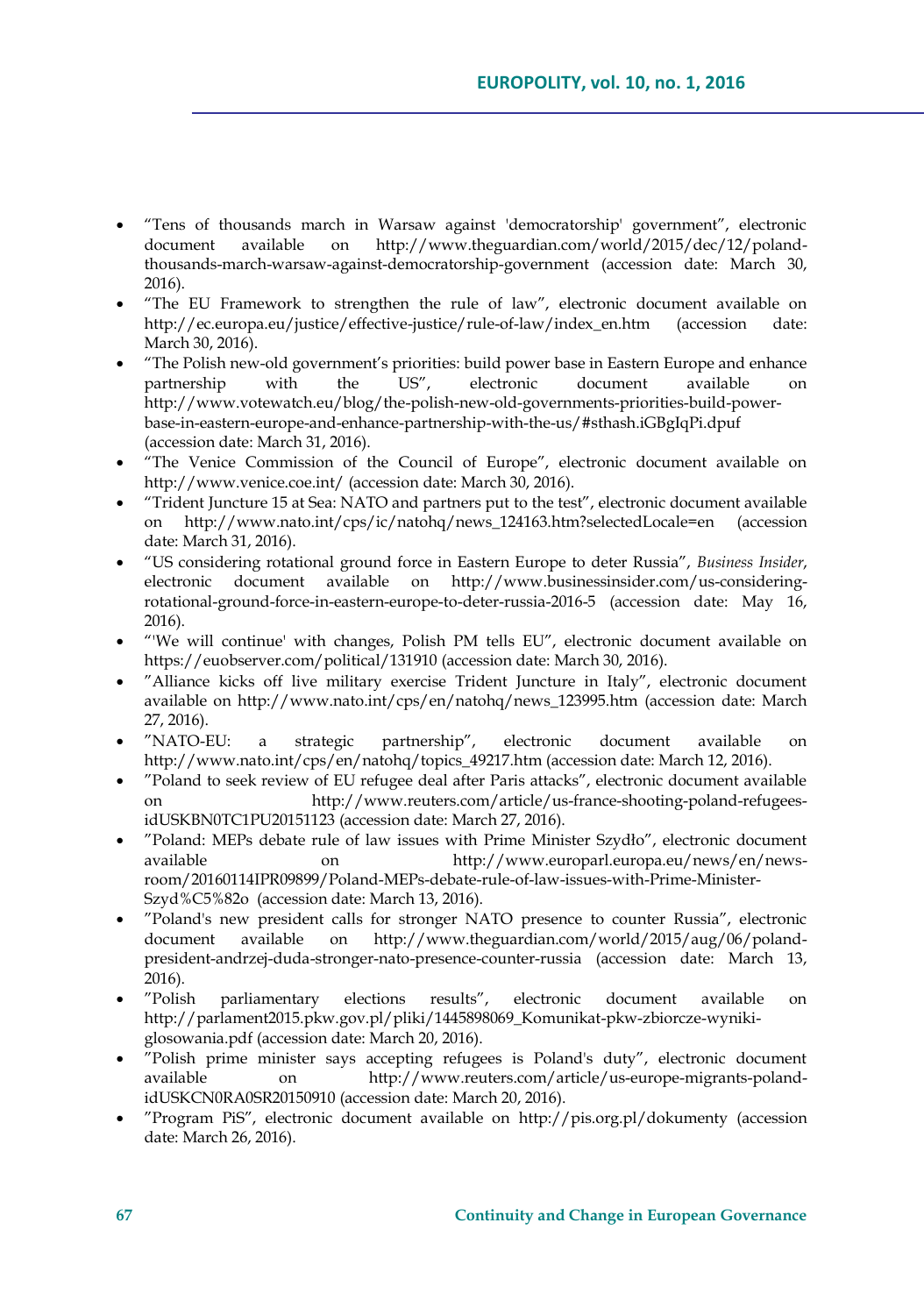- "Renzi Says EU Can Dodge Titanic Disaster Following Italy's Lead", electronic document available on [http://www.bloomberg.com/news/articles/2016-02-10/renzi-says-eu-can](http://www.bloomberg.com/news/articles/2016-02-10/renzi-says-eu-can-dodge-titanic-disaster-following-italy-s-lead)[dodge-titanic-disaster-following-italy-s-lead](http://www.bloomberg.com/news/articles/2016-02-10/renzi-says-eu-can-dodge-titanic-disaster-following-italy-s-lead) (accession date: March 20, 2016).
- "Secretary general: NATO-EU cooperation essential in a challenging world", electronic document available available contract on  $\alpha$ http://www.nato.int/cps/en/natohg/news\_129160.htm?selectedLocale=en (accession date: March 12, 2016).
- Address by the President of the Republic of Poland Mr Andrzej Duda before the National Assembly, electronic document available on [http://www.president.pl/en/news/art,7,address-by-the-president-of-the-republic-of-poland](http://www.president.pl/en/news/art,7,address-by-the-president-of-the-republic-of-poland-mr-andrzej-duda-before-the-national-assembly.html)[mr-andrzej-duda-before-the-national-assembly.html](http://www.president.pl/en/news/art,7,address-by-the-president-of-the-republic-of-poland-mr-andrzej-duda-before-the-national-assembly.html) (accession date: March 19, 2016).
- Karatnycky, Adrian. "Give PiS a chance", electronic document available on <http://www.politico.eu/article/give-pis-a-chance-poland-kaczynski-andrzej-duda-szydlo/> (accession date: March 28, 2016).
- Chelcea, Septimiu 2001. *Metodologia cercetării sociologice*, Bucharest, Editura Economică.
- Chifu, Iulian, Oazu Nantoi and Alyona Getmanchuk. 2015. *Prospective on Ukraine Crisis. A trilateral approach*, Bucarest, Editura Institutului de Științe Politice și Relații Internaționale "Ion I.C. Brătianu".
- Cienski, Jan, "New media law gives Polish government fuller control", electronic document available on [http://www.politico.eu/article/give-pis-a-chance-poland-kaczynski-andrzej](http://www.politico.eu/article/give-pis-a-chance-poland-kaczynski-andrzej-duda-szydlo/)[duda-szydlo/](http://www.politico.eu/article/give-pis-a-chance-poland-kaczynski-andrzej-duda-szydlo/) (accession date: March 30, 2016).
- Cienski, Jan, "5 takeaways from Poland's election", electronic document available on [http://www.politico.eu/article/5-takeways-polish-election-2015-law-justice-civic-voters](http://www.politico.eu/article/5-takeways-polish-election-2015-law-justice-civic-voters-kaczynski-tusk-eu-pis-szydlo/)[kaczynski-tusk-eu-pis-szydlo/](http://www.politico.eu/article/5-takeways-polish-election-2015-law-justice-civic-voters-kaczynski-tusk-eu-pis-szydlo/) (accession date: March 26, 2016).
- Cohesion Policy 2014-2020, electronic document available on [http://insideurope.eu/art](http://insideurope.eu/art-countries)[countries](http://insideurope.eu/art-countries) (accession date: March 20, 2016).
- "Council Decision establishing provisional measures in the area of international protection for the benefit of Italy and Greece", electronic document available on <http://data.consilium.europa.eu/doc/document/ST-12098-2015-INIT/en/pdf> (accession date: March 13, 2016).
- Council of the European Union, *Consolidated Versions of the Treaty on European Union and the Treaty on the Functioning of the European Union*, Brussels, 12 November 2012, 6655/7/08 REV 7.
- Friedman, George, "Hungary, Poland and illiberal democracy", electronic document available on [http://www.euractiv.com/section/global-europe/opinion/hungary-poland-and-illiberal](http://www.euractiv.com/section/global-europe/opinion/hungary-poland-and-illiberal-democracy/)[democracy/](http://www.euractiv.com/section/global-europe/opinion/hungary-poland-and-illiberal-democracy/) (accession date: March 30, 2016).
- Glaser, Charles, "Why NATO is Still the Best: Future Security Arrangements for Europe", *International Security,* Vol. 18, No.1, 1993.
- High-level Meeting of the States from Central and Eastern Europe, *Joint Declaration on "Allied Solidarity and Shared Responsibility"*, official document available on <http://nato.mae.ro/en/local-news/904> (accession date: March 31, 2016).
- Ion, Oana-Andreea. 2013. *Guvernanța Uniunii Europene*. *Abordări Actuale*, Iași: Editura Polirom.
- Juczewska, Maria, "NATO Centers of Excellence: A security threat?", *Selous Foundation*, electronic document available on [http://sfppr.org/2016/03/nato-centres-of-excellence-a](http://sfppr.org/2016/03/nato-centres-of-excellence-a-security-threat/)[security-threat/](http://sfppr.org/2016/03/nato-centres-of-excellence-a-security-threat/) (accession date: March 31, 2016).
- McAdams, David, 2014. *Game-changer. Game Theory and the Art of Transforming Strategic Situations*, London, W.W. Norton&Company Ltd.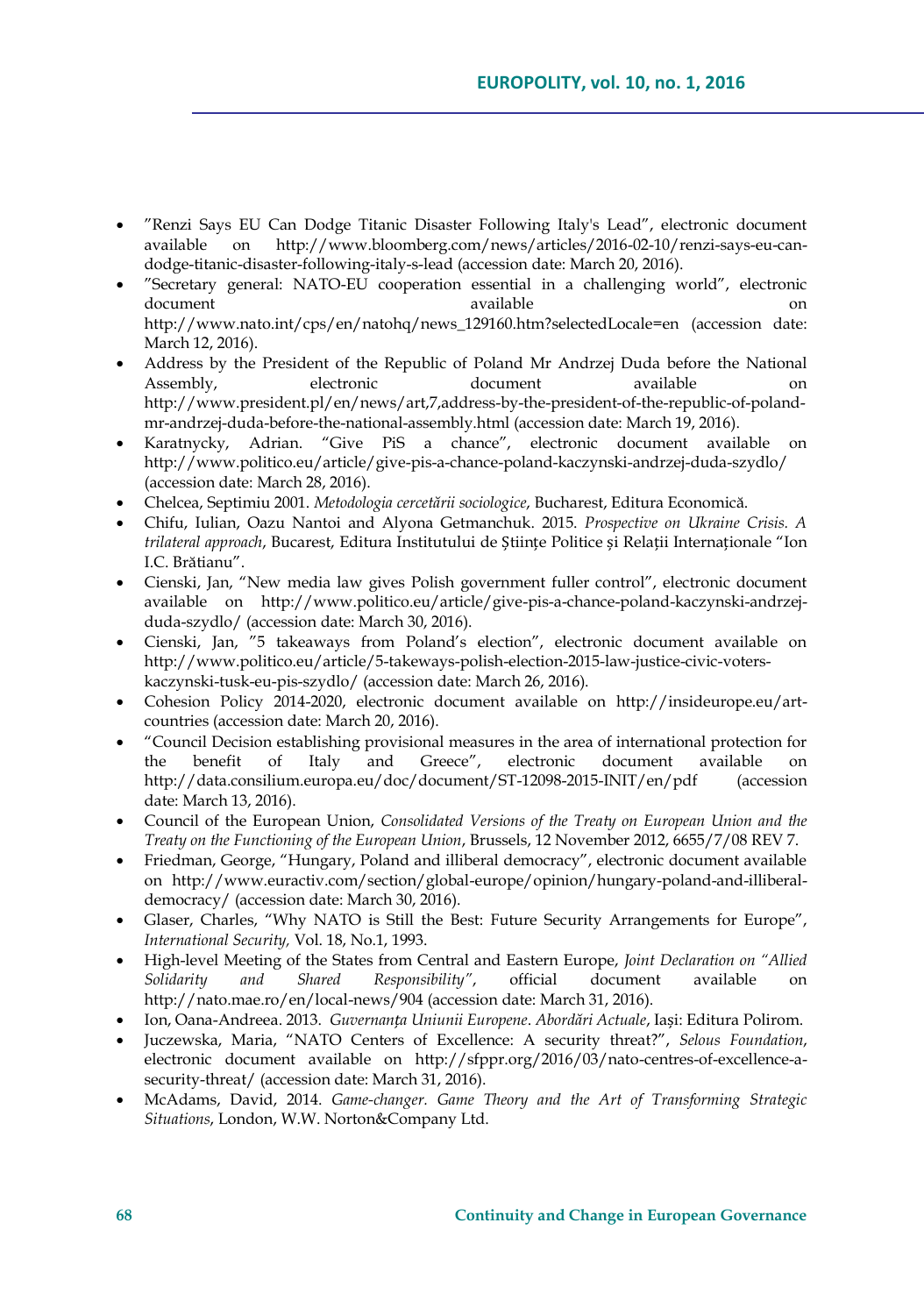- Millard, Frances. 1999. *Polish Politics and Society*, London, Routledge.
- Moravcsik, Andrew. 1993. "Preferences and Power in the European Community: A Liberal Intergovernmentalist Approach", *Journal of Common Market Studies*, 31/4.
- Moravcsik, Andrew. 1998. *The Choice for Europe: Social Purpose and Sate Power from Messina to Maastricht*, Cornell University Press, Ithaca, NY.
- Morgenthau, Hans. 2013. *Politica între națiuni. Lupta pentru putere și lupta pentru pace*, Iași, Editura Polirom.
- NATO Allied Command Transformation, Centers of Excellences, electronic document available o[n http://www.act.nato.int/centres-of-excellence](http://www.act.nato.int/centres-of-excellence) (accession date: March 31, 2016).
- Nye, Joseph S. 2004. *Soft Power. The Means to Success in World Politics*, New York, Public Affairs.
- Risse-Kappen, Thomas. 1996. "Collective Identity in a Democratic Community: The Case of NATO", în Peter Katzenstein, *The Culture of National Security: Norms and Identity in World Politics*, Colombia University Press.
- Schroeder, Paul. 1994. "Alliances, 1815-1945: Weapons of Power and Tools of Management", în Klaus Knorr (ed.), *Historical Dimensions of National Security Problems*, Lawrence, Kansas, 1976.
- Schweller, Randall, "Bandwagoning for Profit: Bringing the Revisionist State Back In", *International Security*, 19.
- Schweller, Randall. 1998. *Deadly Imbalances. Tripolarity and Hitler's Strategy of World Conquest*, New York, Columbia University Press.
- Scislowska, Monika and Vanessa Gera, "As Poland moves right, Kaczynski makes dramatic comeback", electronic document available on [http://finance.yahoo.com/news/poland](http://finance.yahoo.com/news/poland-moves-kaczynski-makes-dramatic-083349345.html)[moves-kaczynski-makes-dramatic-083349345.html](http://finance.yahoo.com/news/poland-moves-kaczynski-makes-dramatic-083349345.html) (accession date: March 26, 2016).
- Solana, Javier, 2003, "A secure Europe in a better World. European Security Strategy", *The European Union Institute for Security Studies*.
- Taggart, Paul and Aleks Szczerbiak, 2001, "The Party Politics of Euroscepticism in EU Member and Candidate States", *Sussex European Institute*, Working Paper No 51.
- The Secretary General's Annual Report 2015", electronic document available on [http://www.nato.int/nato\\_static\\_fl2014/assets/pdf/pdf\\_2016\\_01/20160128\\_SG\\_AnnualRepo](http://www.nato.int/nato_static_fl2014/assets/pdf/pdf_2016_01/20160128_SG_AnnualReport_2015_en.pdf) [rt\\_2015\\_en.pdf](http://www.nato.int/nato_static_fl2014/assets/pdf/pdf_2016_01/20160128_SG_AnnualReport_2015_en.pdf) (accession date: March 31, 2016).
- United States Senate, "Letter from three US senators to the Prime Minister of Poland", official document available on [http://www.durbin.senate.gov/imo/media/doc/2-10-16%20BLC-](http://www.durbin.senate.gov/imo/media/doc/2-10-16%20BLC-McCain-Durbin%20letter%20to%20Polish%20PM%20on%20freedom%20of%20press.pdf)[McCain-Durbin%20letter%20to%20Polish%20PM%20on%20freedom%20of%20press.pdf](http://www.durbin.senate.gov/imo/media/doc/2-10-16%20BLC-McCain-Durbin%20letter%20to%20Polish%20PM%20on%20freedom%20of%20press.pdf) (accession date: March 31, 2016).
- Vlăsceanu, Lazăr and Cătălin Zamfir, 1993. *Dicționar de sociologie*, București, Editura Babel.
- Wallace, Hellen, Mark A. Pollack and Alasdair Young, 2011, *Elaborarea politicilor publice în Uniunea Europeană*, Bucharest, Institutul European din România.
- Walt, Stephen M., 1985. "Alliance Formation and the Balance of World Power", *International Security*, Vol. 9, nr. 4, Spring.
- Walt, Stephen M., 2008. *Originile alianțelor*, Iași, Editura Institutul European.
- Wolfers, Arnold, 1952. "National Security as an Ambiguous Symbol", în *Political Science Quarterly*, 67(4).
- Zakarya, Fareed, "The Rise of Illiberal Democracy", *Foreign Affairs*, 1997, electronic document available on <https://www.foreignaffairs.com/articles/1997-11-01/rise-illiberal-democracy> (accession date: March 19, 2016).
- "Council Decision 2014/145/CFSP of 17 March 2014 concerning restrictive measures in respect of actions undermining or threatening the territorial integrity, sovereignty and independence